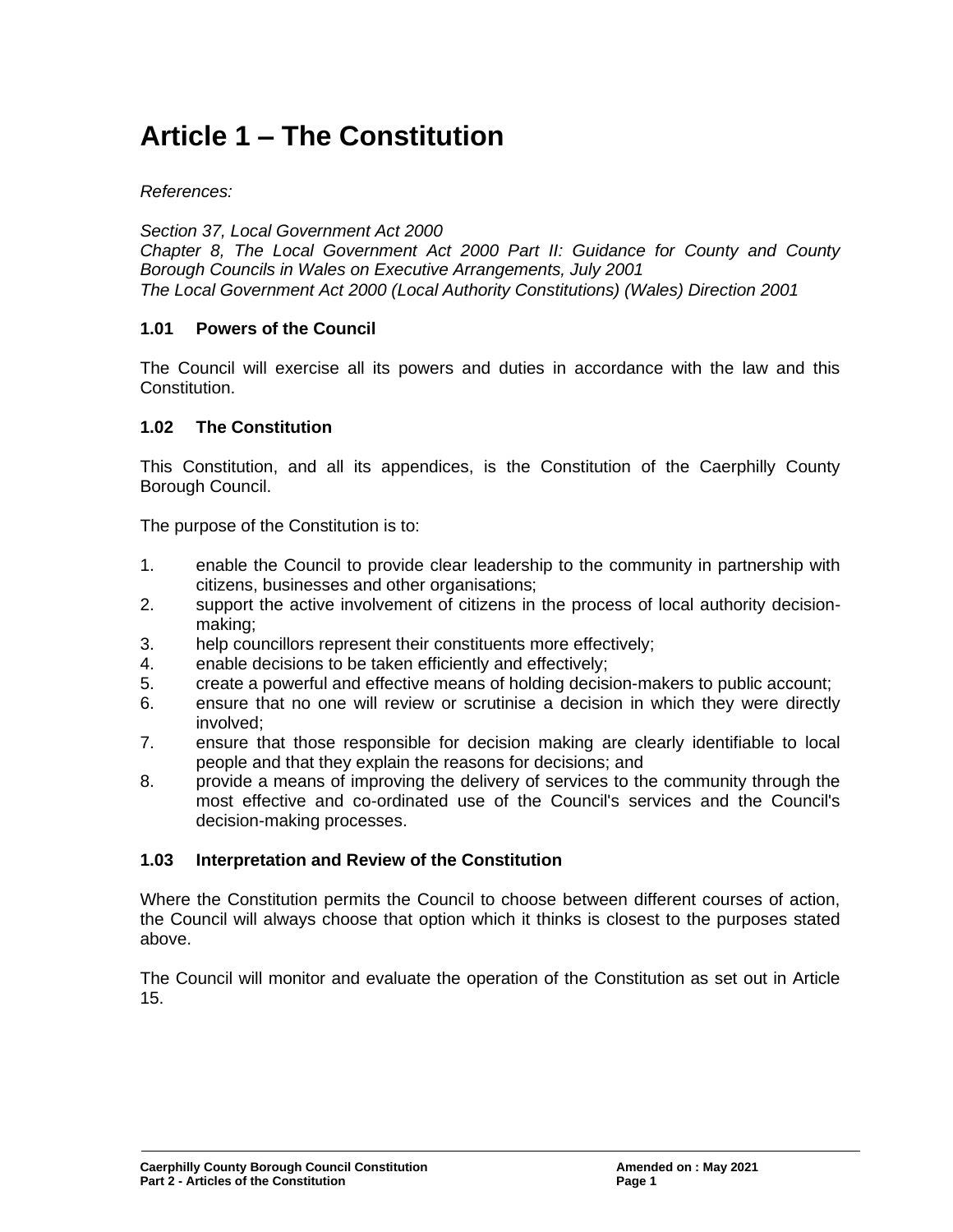# **Article 2 – Members of The Council**

### *References:*

*Part I, Part VA and Section 79, Local Government Act 1972 Chapter 2, The Local Government Act 2000 Part II: Guidance for County and County Borough Councils in Wales on Executive Arrangements, July 2001 Section 18, Local Government and Housing Act 1989 and regulations made under this Act Section 7, Superannuation Act 1972 and regulations made under the Act.*

### **2.01 Composition and eligibility**

- (a) **Composition.** The Council will comprise 73 members, otherwise called councillors. These councillors will be elected by the voters of each electoral division in accordance with a scheme drawn up by the Boundary Commission in Wales and approved by the National Assembly.
- (b) **Eligibility**. Only registered voters of the county borough council or those living or working in the area will be eligible to hold the office of councillor.

#### **2.02 Election and terms of councillors**

The regular election of councillors will be held on the first Thursday in May every five years*.* The terms of office of councillors will start on the fourth day after being elected and will finish on the fourth day after the date of the next regular election.

#### **2.03 Roles and functions of all councillors**

- (a) **Key roles.** All councillors will:
	- (i) collectively be the ultimate policy-makers and carry out a number of strategic and corporate management functions including representing the Council on other bodies;
	- (ii) contribute to the good governance of the area and actively encourage community participation and citizen involvement in decision making by the council and its partnerships;
	- (iii) effectively represent the interests of their electoral division and of individual constituents;
	- (iv) respond to constituents' enquiries and representations, fairly and impartially;
	- (v) participate in the governance and management of the Council;
	- (vi) maintain the highest standards of conduct and ethics;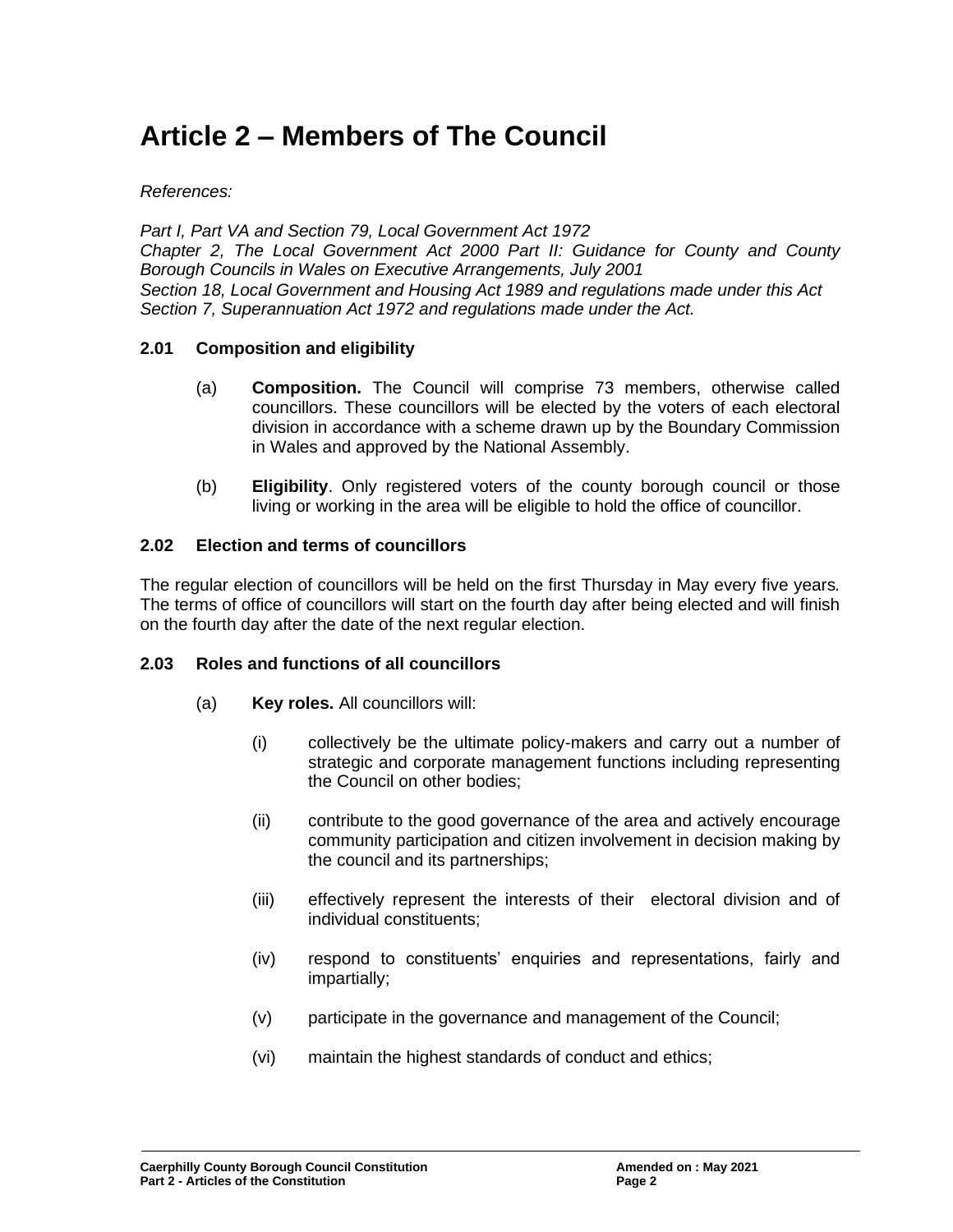- (vii) where appropriate refer a local Crime & Disorder matter (as defined by S.19 of the Police & Justice Act 2006) to the Partnerships Scrutiny Committee as an Agenda item for discussion at a meeting of the Committee;
- (viii) lead on proposals relating to best interests and the wellbeing of the local community and future generations in accordance with the principles of the Well-being of Future Generations Act 2015.

## (b) **Rights and duties**

- (i) Councillors will have such rights of access to such documents, information, land and buildings of the Council as are necessary for the proper discharge of their functions and in accordance with the law.
- (ii) Councillors will not make public information which is confidential or exempt without the consent of the Council or divulge information given in confidence to anyone other than a councillor or officer entitled to know it.
- (iii) For these purposes, "confidential" and "exempt" information are defined in the Access to Information Rules in Part 4 of this Constitution.

## **2.04 Conduct**

Councillors will at all times observe the Members' Code of Conduct and the Protocol on Member/Officer Relations set out in Part 5 of this Constitution.

## **2.05 Allowances**

Councillors will be entitled to receive salaries, expenses and allowances as set out in the Councillors' Salaries, Expenses and Allowances Payments document in Part 6 of this Constitution as determined by the Independent Remuneration Panel (Part 8 Section 141- 160 and Schedules 2 and 3 of the Local Government (Wales) Measure 2011.

## **2.06 Family Absence for Members of Local Authorities**

Members will observe the Family Absence for Members of Local Authorities Protocol set out in Part 5 of this Constitution.

## **2.07 Member Training and Development**

Members will observe the Members Training and Development Protocol set out in Part 5 of this Constitution.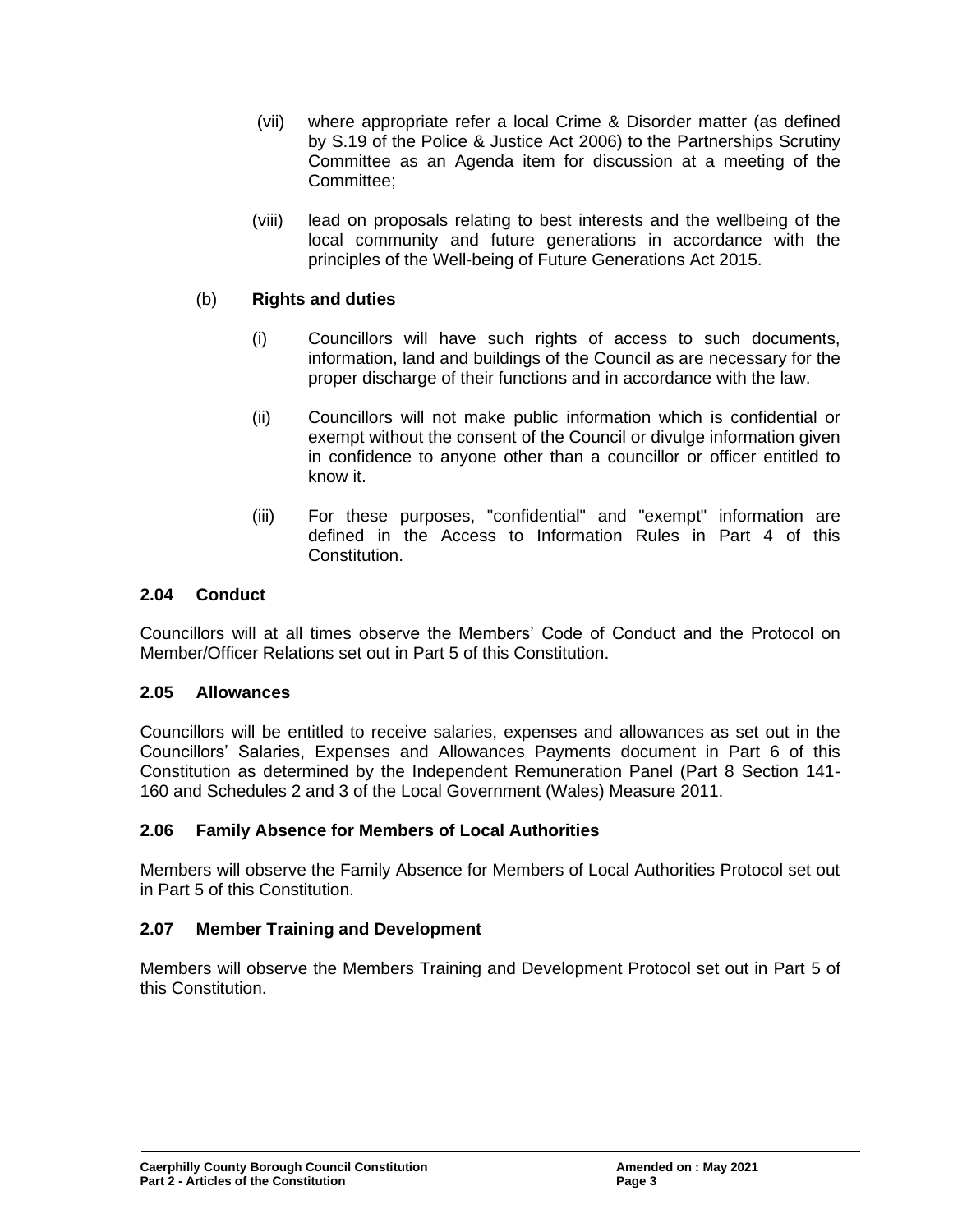# **Article 3 – Citizens and The Council**

## **3.01 Citizens' rights**

Citizens have the following rights. Their rights to information and to participate are explained in more detail in the Access to Information Rules in Part 4 of this Constitution:

## **(a) Voting and petitions**.

Citizens on the electoral roll for the area have the right to vote and sign a petition to request a referendum for an elected mayor form of Constitution.

#### **(b) Information.**

Citizens have the right to:

- (i) attend meetings of the Council, the Executive and its committees except where confidential or exempt information is likely to be disclosed, and the meeting is therefore held in private;
- (ii) find out from the forward work programme what decisions will be taken by the executive or Council and which issues the overview and scrutiny committees will be considering, and when these matters will be discussed;
- (iii) see reports and background papers, and any records of decisions made by the Council and the executive; and
- (iv) inspect the Council's accounts in accordance with provisions made in Acts of Parliament and make their views known to the external auditor.

#### **c) Complaints**.

Citizens have the right to complain :

- (i) to the Council itself under its Corporate Complaints Procedure (leaflets are available describing this);
- (ii) to the Ombudsman about any injustice they have suffered as a result of maladministration, but they are encouraged to use the Council's own complaints scheme first;
- (iii) to the Ombudsman where they believe a member or co-opted member of the council has breached the Member's Code of Conduct.

#### **(d) Welsh Language**

Under the Welsh Language Standards, citizens have the right to:-

(i) receive council services through the Welsh language;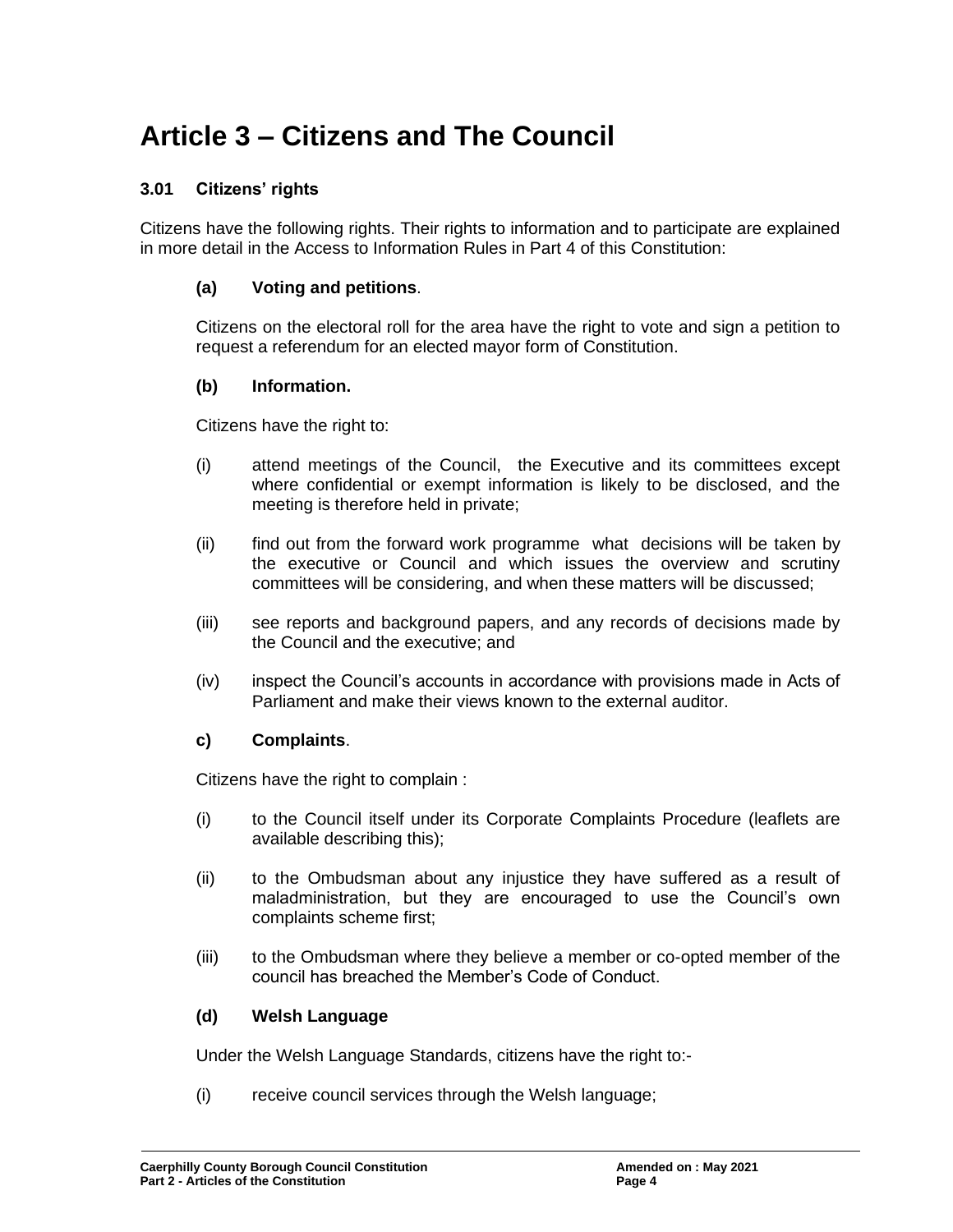- (ii) receive the same standard of service in Welsh as they would expect to receive in English;
- (iii) have their language preference respected, whether that preference is English or Welsh.

#### **3.02 Citizens' responsibilities**

Citizens must not be violent, abusive or threatening to councillors or officers and must not willfully harm things owned by the council, councillors or officers.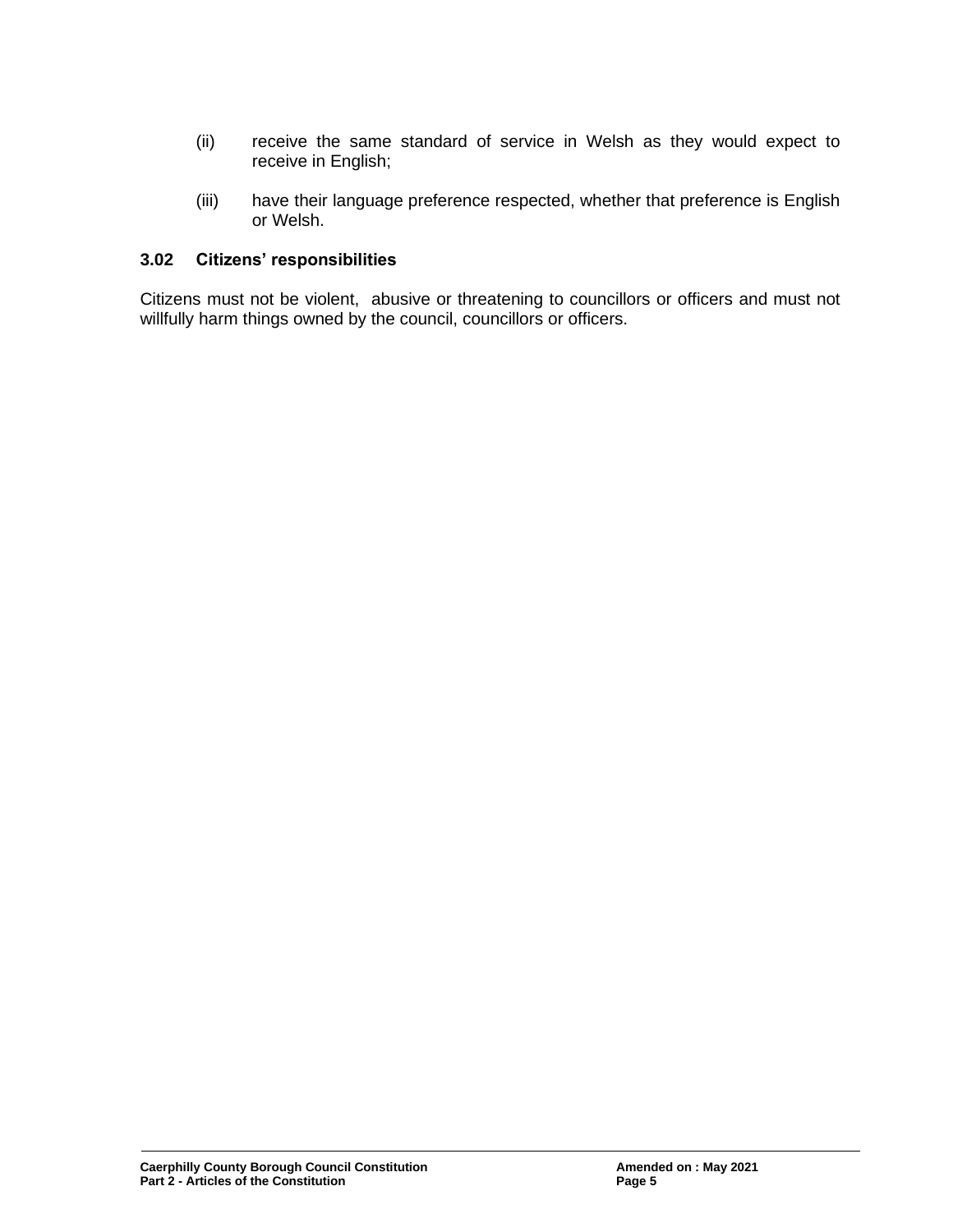# **Article 4 - The Full Council**

#### *References:*

*The Local Authorities Executive Arrangements (Functions and Responsibilities) (Wales ) Regulations 2001*

*Chapters 2,3 and 4, The Local Government Act 2000 Part II: Guidance for County and County Borough Councils in Wales on Executive Arrangements, July 2001*

#### **4.01 Meanings**

#### **(a) Policy Framework.**

The policy framework means the following plans and strategies for the county borough together with decisions taken from time to time by the Council on matters affecting policy.

The Public Services Board's Well-being Plan Council's Corporate Plan and Well-being Objectives Regeneration Strategy Local Development Plan Corporate Plan

#### **(b) Budget.**

The budget includes the allocation of financial resources to different services and projects, proposed contingency funds, the council tax base, setting the council tax and decisions relating to the control of the Council's borrowing requirement, the control of its capital expenditure and the setting of virement limits.

#### **(c) Housing Land Transfer**.

Housing Land Transfer means the approval or adoption of applications (whether in draft form or not) to the National Assembly for Wales for approval of a programme of disposal of 500 or more properties to a person under the Leasehold Reform, Housing and Urban Development Act 1993 or to dispose of land used for residential purposes where approval is required under sections 32 or 43 of the Housing Act 1985.

#### **4.02 Functions of the full Council**

Only the Council may exercise the following functions:

- (a) adopting and changing the Constitution;
- (b) approving or adopting the policy framework, the budget and any application to the National Assembly for Wales in respect of any Housing Land Transfer;
- (c) subject to the urgency procedure contained in the Access to Information Procedure Rules in Part 4 of this Constitution, making decisions about any matter in the discharge of an executive function which is covered by the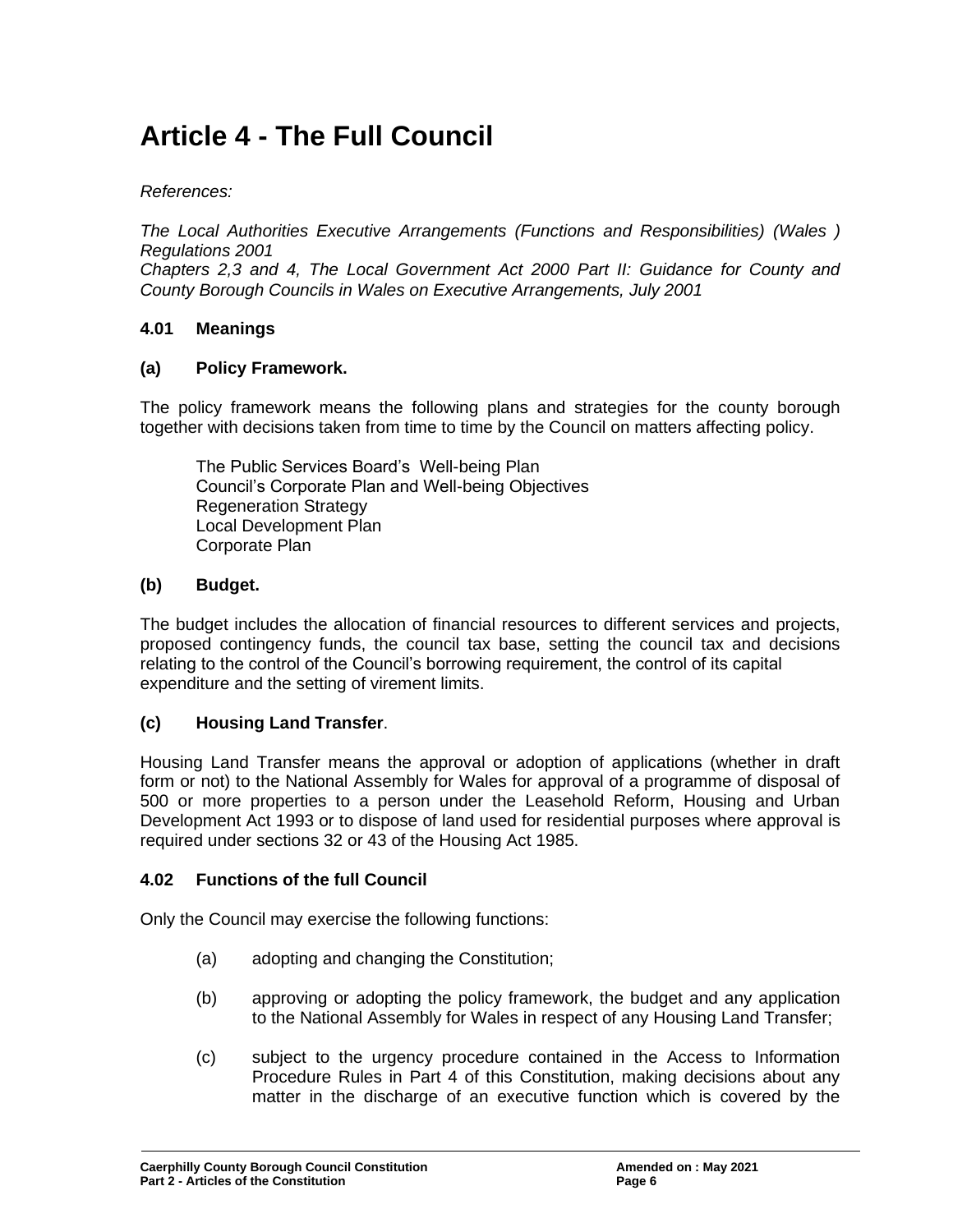policy framework or the budget where the decision maker is minded to make it in a manner which would be contrary to the policy framework or contrary to/or not wholly in accordance with the budget;

- (d) appointing the leader and the Cabinet portfolios (not the Cabinet members);
- (e) agreeing and/or amending the terms of reference for committees, subcommittees, panels and boards, deciding on their composition and making appointments to them;
- (f) appointing representatives to outside bodies unless the appointment is an executive function or has been delegated by the Council;
- (g) adopting or amending an allowances scheme;
- (h) changing the name of the area, conferring the title of honorary alderman or freedom of the county borough ;
- (i) making or confirming the appointment of the head of paid service;
- (j) making, amending, revoking, re-enacting or adopting bylaws and promoting or opposing the making of local legislation or personal Bills;
- (k) all local choice functions set out in Part 3 of this Constitution which the Council decides should be undertaken by itself rather than the executive; and
- (l) all other matters which, by law, must be reserved to Council.

#### **4.03 Council meetings**

There are three types of Council meeting:

- (a) the annual meeting;
- (b) ordinary meetings;
- (c) extraordinary meetings

and they will be conducted in accordance with the Council Procedure Rules in Part 4 of this Constitution.

#### **4.04 Responsibility for functions**

The Council will maintain the tables in Part 3 of this Constitution setting out the responsibilities for the Council's functions which are not the responsibility of the executive.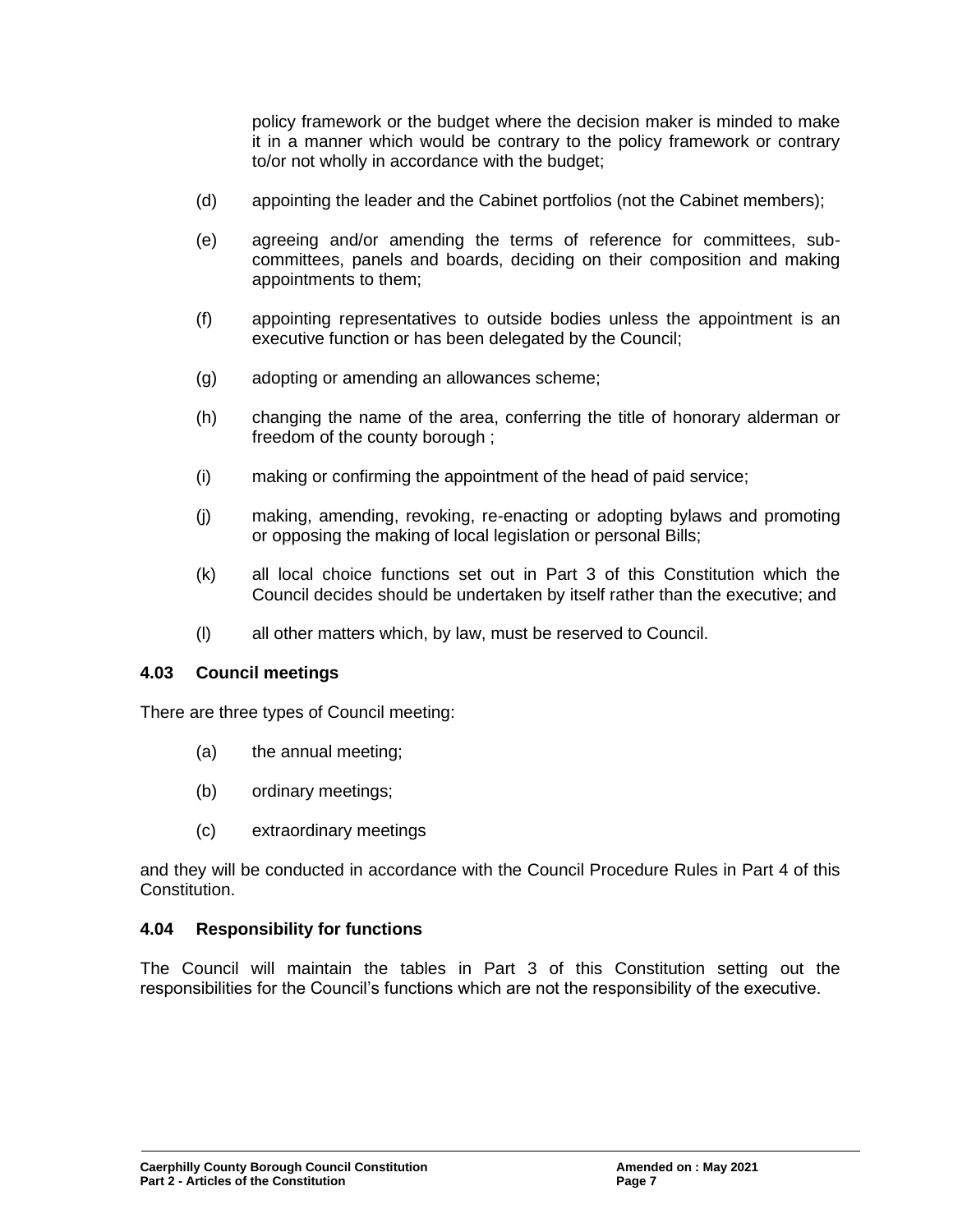# **Article 5 - Chairing The Council**

*References:*

*Sections 22, 23; Schedule 12; Local Government Act 1972 Schedule 3, Local Government Act 2000* 

### **5.01 Role and function of the chair of the council**

The Mayor of council and in their absence, the Deputy Mayor will have the following roles and functions:

The Mayor will be elected by the Council annually. The Mayor will have the following responsibilities:

- 1. to uphold and promote the purposes of the Constitution, and to interpret the Constitution when necessary;
- 2. to preside over meetings of the Council so that its business can be carried out efficiently and with regard to the rights of councillors and the interests of the community;
- 3. to ensure that the Council meeting is a forum for the debate of matters of concern to the local community and the place at which members who are not on the executive and committee chairs can be held to account;
- 4. to promote public involvement in the Council's activities;
- 5. to be the conscience of the Council; and
- 6. to attend such civic and ceremonial functions as the Council and he/she determines appropriate
- 7. to carry out duties as required under The Family Absence for Members of Local Authorities (Wales) Regulations 2013 in accordance with the Family Absence for Members Protocol set out in Part 5 of this Constitution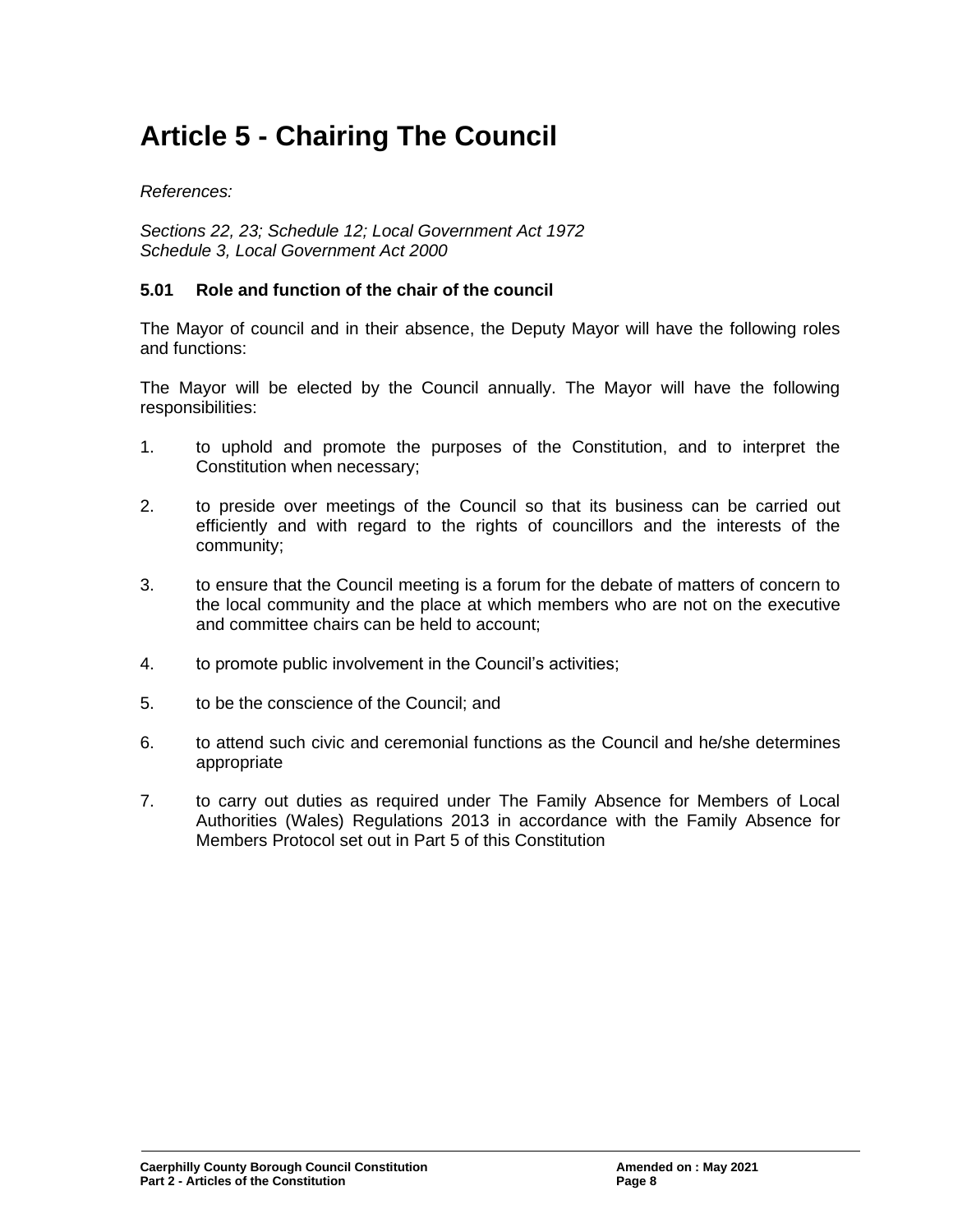# **Article 6 - Overview and Scrutiny Committees**

The overview and scrutiny function is central to new constitutions. The Assembly Guidance makes clear that overview and scrutiny committees should be powerful committees which meet in public to discuss and make recommendations on the improvement and development of policies and hold the executive and officers exercising delegated powers to account for their actions. They will also have a key role in considering other matters of local concern.

### **6.01 Terms of reference**

The Council will appoint the overview and scrutiny committees set out in the left hand column of the table below to oversee and scrutinise the discharge of the functions conferred by section 21 of the Local Government Act 2000 in relation to the matters set out in the right hand column of the same table, whether these cover one or more service area responsibilities and will include certain delegated power decisions, as listed in Article 13.

References:

Section 21 and Schedule 1 (Paragraphs 7,8,10 and 11), Local Government Act 2000 Chapter 4 and 6, The Local Government Act 2000 Part II: Guidance for County and County Borough Councils in Wales on Executive Arrangements, July 2001

The Police & Justice Act 2006 required Local Authorities to establish a Crime & Disorder Committee which was brought into effect in Wales on 1st October 2009. The Council's Partnerships Scrutiny Committee has the additional function conferred by the Police & Justice Act 2006.

The Well-being of Future Generations (Wales) Act 2015 requires the Council to formally collaborate with the Local Health Board, South Wales Fire & Rescue Authority and Natural Resources Wales as a Public Services Board for the geographical area of the Council and to use the sustainable development principle to meet the wellbeing duty/goals under the Act. The Act requires the Council to designate a Scrutiny Committee to scrutinize the work of the Public Services Board. The Council agreed on 12th May 2016 to re-designate the Council's Policy & Resources Committee (sitting as the Crime & Disorder Committee) as the Partnerships Scrutiny Committee to take on the additional responsibilities to scrutinize the Public Services Board. The Partnerships Scrutiny Committee will continue to scrutinize the work of the Safer Caerphilly Community Safety Partnership as required under the Police & Justice Act 2006.

In considering membership of such committees, due regard will be paid to the potential contribution of community stakeholders outside the council. Overview and scrutiny committees for education functions will comply with the provisions of paragraphs 8, 9, 10 and 11 of schedule 1 to the Local Government act 2000 (i.e. include church and governor and parent governor representatives as voting appointed members of committees with education as all or part of their remit).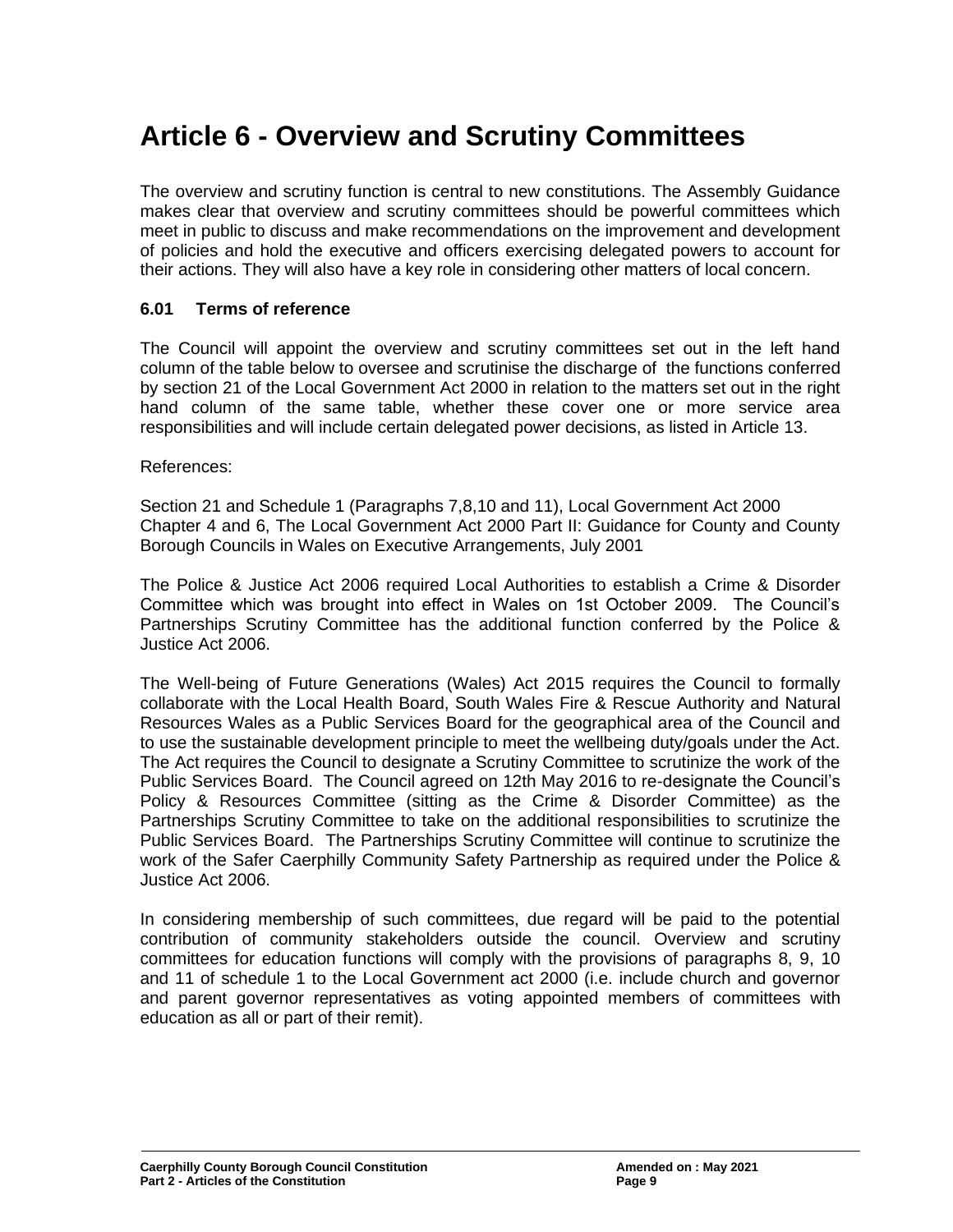| Terms of Reference: Policy and Resources Scrutiny Committee (also the<br><b>Council's Partnerships Scrutiny Committee)</b> |                                                                                                                                                                                                                                                                                                                                                                                                                                                            |  |
|----------------------------------------------------------------------------------------------------------------------------|------------------------------------------------------------------------------------------------------------------------------------------------------------------------------------------------------------------------------------------------------------------------------------------------------------------------------------------------------------------------------------------------------------------------------------------------------------|--|
| <b>Public Services Board</b><br>(PSB) Well-being Plan                                                                      | The Well-being Plan is the shared strategic vision for<br>the county borough developed by the PSB through its<br>partners; Caerphilly County Borough Council, South<br>Wales Fire and Rescue Service, Natural Resources<br>Wales, Aneurin Bevan University Health Board, Gwent<br>Police, the Gwent Police and Crime Commissioner,<br>Welsh Probation bodies, Public Health Wales, Gwent<br>Association of Voluntary Organisations and Welsh<br>Ministers. |  |
|                                                                                                                            | It identifies that this vision will be achieved by the<br>delivery of the PSB's Well-being Objectives for the<br>county borough.                                                                                                                                                                                                                                                                                                                           |  |
|                                                                                                                            | <b>Greener Caerphilly</b>                                                                                                                                                                                                                                                                                                                                                                                                                                  |  |
|                                                                                                                            | Under each of these Objectives a range of Priorities<br>have been identified for action.                                                                                                                                                                                                                                                                                                                                                                   |  |
| Corporate Plan and<br>well-being objectives                                                                                | The Council's own well-being objectives contribute to<br>the overall vision of the PSB.                                                                                                                                                                                                                                                                                                                                                                    |  |
| <b>Education and</b><br><b>Corporate Services</b>                                                                          | To act as general overview and scrutiny committee for<br>the Council                                                                                                                                                                                                                                                                                                                                                                                       |  |
| <b>Directorate</b><br>Responsibilities                                                                                     | The proper financial planning budgeting and control of<br>the Authority's resources                                                                                                                                                                                                                                                                                                                                                                        |  |
|                                                                                                                            | <b>Council's Policies</b>                                                                                                                                                                                                                                                                                                                                                                                                                                  |  |
|                                                                                                                            | The development and implementation of the Council's<br>corporate policies and themes.                                                                                                                                                                                                                                                                                                                                                                      |  |
|                                                                                                                            | The delivery of service to achieve the Council's strategic<br>objectives                                                                                                                                                                                                                                                                                                                                                                                   |  |
|                                                                                                                            | The implementation of Wales Programme for<br>Improvement across the Authority in accordance with<br>the provisions of the Local Government (Wales)<br>Measure 2009                                                                                                                                                                                                                                                                                         |  |
|                                                                                                                            | Information Communication, Technology & Customer<br><b>Services</b>                                                                                                                                                                                                                                                                                                                                                                                        |  |
|                                                                                                                            | <b>Human Resources</b>                                                                                                                                                                                                                                                                                                                                                                                                                                     |  |
|                                                                                                                            | Corporate Finance                                                                                                                                                                                                                                                                                                                                                                                                                                          |  |
|                                                                                                                            | <b>Electoral Services</b>                                                                                                                                                                                                                                                                                                                                                                                                                                  |  |
|                                                                                                                            | <b>Legal Services</b>                                                                                                                                                                                                                                                                                                                                                                                                                                      |  |
|                                                                                                                            | <b>Internal Audit Services</b>                                                                                                                                                                                                                                                                                                                                                                                                                             |  |
|                                                                                                                            | <b>Procurement Services</b>                                                                                                                                                                                                                                                                                                                                                                                                                                |  |

Democratic Services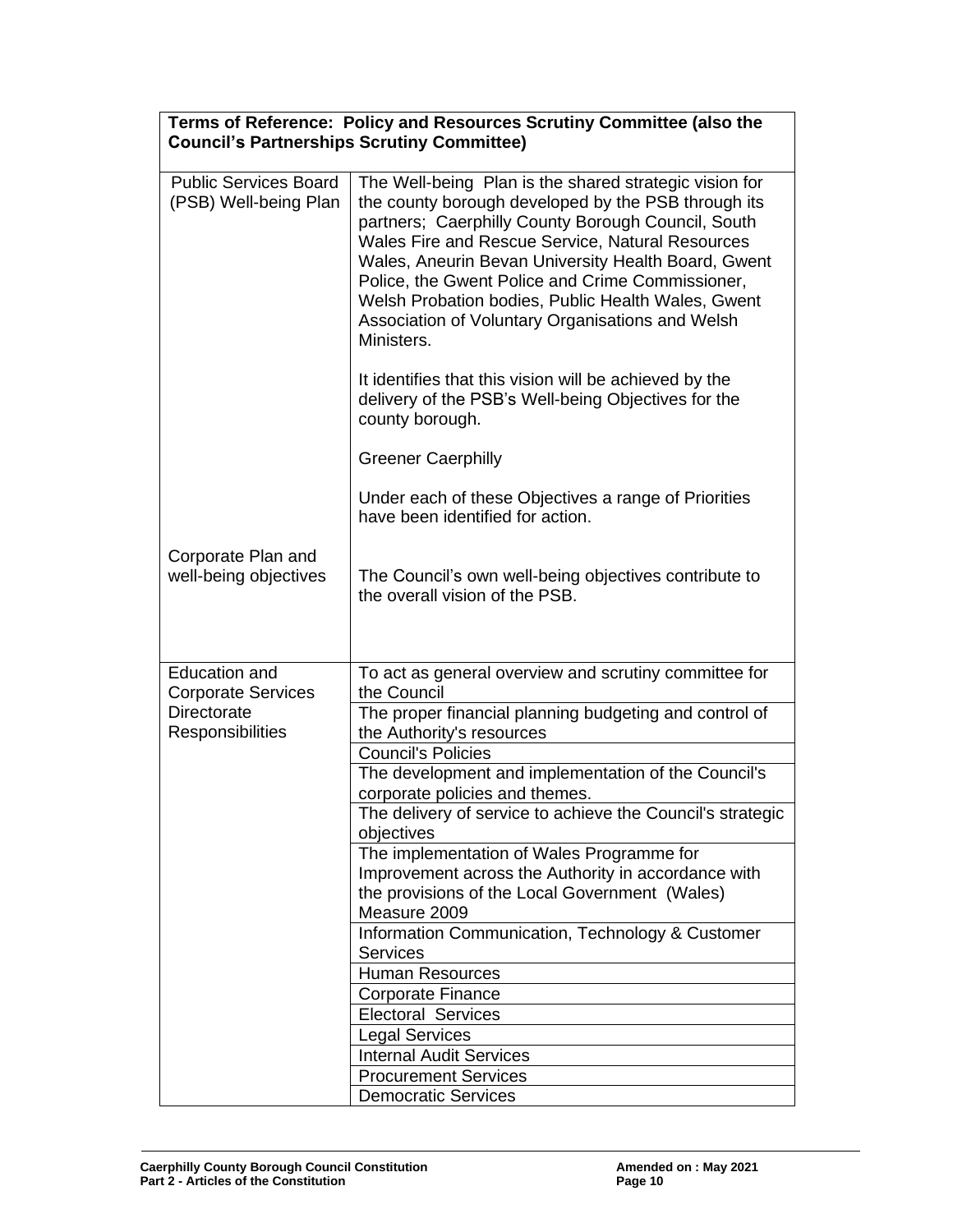|                                                                                                                                                                             | Corporate Health and Safety including liaison with the<br><b>Health and Safety Executive</b>                                                                                                                                                                                                                                                |  |  |
|-----------------------------------------------------------------------------------------------------------------------------------------------------------------------------|---------------------------------------------------------------------------------------------------------------------------------------------------------------------------------------------------------------------------------------------------------------------------------------------------------------------------------------------|--|--|
|                                                                                                                                                                             | Performance Management                                                                                                                                                                                                                                                                                                                      |  |  |
|                                                                                                                                                                             | Overview of all policy and finance issues considered by                                                                                                                                                                                                                                                                                     |  |  |
|                                                                                                                                                                             | the Executive                                                                                                                                                                                                                                                                                                                               |  |  |
|                                                                                                                                                                             | <b>Equalities and Welsh Language</b>                                                                                                                                                                                                                                                                                                        |  |  |
|                                                                                                                                                                             | Any other matter or topic which properly falls to an<br>Overview & Scrutiny Committee function but not                                                                                                                                                                                                                                      |  |  |
|                                                                                                                                                                             | allocated specifically to any other of the Council's<br>named Scrutiny Committees                                                                                                                                                                                                                                                           |  |  |
| Directorate of the                                                                                                                                                          | <b>Emergency Planning</b>                                                                                                                                                                                                                                                                                                                   |  |  |
| Communities<br><b>Responsibilities</b>                                                                                                                                      |                                                                                                                                                                                                                                                                                                                                             |  |  |
| <b>The Policy &amp;</b>                                                                                                                                                     | <b>Partnerships Scrutiny Committee</b>                                                                                                                                                                                                                                                                                                      |  |  |
| <b>Resources Scrutiny</b><br><b>Committee has the</b><br>following specific<br>terms of reference<br>when acting as the<br><b>Partnerships</b><br><b>Scrutiny Committee</b> | The Committee is responsible for the scrutiny of the<br>Public Services Board (PSB) as set out in the Well-<br>being of Future Generations (Wales) Act 2015. The<br>Committee is also responsible for the scrutiny of the<br>Safer Caerphilly Community Safety Partnership<br>(SCCSP) as required under the Police and Justice Act<br>2006. |  |  |
|                                                                                                                                                                             | <b>Membership of Committee</b>                                                                                                                                                                                                                                                                                                              |  |  |
|                                                                                                                                                                             | The Committee will be comprised of the following<br>Members:                                                                                                                                                                                                                                                                                |  |  |
|                                                                                                                                                                             | <b>Policy &amp; Resources Scrutiny Committee</b><br><b>Members</b>                                                                                                                                                                                                                                                                          |  |  |
|                                                                                                                                                                             | <b>Co-Opted Members</b>                                                                                                                                                                                                                                                                                                                     |  |  |
|                                                                                                                                                                             |                                                                                                                                                                                                                                                                                                                                             |  |  |
|                                                                                                                                                                             | The Committee will invite co-opted representatives from<br>each of the PSB statutory partner agencies:                                                                                                                                                                                                                                      |  |  |
|                                                                                                                                                                             | 1 non-executive, non-Councillor representative of<br>Aneurin Bevan University Health Board                                                                                                                                                                                                                                                  |  |  |
|                                                                                                                                                                             | 1 non-executive representative from the Natural<br><b>Resources Wales Board</b>                                                                                                                                                                                                                                                             |  |  |
|                                                                                                                                                                             | 1 non-executive representative from the South Wales<br>Fire & Rescue Authority                                                                                                                                                                                                                                                              |  |  |
|                                                                                                                                                                             | 1 additional co-opted member from each of the<br>following:-                                                                                                                                                                                                                                                                                |  |  |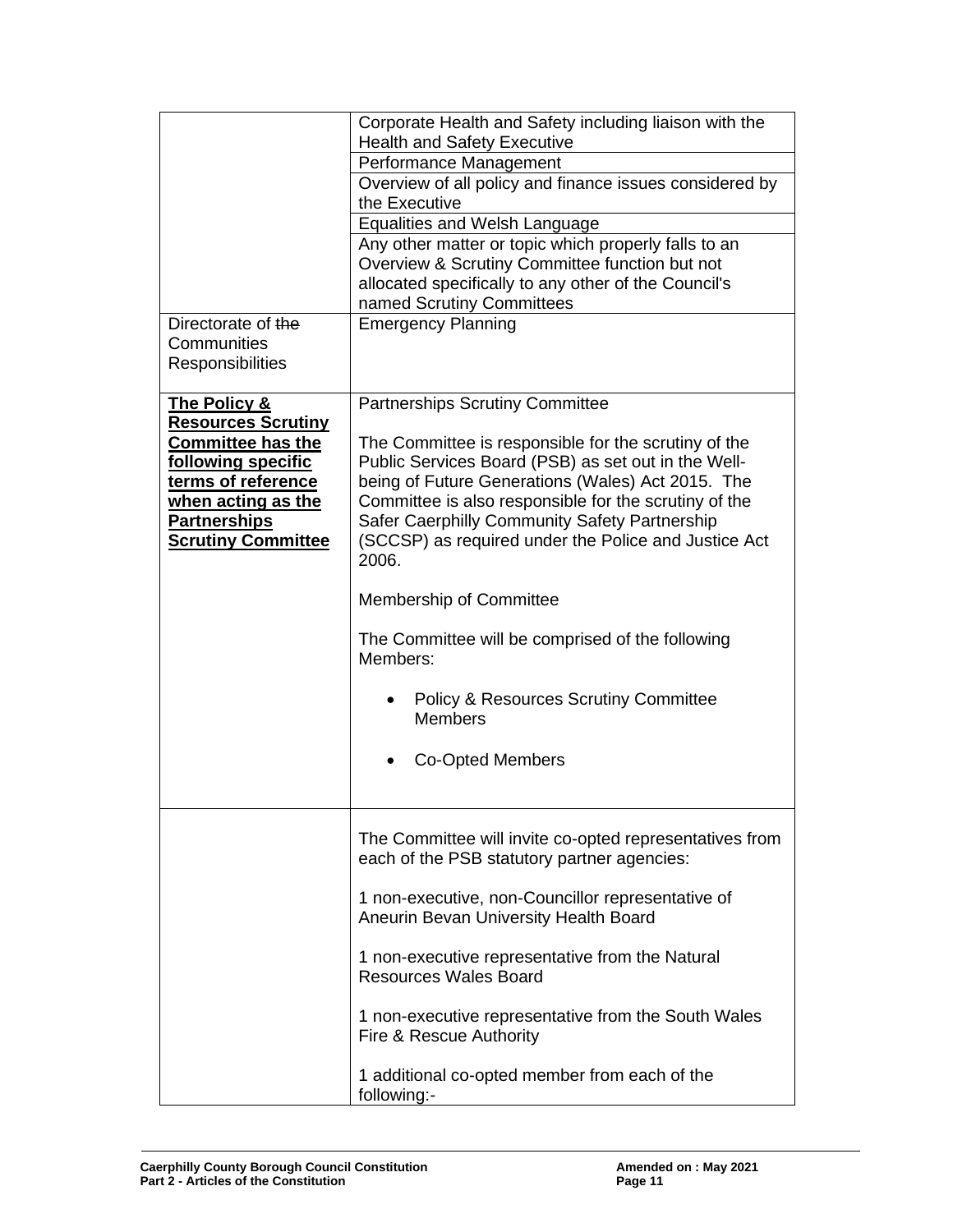| An equalities/Welsh language organisation                                                                                                                                                                                                                                                                                                          |
|----------------------------------------------------------------------------------------------------------------------------------------------------------------------------------------------------------------------------------------------------------------------------------------------------------------------------------------------------|
| A disability organisation                                                                                                                                                                                                                                                                                                                          |
| <b>The Youth Council</b>                                                                                                                                                                                                                                                                                                                           |
| Giving a Committee membership of 16 Councillors, 6 co-<br>opted members (3 statutory partner agencies and 3<br>others as listed above). In addition up to 6 Invited<br>Representatives as outlined below.                                                                                                                                          |
| <b>Invited Representatives</b>                                                                                                                                                                                                                                                                                                                     |
| In order to ensure that the Scrutiny Committee has the<br>benefit of additional expert knowledge and expertise<br>from the wider partnership arena, a standing invitation<br>will be extended to the following organisations, seeking<br>a representative who is not a Public Services Board<br>member.                                            |
| <b>Gwent Association Voluntary Organisation</b>                                                                                                                                                                                                                                                                                                    |
| Office of the Police and Crime Commissioner                                                                                                                                                                                                                                                                                                        |
| Aneurin Bevan Community Health Council                                                                                                                                                                                                                                                                                                             |
| <b>Wales Community Rehabilitation Company</b>                                                                                                                                                                                                                                                                                                      |
| <b>Wales National Probation Service</b>                                                                                                                                                                                                                                                                                                            |
| Welsh Government.                                                                                                                                                                                                                                                                                                                                  |
| Witnesses<br>In order to carry out its role the committee will need to<br>consider evidence to fulfil its statutory scrutiny function.<br>The committee can seek additional information and<br>invite expert witnesses. The following organisations will<br>be invited to give evidence, alongside other witnesses<br>identified by the committee. |
| <b>Chair and Members of Public Services Board</b>                                                                                                                                                                                                                                                                                                  |
| PSB Partner Organisations Lead Officers                                                                                                                                                                                                                                                                                                            |
| Chair of the Safer Caerphilly Community Safety<br>Partnership                                                                                                                                                                                                                                                                                      |
| <b>SCCSP Partnership Organisations Lead Officers</b>                                                                                                                                                                                                                                                                                               |
| <b>Terms of Reference</b>                                                                                                                                                                                                                                                                                                                          |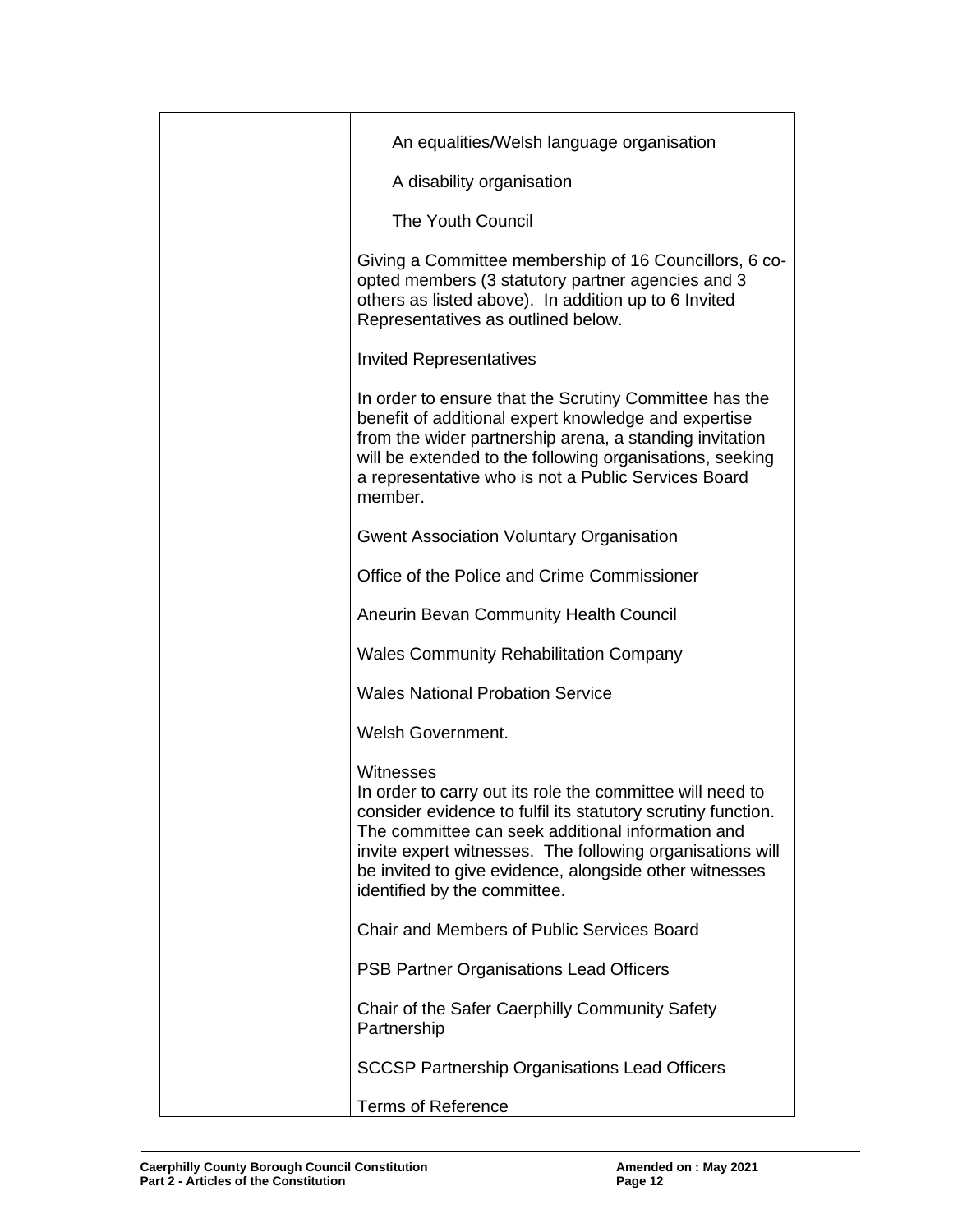| The Terms of Reference for the Partnership Scrutiny<br>Committee are as follows:<br><b>Public Services Board</b>                                                                                                                                                                                                                                                                                                                                                                                                                                                                                                                                                                                                                                               |
|----------------------------------------------------------------------------------------------------------------------------------------------------------------------------------------------------------------------------------------------------------------------------------------------------------------------------------------------------------------------------------------------------------------------------------------------------------------------------------------------------------------------------------------------------------------------------------------------------------------------------------------------------------------------------------------------------------------------------------------------------------------|
| To provide a 'critical friend' challenge to the<br>$\bullet$<br>Public Services Board.<br>To scrutinise and evaluate the decisions and<br>$\bullet$<br>actions of the Public Services Board acting in<br>partnership.<br>To review the governance arrangements of the<br>$\bullet$<br>Public Services Board.<br>To submit reports to the Public Services Board<br>٠<br>(as appropriate) in respect of its functions or<br>governance arrangements and make<br>recommendations for consideration and<br>adoption.<br>To consider matters relating to the Board as the<br>$\bullet$<br>Welsh Ministers may refer to it and report to<br>Welsh Ministers accordingly.<br>Carry out other functions in relation to the Board<br>that are imposed on it by the Act. |
| Crime & Disorder                                                                                                                                                                                                                                                                                                                                                                                                                                                                                                                                                                                                                                                                                                                                               |
| To scrutinise the work of the SCCSP and the partners<br>("responsible authorities") who comprise it 'insofar as<br>their activities relate to the partnership itself'. In other<br>words, Members' scrutiny role relates only to the work<br>done by the SCCSP.<br>The role includes:                                                                                                                                                                                                                                                                                                                                                                                                                                                                          |
| To consider actions taken by the responsible<br>authorities on the SCCSP.<br>To consider Councillor Calls for Action.<br>To make reports or recommendations to the<br>Council and or others and monitor those<br>recommendations.                                                                                                                                                                                                                                                                                                                                                                                                                                                                                                                              |
| <b>Scrutinizing Partnership Activity</b>                                                                                                                                                                                                                                                                                                                                                                                                                                                                                                                                                                                                                                                                                                                       |
| The Committee does not have statutory powers to<br>scrutinize partners individually. It can only scrutinize<br>activity taken in partnership when working<br>collaboratively.                                                                                                                                                                                                                                                                                                                                                                                                                                                                                                                                                                                  |

## **Cabinet Members Reporting to Policy and Resources Scrutiny Committee:**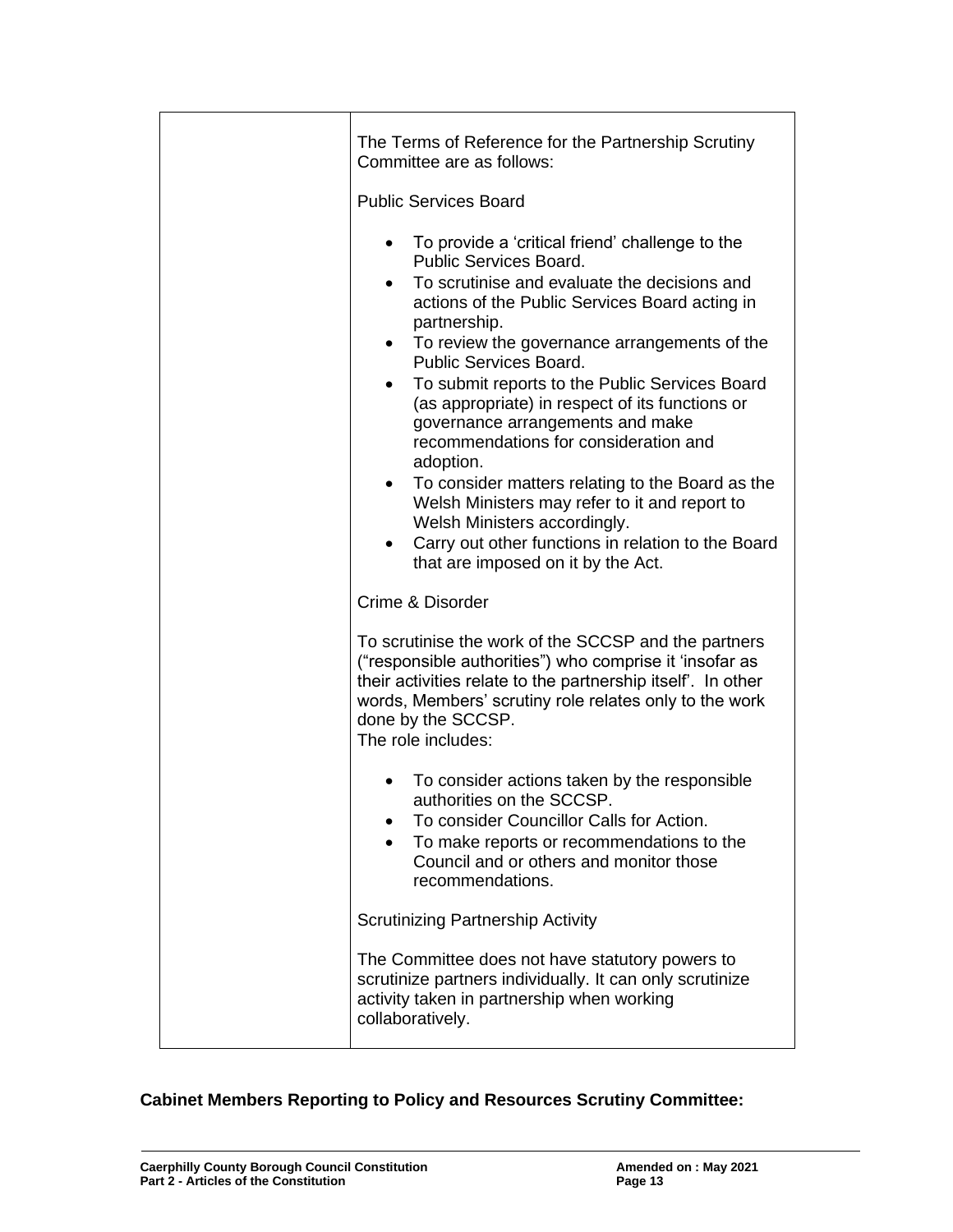**Relevant Cabinet Member(s). For more information in relation to the portfolios of Cabinet posts please see Article 7.**

| <b>Terms of Reference: Education Scrutiny Committee</b> |                                                                                                                           |  |
|---------------------------------------------------------|---------------------------------------------------------------------------------------------------------------------------|--|
| Directorate of                                          | The discharge of the Council's obligations as Local                                                                       |  |
| <b>Education and</b>                                    | Education Authority under statute and regulation.                                                                         |  |
| Corporate<br><b>Services</b>                            | The preparation and scrutiny of statutory education and<br>lifelong learning strategic plans, relevant Council Well-being |  |
|                                                         | <b>Objectives and Directorate Performance</b>                                                                             |  |
|                                                         | To monitor the performance of the Education Achievement                                                                   |  |
|                                                         | Service in relation to the delivery of the Raising Standards                                                              |  |
|                                                         | Agenda including monitoring, support and challenge in                                                                     |  |
|                                                         | inverse proportion to success, delivered by the EAS on<br>behalf of the Authority *.                                      |  |
|                                                         | *Local Management of Schools and Fair Funding.                                                                            |  |
|                                                         | Forward planning re. school places, , school admissions and                                                               |  |
|                                                         | student awards.                                                                                                           |  |
|                                                         | Inclusion Services which involve Learning Support Services,                                                               |  |
|                                                         | educational psychology, education welfare, behavioural                                                                    |  |
|                                                         | support and managing pupil exclusions.                                                                                    |  |
|                                                         | *Governor support and training.                                                                                           |  |
|                                                         | *Welsh Language Education.                                                                                                |  |
|                                                         | *Agreed RE Syllabus.                                                                                                      |  |
|                                                         | <b>SACRE</b>                                                                                                              |  |
|                                                         | * means delivered by the EAS with statutory duty retained by                                                              |  |
|                                                         | the Council                                                                                                               |  |
|                                                         | Joint Services via Gwent VI Service.                                                                                      |  |
|                                                         | National Grid for Learning Cymru.                                                                                         |  |
|                                                         | Adult Community Learning Partnership                                                                                      |  |
|                                                         | Lifelong learning, and community education.                                                                               |  |
|                                                         | Public Library Service.<br>Music Service.                                                                                 |  |
|                                                         |                                                                                                                           |  |
|                                                         | Securing grants.<br><b>Youth Service</b>                                                                                  |  |
|                                                         |                                                                                                                           |  |

**Cabinet Members Reporting to Education Scrutiny Committee:**

**Relevant Cabinet Member(s). For more information in relation to the portfolios of Cabinet posts please see Article 7.**

| <b>Terms of Reference: Social Services Scrutiny Committee</b> |                                                               |
|---------------------------------------------------------------|---------------------------------------------------------------|
| Directorate of Social<br><b>Services</b>                      | Provision of Children's & Adults Social Care under<br>statute |
| <b>Responsibilities</b>                                       | Provision of advice, guidance and support.                    |
|                                                               | The assessment, care planning and reviewing of all            |

 $\overline{\Gamma}$ 

 $\overline{\phantom{a}}$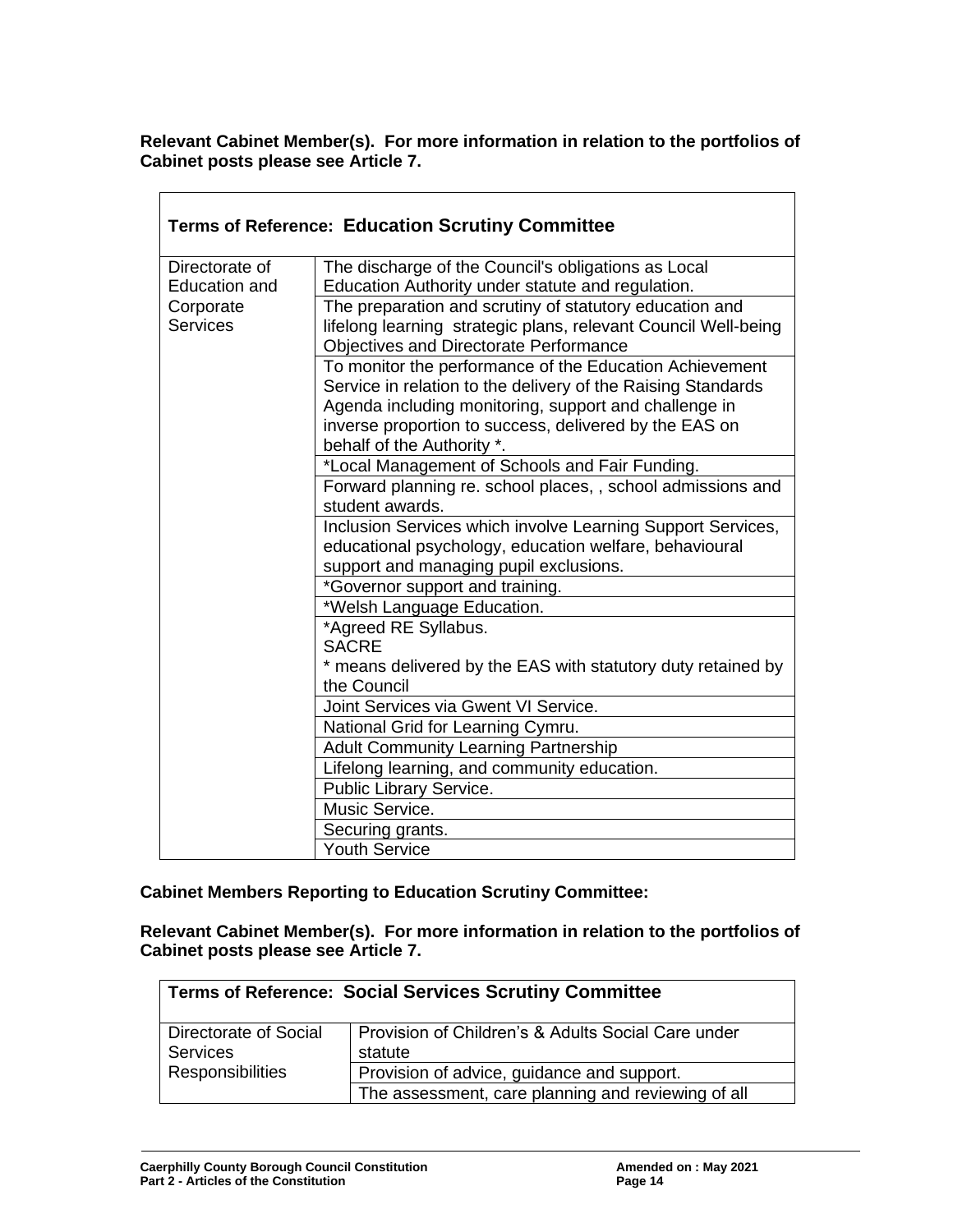|                         | support packages for service users meeting the defined<br>eligibility thresholds in line with current legislation<br>regulation and statutory guidance |  |
|-------------------------|--------------------------------------------------------------------------------------------------------------------------------------------------------|--|
|                         | Commissioning and contracting for Social Services                                                                                                      |  |
|                         | The preparation and scrutiny of statutory social services                                                                                              |  |
|                         | plans, relevant Council Well-being Objectives and                                                                                                      |  |
|                         | Directorate Performance                                                                                                                                |  |
| Directorate of          | <b>Social Services Transport Operations</b>                                                                                                            |  |
| Communities             |                                                                                                                                                        |  |
| <b>Responsibilities</b> |                                                                                                                                                        |  |

## **Cabinet Members Reporting to Social Services Scrutiny Committee:**

**Relevant Cabinet Member(s). For more information in relation to the portfolios of Cabinet posts please see Article 7.**

| <b>Terms of Reference: Environment and Sustainability Scrutiny Committee</b> |                                                                 |
|------------------------------------------------------------------------------|-----------------------------------------------------------------|
|                                                                              |                                                                 |
|                                                                              | The preparation and scrutiny of statutory plans, relevant       |
|                                                                              | Council Well-being Objectives and Directorate                   |
|                                                                              | Performance                                                     |
| Directorate of                                                               | Waste Collection, Waste Treatment & Disposal and                |
| Communities                                                                  | <b>Street Cleansing</b>                                         |
| Responsibilities                                                             | <b>Burials. Cemeteries and Bereavement Services</b>             |
|                                                                              | <b>Highways Maintenance</b>                                     |
|                                                                              | <b>Street Lighting</b>                                          |
|                                                                              | <b>Engineering Services</b>                                     |
|                                                                              | <b>Land Drainage</b>                                            |
|                                                                              | Fleet Management & Maintenance                                  |
|                                                                              | Parks & Outdoor Spaces Facilities                               |
|                                                                              | Leisure & Sports Development                                    |
|                                                                              | <b>Public Conveniences</b>                                      |
|                                                                              | <b>Public Transport</b>                                         |
|                                                                              | <b>Land Reclamation &amp; Tips</b>                              |
|                                                                              | <b>Road Safety</b>                                              |
|                                                                              | <b>Traffic Management (including Traffic Regulation Orders</b>  |
|                                                                              | & Notices)                                                      |
|                                                                              | <b>Highway Development Control</b>                              |
|                                                                              | <b>Car Parking</b>                                              |
|                                                                              | Civil Engineering Design & Procurement                          |
|                                                                              | <b>Structures</b>                                               |
|                                                                              | Transportation & Planning Improvements                          |
|                                                                              | Public Health (including infectious diseases and health         |
|                                                                              | promotion/education)                                            |
|                                                                              | <b>Food Safety Enforcement</b>                                  |
|                                                                              | Pollution Control (including noise, litter and illicit tipping, |
|                                                                              | air and water quality, contaminated land)                       |
|                                                                              | Public Health (statutory nuisance and sewer/drains)             |

┑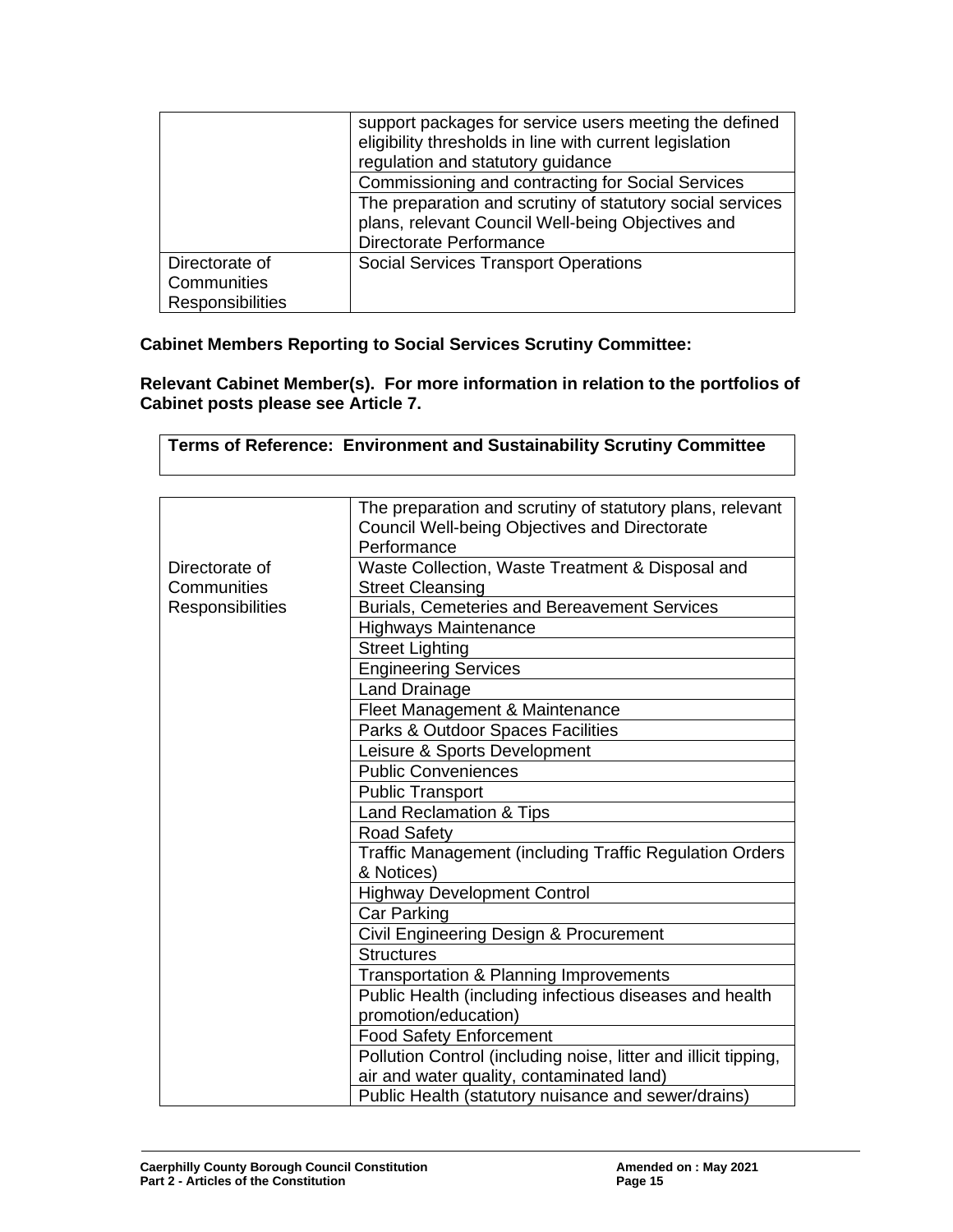| <b>Trading Standards</b>                                  |
|-----------------------------------------------------------|
| Health and Safety of commercial premises                  |
| <b>CCTV &amp; Community Safety Wardens</b>                |
| Pest Control, Dog Warden, Animal Trespassing              |
| Services                                                  |
| Animal Health and Welfare Enforcement                     |
| Licensing                                                 |
| Registrar of Births, Deaths, Marriages/Civil Partnerships |
| <b>Building Cleaning</b>                                  |
| Catering                                                  |
| <b>Community Centres</b>                                  |
| <b>Property Services</b>                                  |
| <b>Corporate Asset Management</b>                         |

**Cabinet Member Reporting to The Environment and Sustainability Scrutiny Committee:**

**Relevant Cabinet Member(s). For more information in relation to the portfolios of Cabinet posts please see Article 7.**

|                         | Terms of Reference: Regeneration and Housing Scrutiny Committee |  |
|-------------------------|-----------------------------------------------------------------|--|
| Directorate of the      | <b>Housing Strategy</b>                                         |  |
| <b>Social Services</b>  | <b>Private Sector Housing</b>                                   |  |
| <b>Responsibilities</b> | <b>Public Sector Housing</b>                                    |  |
|                         | <b>Public Sector Housing</b>                                    |  |
|                         | Delivery of Welsh Housing Quality Standards                     |  |
|                         | <b>Housing Repair Operations</b>                                |  |
| Directorate of          | Planning - Strategic & Development Plan Policy                  |  |
| Communities             | Planning - Urban Renewal & Town Centre Management               |  |
|                         | Planning - Development & Building Control (excluding            |  |
|                         | those matters set out in the Terms of Reference of the          |  |
|                         | <b>Planning Committee)</b>                                      |  |
|                         | Planning - Countryside & Landscape Services                     |  |
|                         | Economic Development & European Programme                       |  |
|                         | Funding                                                         |  |
|                         | Arts Development                                                |  |
|                         | <b>Tourism and Heritage</b>                                     |  |

Cabinet Member Reporting to the Regeneration & Housing Scrutiny Committee:

Relevant Cabinet Member(s). For more information in relation to the portfolios of Cabinet posts please see Article 7

- **6.02 General role** (which may be discharged by the Committee itself or by appointing task and finish groups to examine an issue and report to the Committee for decision).
- (a) Within their terms of reference, overview and scrutiny committees will: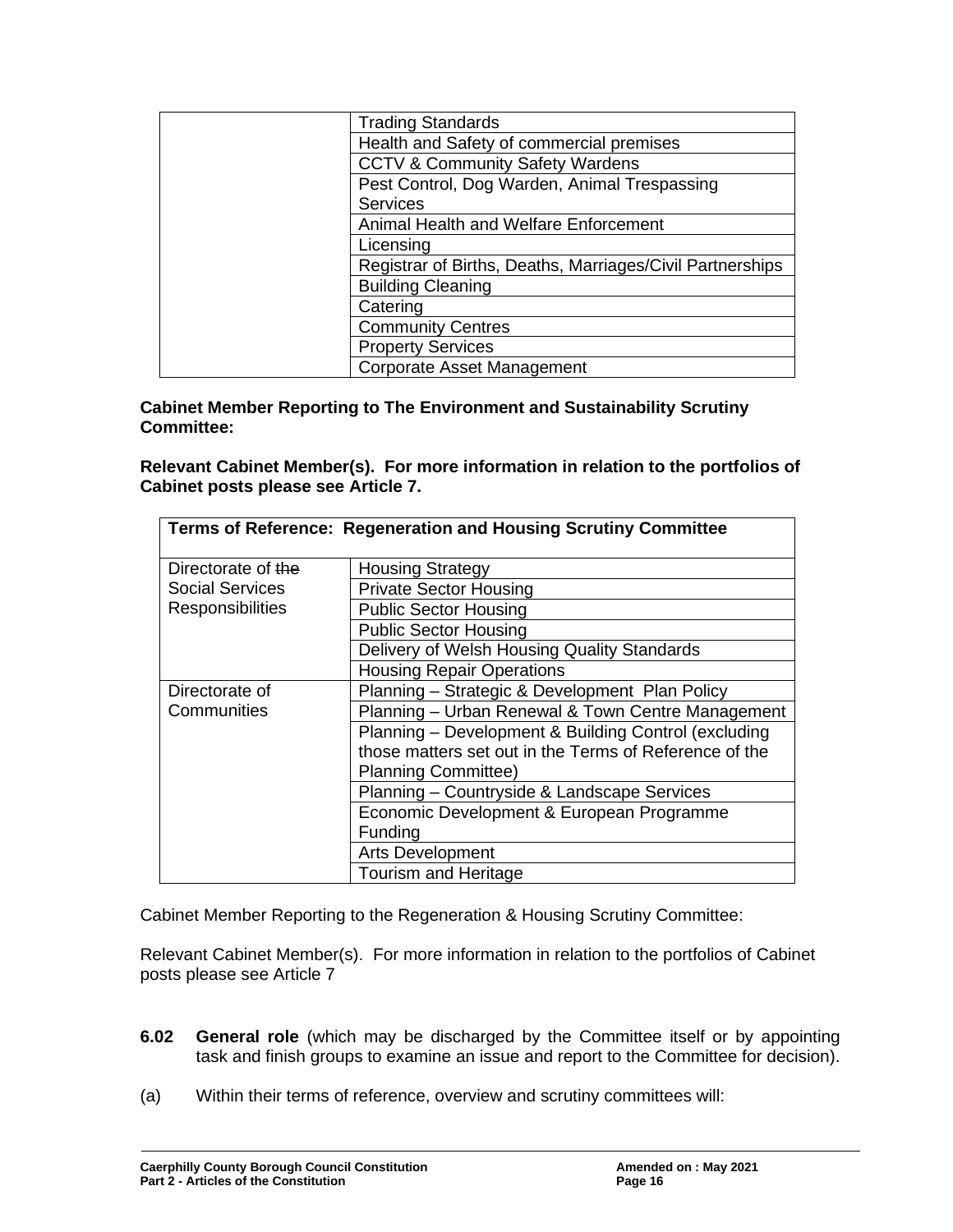- i) review and/or scrutinise decisions made or actions taken in connection with the discharge of any of the Council's functions;
- ii) make reports and/or recommendations to the full Council and/or the executive and/or any joint committee in connection with the discharge of any functions;
- iii) consider any matter affecting the area or its inhabitants; and
- iv) exercise the right to call-in, for reconsideration, decisions made but not yet implemented by the executive.
- v) monitor the operation and performance of individual services, the Council's services and appropriate external bodies, including joint committees.
- vi) comment on draft budgets
- vii) examine performance monitoring information.
- viii) consider relevant Councillor Calls for Action
- (b) With their terms of reference, overview and scrutiny committees may:
	- i) assist the Council and the executive in the development of its budget and policy framework by in-depth analysis of policy issues;
	- ii) conduct research, community and other consultation in the analysis of policy issues and possible options;
	- iii) consider and implement mechanisms to encourage and enhance community participation in the development of policy options;
	- iv) question members of the executive and/or officers about their views on issues and proposals affecting the area;
	- v) liaise with other external organisations operating in the area, whether national, regional or local, to ensure that the interests of local people are enhanced by collaborative working.
	- vi) question and gather evidence from any person (with their consent).
- (c) **Finance.** Overview and scrutiny committees may exercise overall responsibility for the finances made available to them.
- (d) **Annual report.** Overview and scrutiny committees must report annually to full Council on their workings and report future work programmes and amended working methods if appropriate.
- (e) **Officers.** Overview and scrutiny committees may exercise overall responsibility for the work programme of the officers employed to support their work.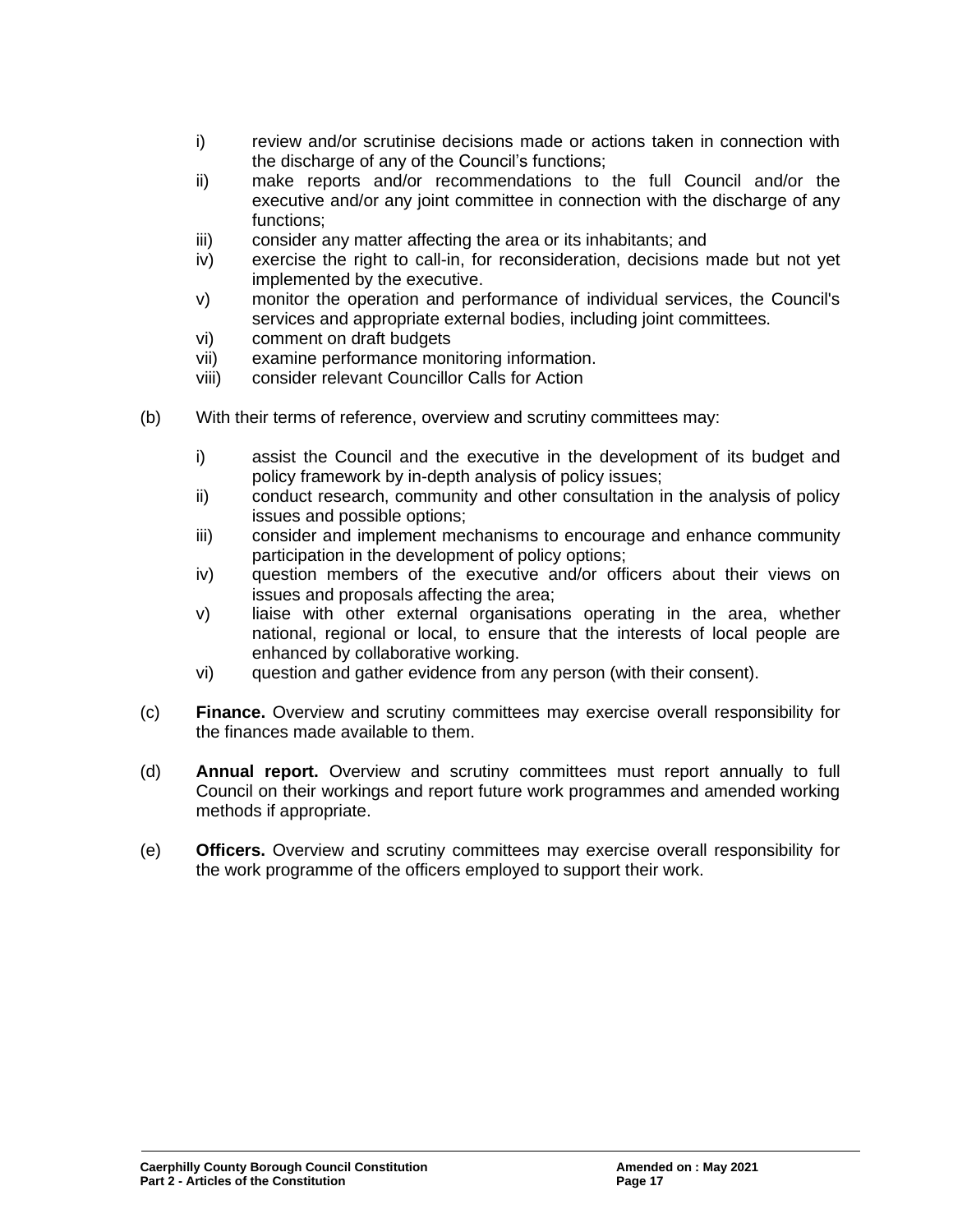### **6.03 Proceedings of overview and scrutiny committees**

Overview and scrutiny committees will conduct their proceedings in accordance with the Overview and Scrutiny Procedure Rules set out in Part 4 of this Constitution.

#### **6.04 Delegated powers**

- a) Each Overview and Scrutiny Committee has delegated to it all those matters falling within that Committee's terms of reference;
- b) Those powers delegated to an Overview and Scrutiny Committee may also be exercised by the Chief Executive or a Director or a Head of Service after consultation with the Chair or Vice-Chair of the appropriate Committee.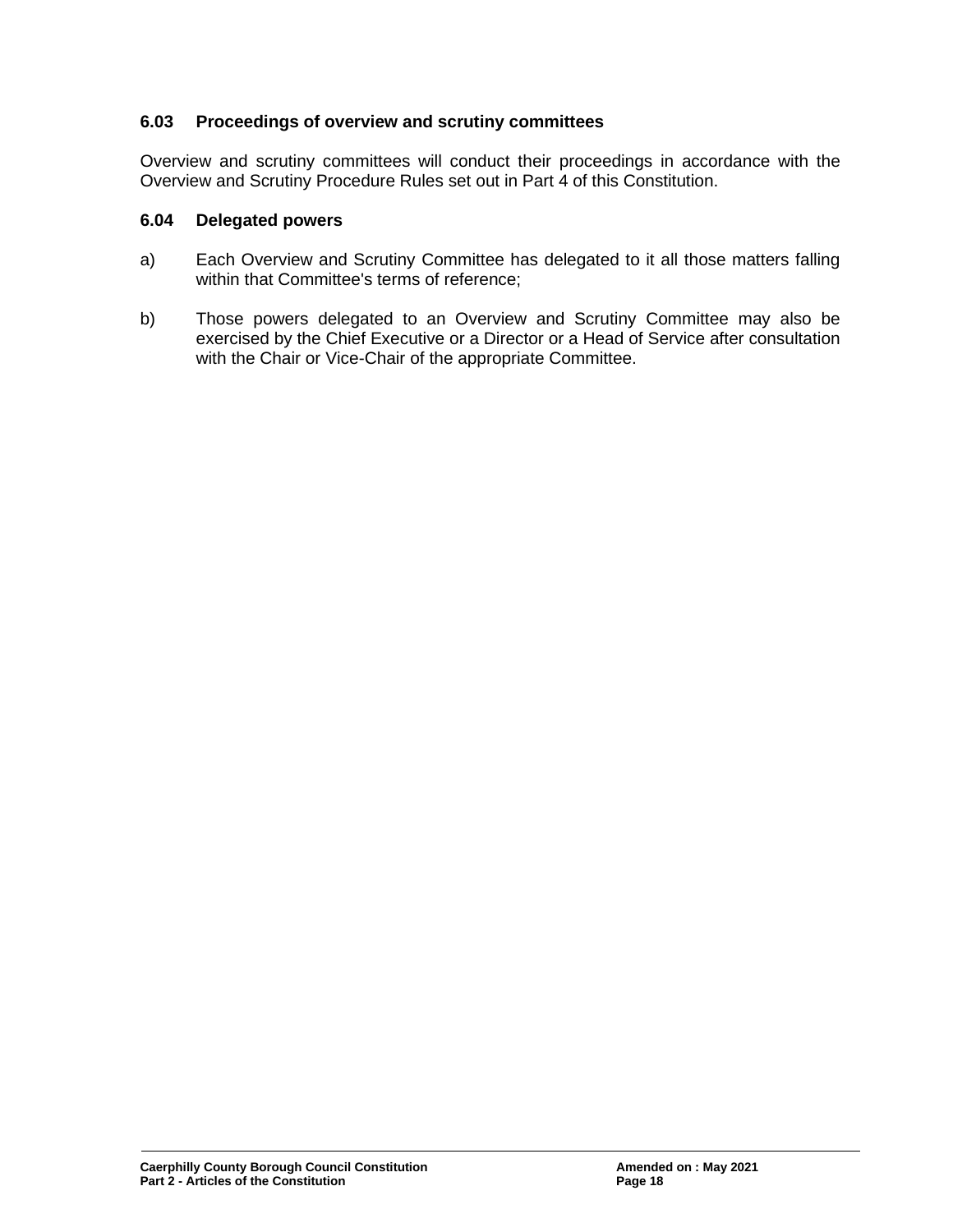# **Article 7 – The Executive**

## **THE ROLE OF THE EXECUTIVE**

The Rules of Procedure in Part 4 of this constitution set out how the executive will operate. These include arrangements for meetings, scheme of delegation and sub-delegation of functions.

#### *References:*

*Section 11 and Schedule 1, paragraphs 1,2,3, Local Government Act 2000 Chapter 4 and 6, The Local Government Act 2000 Part II: Guidance for County and County Borough Councils in Wales on Executive Arrangements, July 2001 Wellbeing of Future Generations Act 2015*

### **7.01 Role**

The executive will carry out all of the local authority's functions which are not the responsibility of any other part of the local authority, whether by law or under this Constitution, and will have a collective responsibility for the well-being of the local community and future generations.

#### **7.02 Form and composition**

The executive will consist of the executive leader appointed by the Council together with nine councillors appointed to the executive by the executive leader and holding the following portfolios:

- 1. Deputy Leader Finance Performance & Governance (to include the role of Older Persons Champion)
- 2. Deputy Leader Economy, Infrastructure and Sustainability (to include the role of Future Generations Champion)
- 3. Cabinet Member Social Care and Wellbeing
- 4. Cabinet Member Education and Achievement
- 5. Cabinet Member Environment and Public Protection
- 6. Cabinet Member Neighbourhood Services
- 7. Cabinet Member Homes and Places
- 8. Cabinet Member Corporate Services

#### *Finance Performance & Governance Portfolio includes (this list is not exhaustive)*, the following:-

- The proper financial budgeting and control of the Authority
- Legal Services
- Electoral Services
- Internal Audit Services
- Policy & Performance including equalities and Welsh language Executive link to Democratic Services including Member training
- Corporate Governance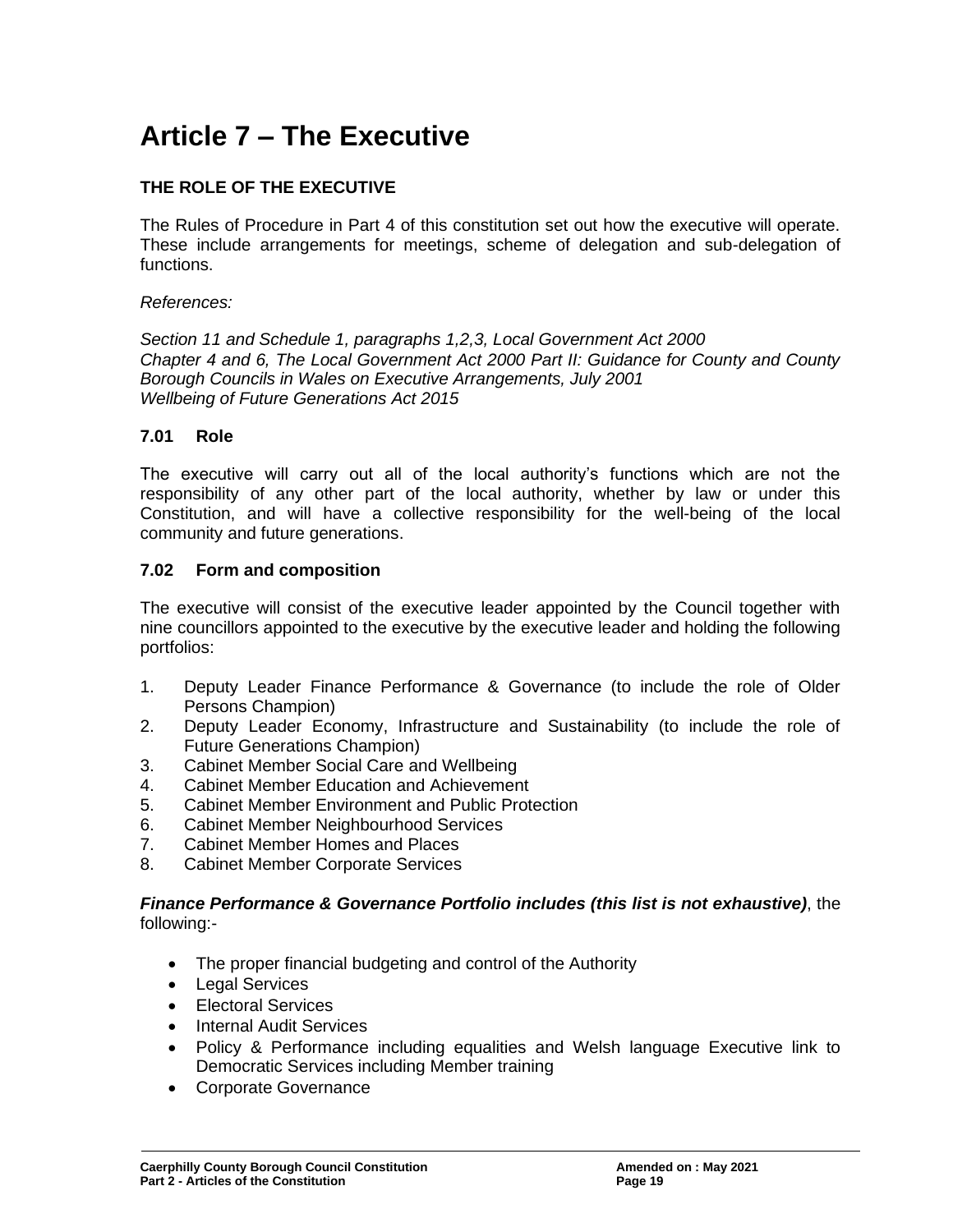## *Economy Infrastructure & Sustainability Portfolio includes (this list is not exhaustive), the following:-*

- Deputy representative on City Deal Joint Cabinet
- Economic Development and Regeneration
- Sustainability/Well*-*being of Future Generations
- Tourism & Cultural Facilities
- Strategic Highways and Maintenance
- Integrated Transport Plan Highways, Rail, Metro and other forms of transport
- Member of regional transport authority
- Flood and water management including land drainage
- Street lighting
- Transport including Education and Social Services transport operations
- Land reclamation and tips
- Traffic management including car parking, traffic regulation orders and notices
- Digital infrastructure

## *Social Care & Well-being Portfolio includes (this list is not exhaustive) the following:-*

- All aspects of the provision of adult social care and services
- All aspects of the provision of children's social care and services
- Integration with health services

## *Education & Achievement Portfolio includes (this list is not exhaustive), the following:-*

- The discharge of the Council's statutory obligations as Local Education including (but not limited to) preparation and scrutiny of strategic education plans, forward planning, re: school places and admission, local management of schools and fair funding and learning support services
- Executive link to EAS
- Public library service
- Youth service
- Adult learning (including community education)
- Youth engagement/liaison with youth forum

## *Environment & Public Protection Portfolio includes (this list is not exhaustive), the following:-*

- Planning the proper operation of development services and building control (excluding applications to the authority)
- Public protection
- Environmental health
- Licensing
- Community safety
- Emergency planning
- Registration services
- Catering services

*Neighbourhood Services Portfolio includes (this list is not exhaustive), the following:-*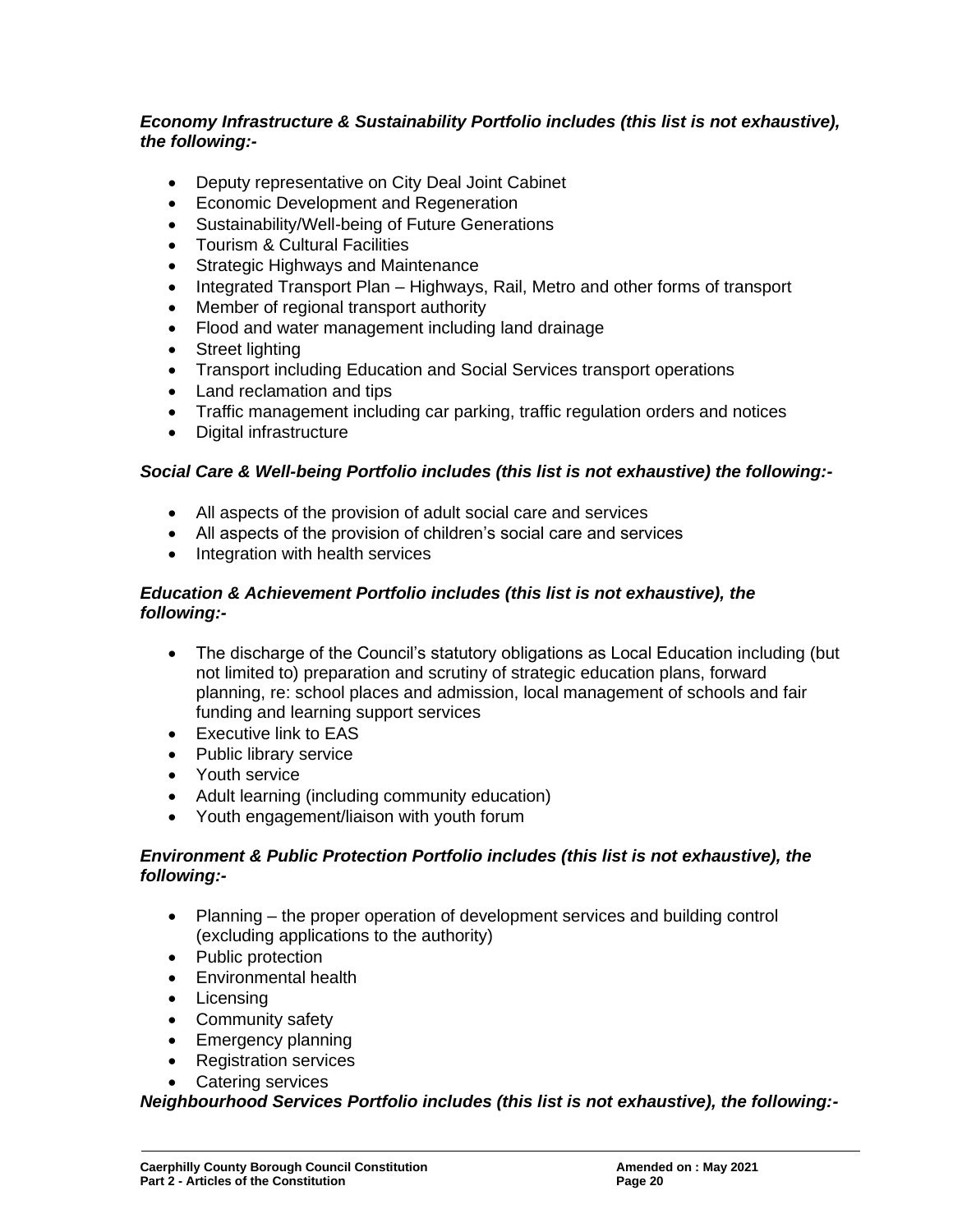- Waste & recycling
- **Cleansing**
- Sport & leisure services
- Parks, recreation and outdoor sports facilities
- Country parks and countryside services
- Community centres
- Building cleansing
- Fleet management and vehicle maintenance
- Burial, cemeteries and bereavement services

## *Homes & Places Portfolio includes (this list is not exhaustive), the following:-*

- Public sector housing
- Delivery of Welsh housing quality standards
- Private housing including enforcement issues
- Homelessness
- Executive link with Housing Quality Task group issues
- Corporate assessment management
- Property services

## *Corporate Services Portfolio includes (this list is not exhaustive), the following:-*

- All aspects of the Council's functions as an employer (other than the appointment of staff) including the oversight of recruitment, terms and condition of employment, conduct and disciplines, structural review and consequences thereof
- Oversight of HR
- Council business management
- Information and Technology services
- Customer services
- Procurement services
- Corporate health and safety
- Communications

## **7.03 Leader**

The leader will be a councillor elected to the position of leader by the Council. The leader will hold office until:

- (a) he/she resigns from the office; or
- (b) he/she is suspended from being a councillor under Part III of the Local Government Act 2000 (although he/she may resume office at the end of the period of suspension); or
- (c) he/she is no longer a councillor; or
- (d) he/she is removed from office by resolution of the Council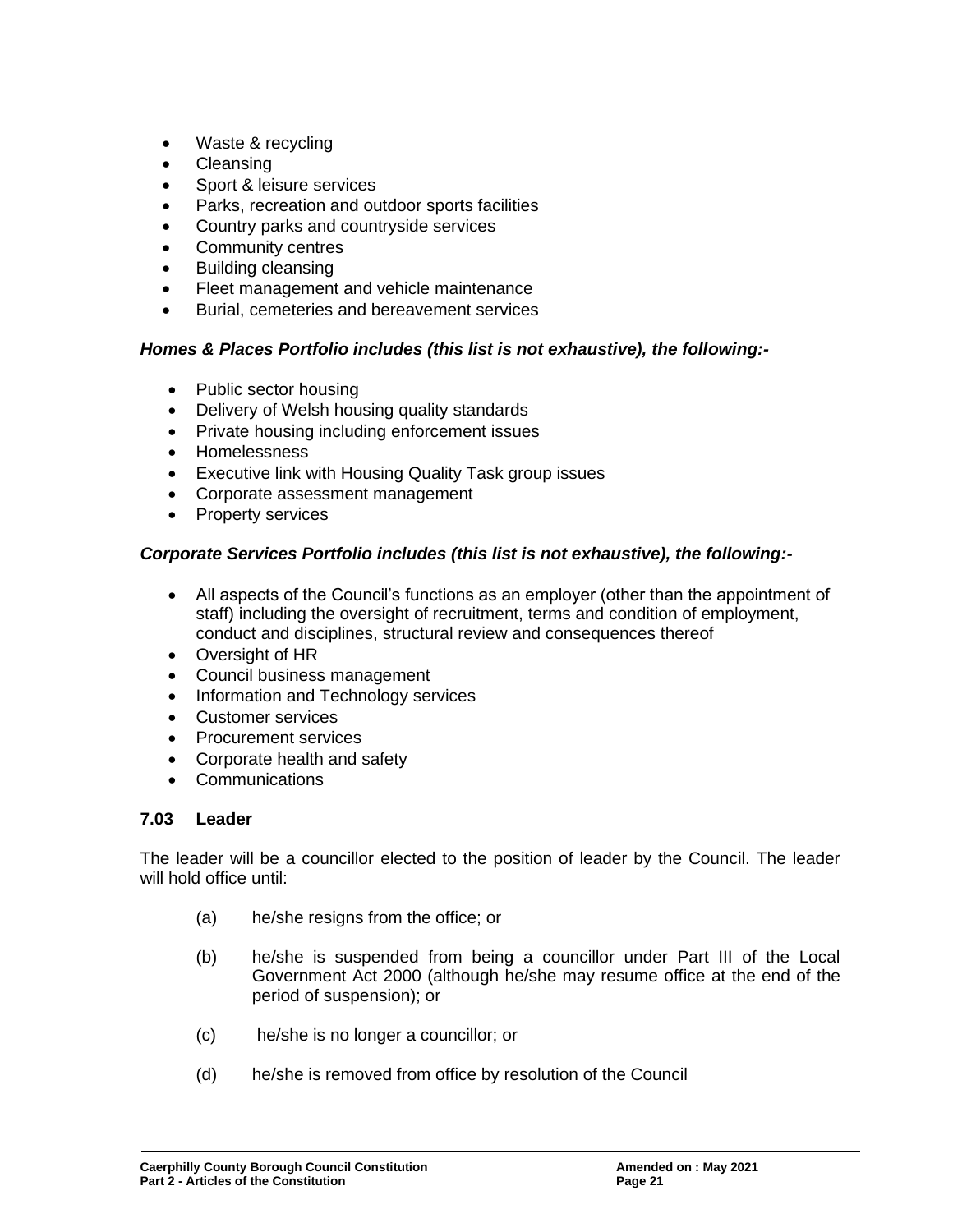## **7.04 Other executive members**

Only councillors may be appointed to the executive. Neither co-optees nor substitutes for executive members is permitted. Although the Assembly Guidance notes that local authorities are free to have deputy cabinet members, it also points out that they are unable to substitute for a member of the executive at a cabinet meeting nor vote on behalf of the cabinet member for whom they deputise. Neither the chair nor vice chair of the Council may be appointed to the executive and members of the executive (including the leader) may not be members of an overview and scrutiny committee.

Other executive members shall hold office until:

- (a) they resign from office; or
- (b) they are suspended from being councillors under Part III of the Local Government Act 2000 (although they may resume office at the end of the period of suspension); or
- (c) they are no longer councillors; or
- (d) they are removed from office by the leader who must give written notice of any removal to the Council's Chief Executive. The removal will take effect two working days after receipt of the notice by the Chief Executive.

#### **7.05 Deputy cabinet members**

The Council has decided that there will be no post of deputy cabinet members other than two deputy leaders.

#### **7.06 Proceedings of the executive**

Proceedings of the executive shall take place in accordance with the Executive Procedure Rules set out in Part 4 of this Constitution.

#### **7.07 Responsibility for functions**

The leader will maintain a list setting out which individual members of the executive, committees of the executive, officers or joint arrangements are responsible for the exercise of particular executive functions as set out in Part 3 of this Constitution.

(Note: the Council has decided that there will not be a delegation of powers to individual Cabinet members).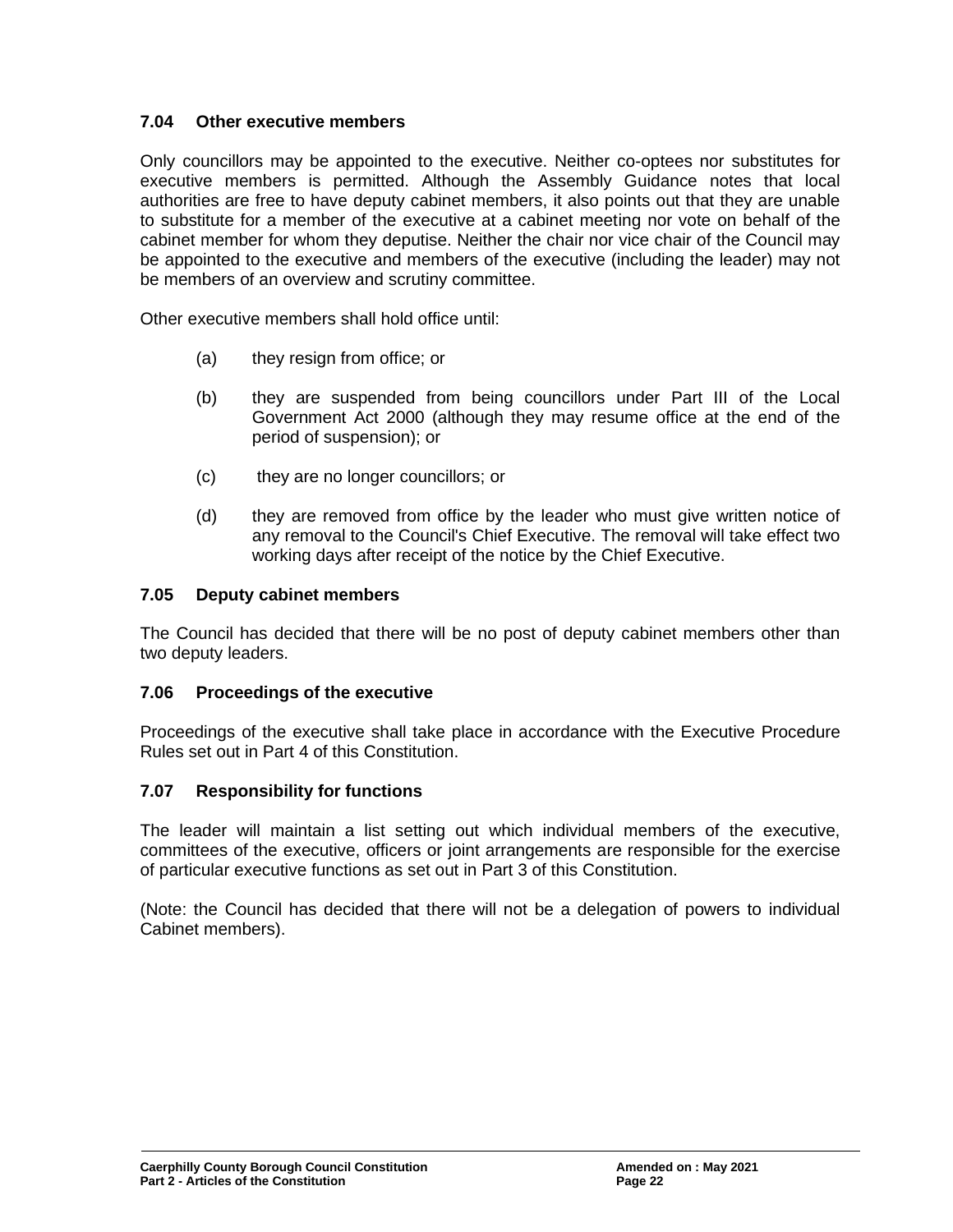# **Article 8 – Regulatory & Other Committees**

Planning and licensing are not executive or board functions. Councils will therefore need to create committees to undertake these functions under powers delegated from full Council. These are called "regulatory committees". The Council has also established

- (1) an Audit Committee
- (2) a Democratic Services Committee

#### **8.01 Regulatory and other committees**

The Council appoints the following committees with the Terms of Reference and delegated powers to the Committees and to officers, as set out on the following pages:-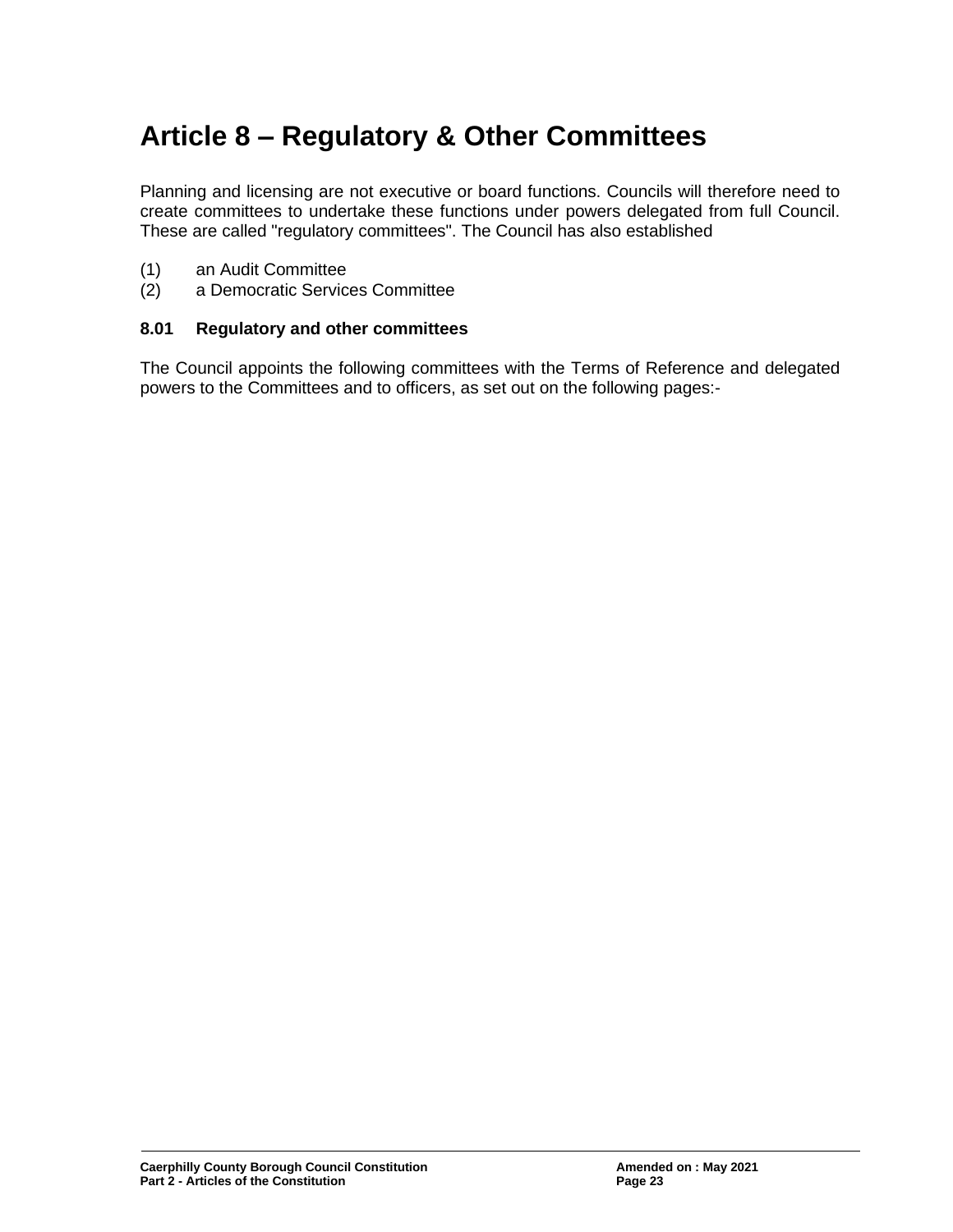## **a) PLANNING COMMITTEE**

### **Terms of Reference**

To discharge the functions of the Caerphilly County Borough Council in relation to all aspects of the following:

- 1. To exercise the functions of the Council as local planning authority
- 2. Without prejudice to the generality of the foregoing to discharge the following:
- a) Development management and all aspects of planning enforcement
- b) Advertisement Control
- c) Building Preservation Notices
- d) Tree Preservation, Felling Licences
- e) Building Regulations
- f) Dangerous structures and derelict sites.
- g) Listed Building Control.
- h) Access for disabled people
- i) Street naming and numbering.
- j) Minerals Planning Policy control and enforcement
- 3. The institution of legal proceedings or the defence of legal proceedings in respect of infringements of legislation common law or procedures falling within the Terms of Reference of this Committee.
- 4. Power to take any action on behalf of the Council in relation to any matter within this Committee's Terms of Reference, where such action is necessary to protect the Council's interests and delay would significantly prejudice the attainment of the object in view.
- 5. Contracts and other expenditure within the Committee's Terms of Reference, where there is an existing relevant expenditure approved by the Council and subject to the Council's Standing Orders and Financial Regulations.
- 6. Power to authorise appropriate officers, in consultation with the Chairman and Vice Chairman, and if deemed necessary after seeking the views of appropriate members, to discharge any of this Committee's functions on behalf of the Committee.

PROVIDED THAT: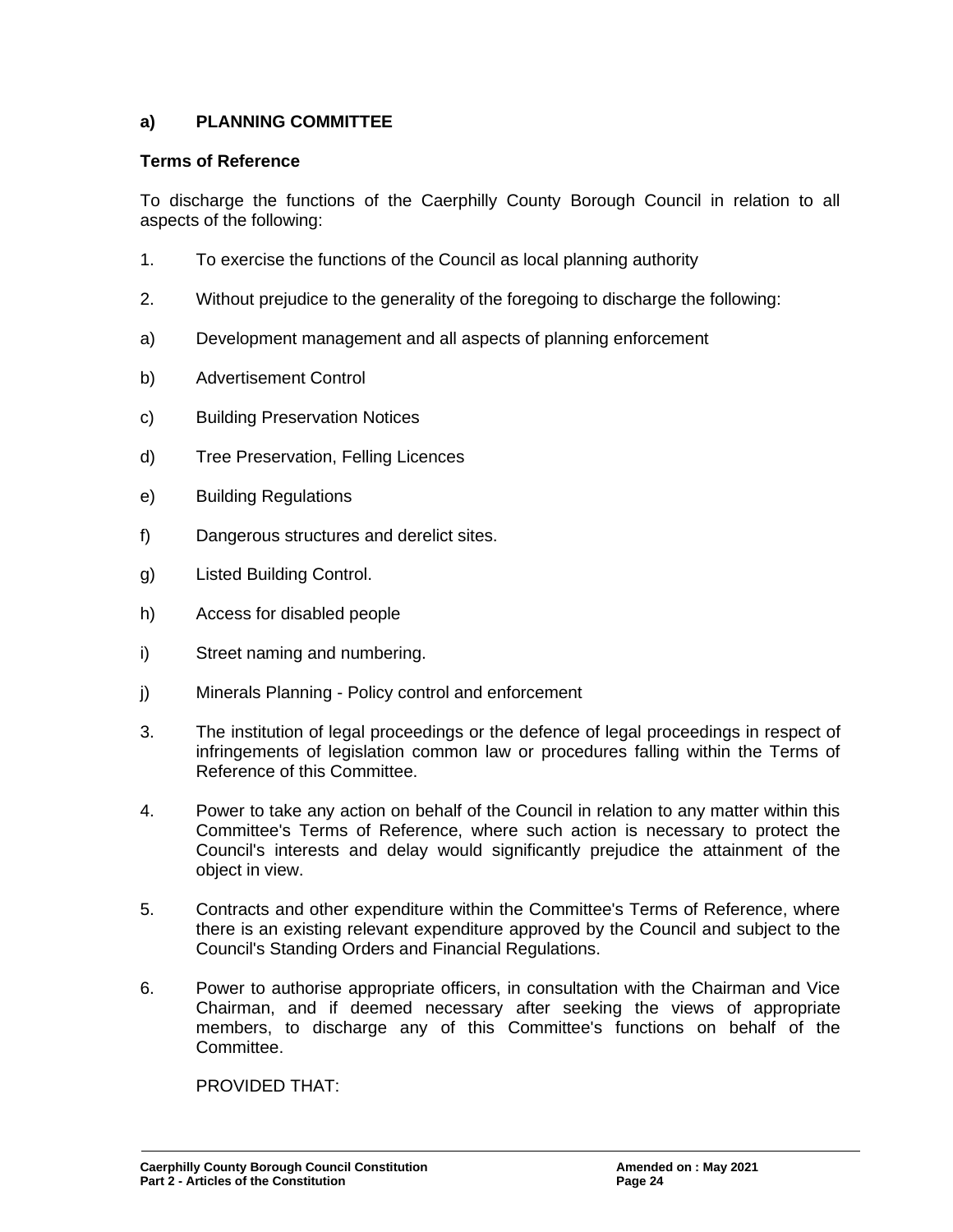- (a) All matters relating to policy where there is no existing relevant policy decision of the Council shall be referred to the Cabinet for recommendation to the Council;
- (b) All matters relating to financial expenditure where there is no existing relevant expenditure approved by the Council shall be referred to the Cabinet for recommendation to the Council.
- (c) In the event that it appears to the Committee that a matter under consideration is also within the jurisdiction of another committee of this Council then the matter shall be referred to the Cabinet for a determination as to which committee shall determine the matter.
- (d) Proposed virements within the revenue budgets agreed by the Council in excess of the sum fixed from time to time by the Council must be referred to the Cabinet for recommendation to the Council.
- (e) Where the Head of Regeneration & Planning or the Planning Services Manager is prevented from supporting at a Public Inquiry the Committee's reasons for refusal then the member or members who promoted the decision will, if called upon to do so by the Head of Legal Services, appear as one of the Council's witnesses.
- 7. The Council at its meeting held on 8th May, 2014 agreed that the current restrictions within Standing Orders, which prohibits a meeting for sitting longer than four hours be removed from the Planning Committee, subject to a requirement on the Committee to take appropriate breaks, so as to ensure the comfort of those participating in the meeting.

## POWERS DELEGATED TO THE COMMITTEE

All those matters listed above within the Committee's Terms of Reference subject to the Challenge Procedure.

## POWERS DELEGATED TO THE COUNCIL'S OFFICERS

.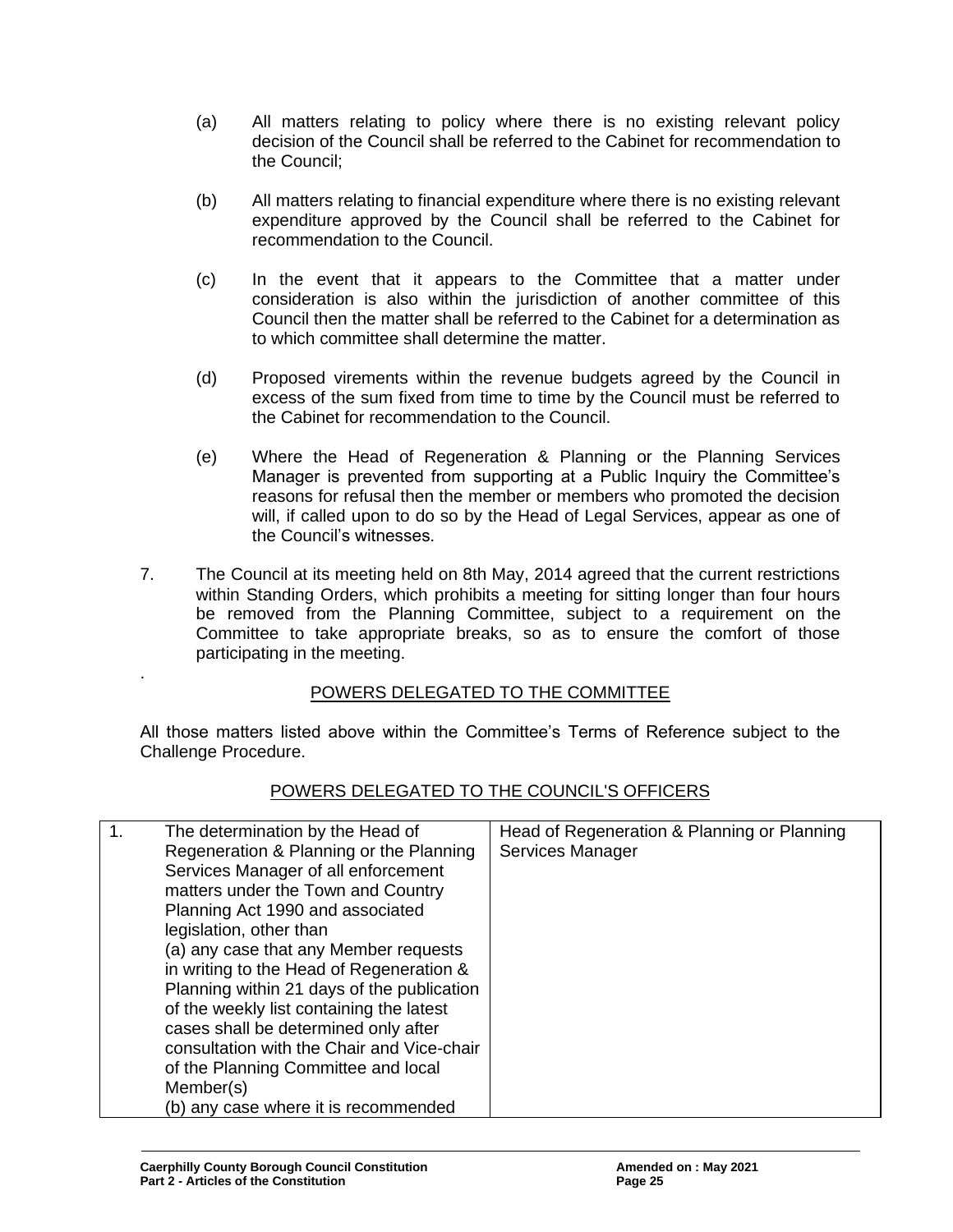|    | that it is not expedient to take<br>enforcement action but the resulting |                                                   |
|----|--------------------------------------------------------------------------|---------------------------------------------------|
|    | development would be contrary to the                                     |                                                   |
|    | Council's planning policies shall be                                     |                                                   |
|    | determined only after consultation with                                  |                                                   |
|    | the Chair and Vice-chair of the Planning                                 |                                                   |
|    | Committee and local Member(s)                                            |                                                   |
|    | (c) cases which in the opinion of the                                    |                                                   |
|    | officers are likely to be controversial or of                            |                                                   |
|    | significant public interest or should in any                             |                                                   |
|    | event be determined only after                                           |                                                   |
|    | consultation with the Chair and Vice-chair                               |                                                   |
|    | of the Planning Committee and local                                      |                                                   |
|    | Member(s)                                                                |                                                   |
|    | (d) cases where the decision would                                       |                                                   |
|    | conflict with an objection received from a                               |                                                   |
|    | statutory consultee shall be determined                                  |                                                   |
|    | only after consultation with the Chair and                               |                                                   |
|    | Vice-chair of the Planning Committee<br>and local Member(s)              |                                                   |
|    |                                                                          |                                                   |
| 2. | Emergency action on behalf of the                                        | The Director or the Head of Regeneration &        |
|    | Council in relation to any matter within                                 | Planning or the Planning Services Manager in      |
|    | the Committee's Terms of Reference                                       | consultation with the Chairman and the Vice       |
|    | where such action is necessary to protect                                | Chairman of the Committee                         |
|    | the Council's interests and delay in                                     |                                                   |
|    | bringing the matter before the Committee                                 |                                                   |
|    | would significantly prejudice the                                        |                                                   |
|    | attainment of the object in view                                         |                                                   |
|    |                                                                          |                                                   |
| 3. | The institution of legal proceedings in                                  | Head of Legal Services or any Principal Solicitor |
|    | respect of any matter within the                                         | or the Head of Regeneration & Planning or the     |
|    | Committee's Terms of Reference and the                                   | Planning Services Manager in consultation with    |
|    | defence of legal proceedings instituted                                  | the Head of Legal Services or any Senior          |
|    | against the Council                                                      | Solicitor.                                        |
| 4. | Service of Building Preservation Notices                                 | Head of Regeneration & Planning or the            |
|    |                                                                          | <b>Planning Services Manager</b>                  |
|    |                                                                          |                                                   |
| 5. | Approval or refusal of plans under                                       | Head of Regeneration & Planning or the            |
|    | <b>Building Regulations</b>                                              | <b>Planning Services Manager</b>                  |
|    |                                                                          |                                                   |
| 6. | Completion certificates for guarantee                                    | Head of Regeneration & Planning or the            |
|    | purposes                                                                 | <b>Planning Services Manager</b>                  |
| 7. | <b>Enforcement action under Building</b>                                 | Head of Regeneration & Planning or the            |
|    | Regulations, dangerous structures and                                    | <b>Planning Services Manager</b>                  |
|    | ruinous and dilapidated property                                         |                                                   |
|    |                                                                          |                                                   |
| 8. | Determination of dates upon which duly                                   | Head of Regeneration & Planning or the            |
|    | authorised enforcement notices take                                      | <b>Planning Services Manager</b>                  |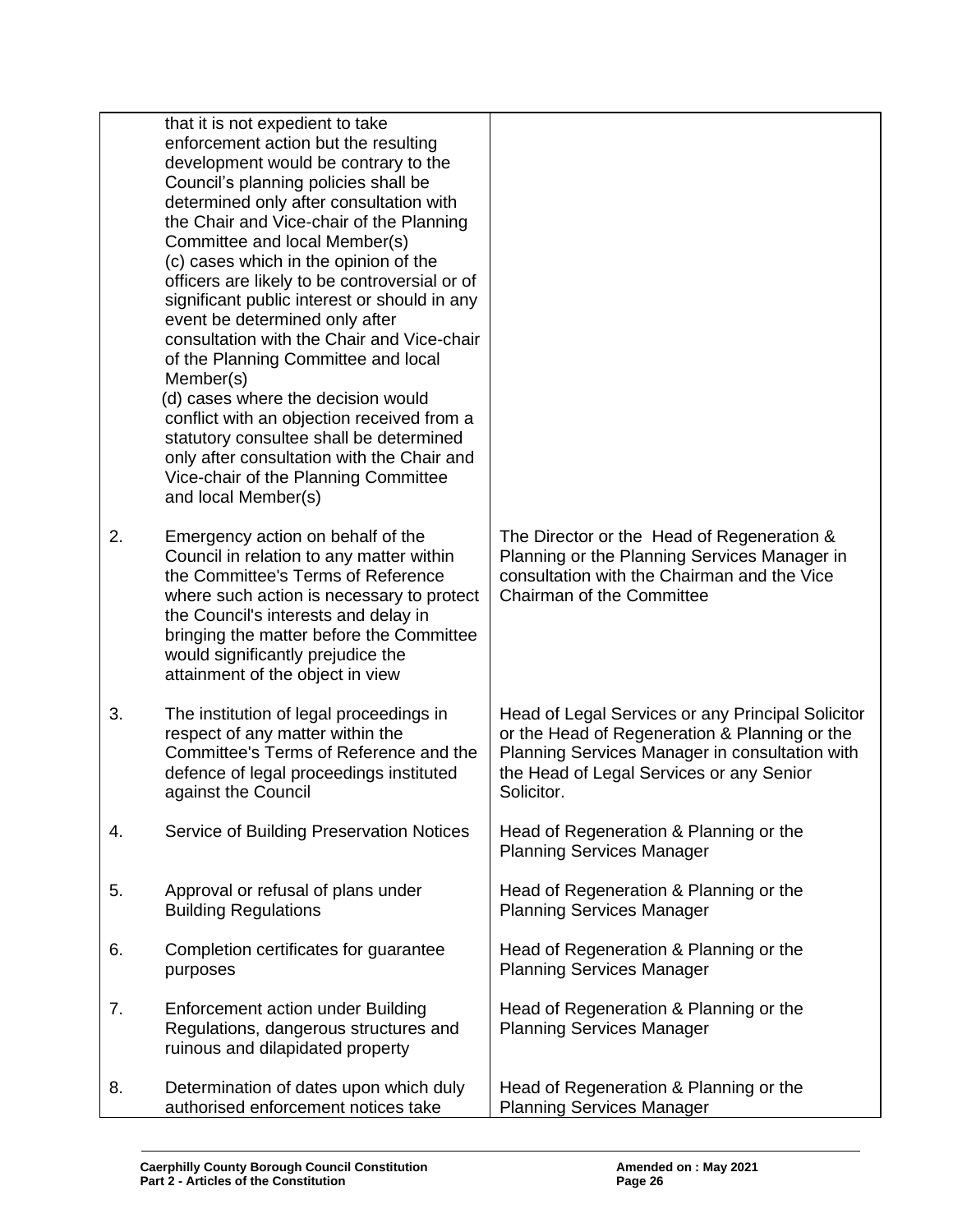|     | effect                                                                                                                                                                                                                                 |                                                                            |
|-----|----------------------------------------------------------------------------------------------------------------------------------------------------------------------------------------------------------------------------------------|----------------------------------------------------------------------------|
| 9.  | Approval of minor amendments to<br>approved plans or relaxation of Building<br>Regulations                                                                                                                                             | Head of Regeneration & Planning or the<br><b>Planning Services Manager</b> |
| 10. | Receipt of planning applications,<br>determination of fees, extension of time<br>for determination of planning applications                                                                                                            | Head of Regeneration & Planning or the<br><b>Planning Services Manager</b> |
| 11  | Any action under the terms of a<br>confirmed Tree Preservation Order, or<br>any issue relating to Tree Felling<br>Licences below 10 hectares.                                                                                          | Head of Regeneration & Planning or the<br>Planning Services Manager.       |
| 12. | Signing on behalf of the Council all<br>notices required in accordance with<br>decisions, determinations and<br>enforcements within the Terms of<br>Reference of this Committee                                                        | Head of Regeneration & Planning or the<br><b>Planning Services Manager</b> |
| 13. | Any steps required in connection with the<br>progressing of appeals to the Secretary<br>of State against the decision of the local<br>planning authority.                                                                              | Head of Regeneration & Planning or the<br><b>Planning Services Manager</b> |
| 14. | Serving of notices for the proper<br>maintenance of waste land.                                                                                                                                                                        | Head of Regeneration & Planning or the<br><b>Planning Services Manager</b> |
| 15. | Making any necessary determinations<br>under Regulations 5,6,7,10 and 25 of<br>The Town and Country Planning<br>(Environmental Impact Assessment)<br>(England and Wales) Regulations 1999<br>or any amendment thereto.                 | Head of Regeneration & Planning or the<br><b>Planning Services Manager</b> |
| 16. | Conservation Area consent including<br>demolition of buildings or extension<br>thereto.                                                                                                                                                | Head of Regeneration & Planning or the<br><b>Planning Services Manager</b> |
| 17. | In consultation with the Chairman and<br>Vice-Chairman of the committee to<br>correct or amend consents to take<br>account of errors or omissions or minor<br>amendments not considered at the<br>committee which do not significantly | Head of Regeneration & Planning or the<br><b>Planning Services Manager</b> |
|     | affect the nature of the decision taken for<br>the consent granted.                                                                                                                                                                    |                                                                            |
| 18. | The determination of all applications for                                                                                                                                                                                              |                                                                            |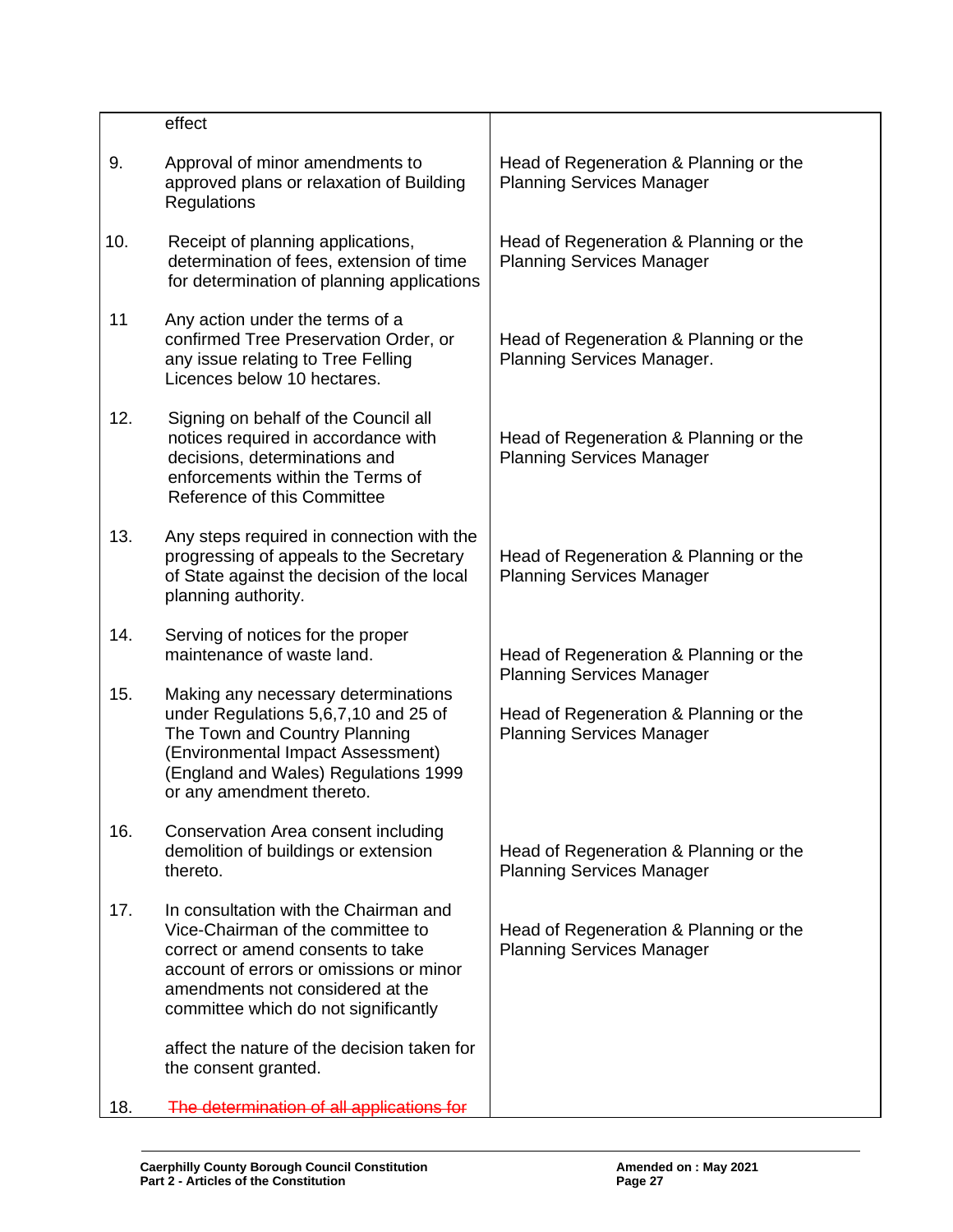|            | planning permission, reserved matters,<br>listed building consent, conservation<br>area consent, tree preservation order<br>consent, advertisement consent and all<br>other matters submitted for the<br>determination formal application or<br>comment of the local planning authority<br>under the relevant Town and Country<br>Planning Act and associated legislation,                                                                              | Head of Regeneration & Planning or the<br><b>Planning Services Manager</b>        |
|------------|---------------------------------------------------------------------------------------------------------------------------------------------------------------------------------------------------------------------------------------------------------------------------------------------------------------------------------------------------------------------------------------------------------------------------------------------------------|-----------------------------------------------------------------------------------|
|            | OTHER THAN:-<br>(a) any application which any<br>member requests in writing to the<br><b>Head of Regeneration &amp; Planning</b><br>within 21 days of the publication<br>of the weekly list containing the<br>application, should be considered<br>by the Planning Committee.<br>any application where it is<br>$\left(\mathsf{b}\right)$<br>recommended that permission be<br>granted contrary to the Council's                                        | The Head of Regeneration and Planning, or the<br><b>Planning Services Manager</b> |
|            | planning policies.<br>any application which in the<br>$\left\{ \Theta \right\}$<br>opinion of the C Head of<br>Regeneration & Planning or the<br><b>Planning Services Manager are</b><br>likely to be controversial or of<br>significant public interest or<br>should in any event be<br>determined by the Planning<br>Committee.<br>applications where the decision<br>(d)<br>would conflict with an objection<br>received from a statutory            |                                                                                   |
| 18.        | consultee.<br>The determination of all applications for<br>planning permission, reserved matters,<br>listed building consent, conservation area<br>consent, tree preservation order consent<br>and advertisement consent and all other<br>matters submitted for the determination,<br>formal application or comment of the local<br>planning authority under the relevant<br>Town and Country Planning Act and<br>associated legislation, OTHER THAN :- | Head of Regeneration & Planning or the<br><b>Planning Services Manager</b>        |
| (a)<br>(b) | Development Threshold - All major<br>planning applications or those involving<br><b>Environmental Impact Assessments;</b><br>Objection Threshold Call In - Any                                                                                                                                                                                                                                                                                          |                                                                                   |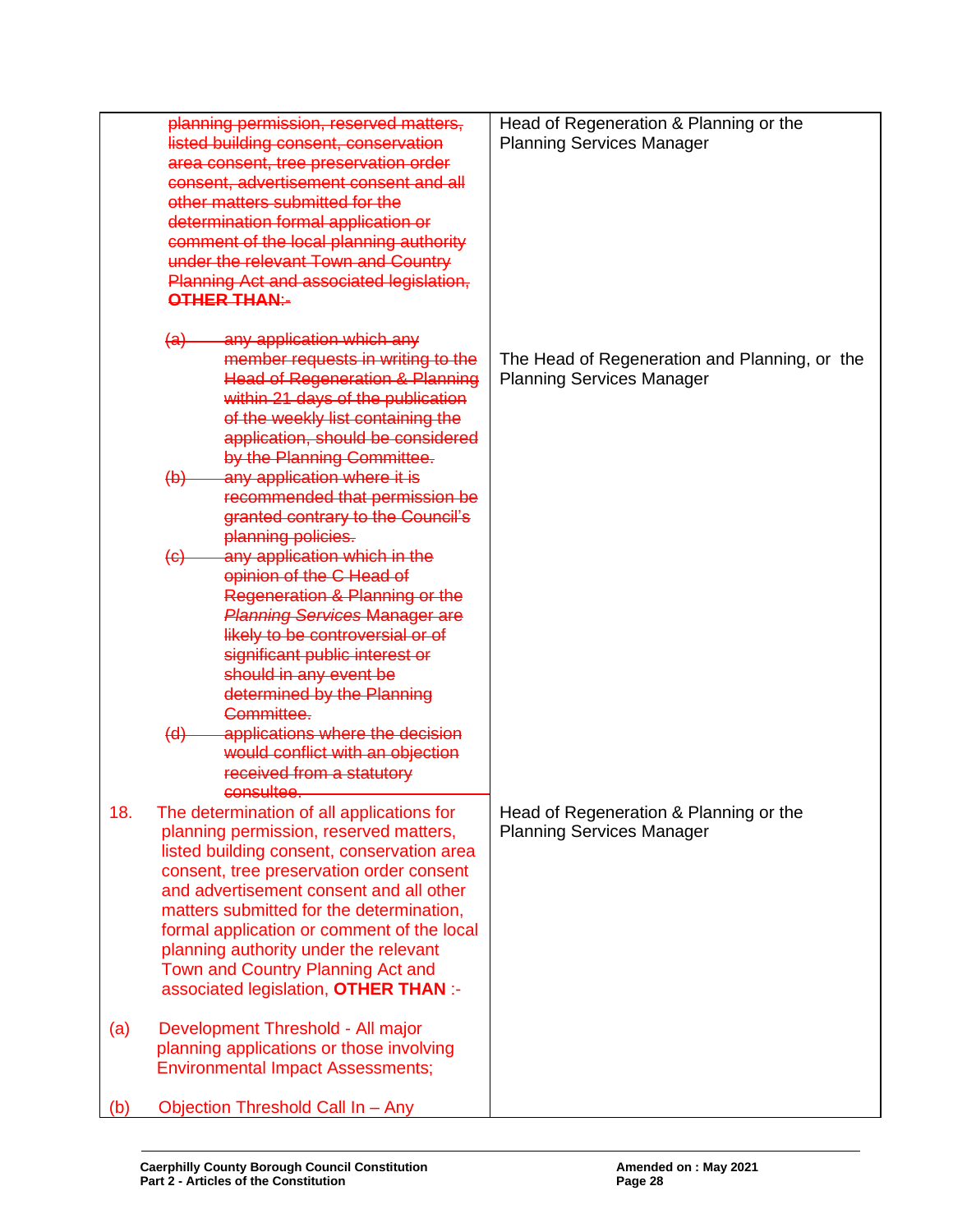|     | planning application where a Member has<br>requested in writing on material planning                                                                                                                                                                                                                                                                                                                 |                                                                            |
|-----|------------------------------------------------------------------------------------------------------------------------------------------------------------------------------------------------------------------------------------------------------------------------------------------------------------------------------------------------------------------------------------------------------|----------------------------------------------------------------------------|
|     | grounds to the Head of Regeneration &<br>Planning within the 21 day consultation<br>period that the application should be<br>considered by the Planning Committee.                                                                                                                                                                                                                                   |                                                                            |
| (c) | Departure Applications - any application<br>where it is recommended that permission<br>be granted contrary to the Council's<br><b>Planning Policies.</b>                                                                                                                                                                                                                                             |                                                                            |
| (d) | Officer Referral - any application which in<br>the opinion of the Head of Regeneration &<br>Planning or the Planning Services Manager<br>has a community wide impact, is of<br>strategic significance or should in any event<br>be determined by the Planning Committee.                                                                                                                             |                                                                            |
| (e) | Any planning application submitted by any<br>officer of the Council involved in the<br>planning process or a Councillor.                                                                                                                                                                                                                                                                             |                                                                            |
| 19  | The consideration of details and schemes<br>submitted pursuant to a condition applied<br>to a planning permission in accordance<br>with Section 72 of the Town and Country<br>Planning Act 1990, apart from details and<br>schemes submitted as 'reserved matters'<br>as defined by Article 2 of the Town and<br><b>Country Planning (Development</b><br>Management Procedure) (Wales) Order<br>2012 | Head of Regeneration & Planning or the<br><b>Planning Services Manager</b> |
| 20. | Discharging all other day to day aspects<br>of the functions listed within the<br>Committee's Terms of Reference which<br>power shall be exercised by the<br>appropriate Director or Head of<br>Regeneration & Planning or the Planning<br>Services Manager after consultation with<br>the Chairman and Vice Chairman of the<br>Committee                                                            | Head of Regeneration & Planning or the<br><b>Planning Services Manager</b> |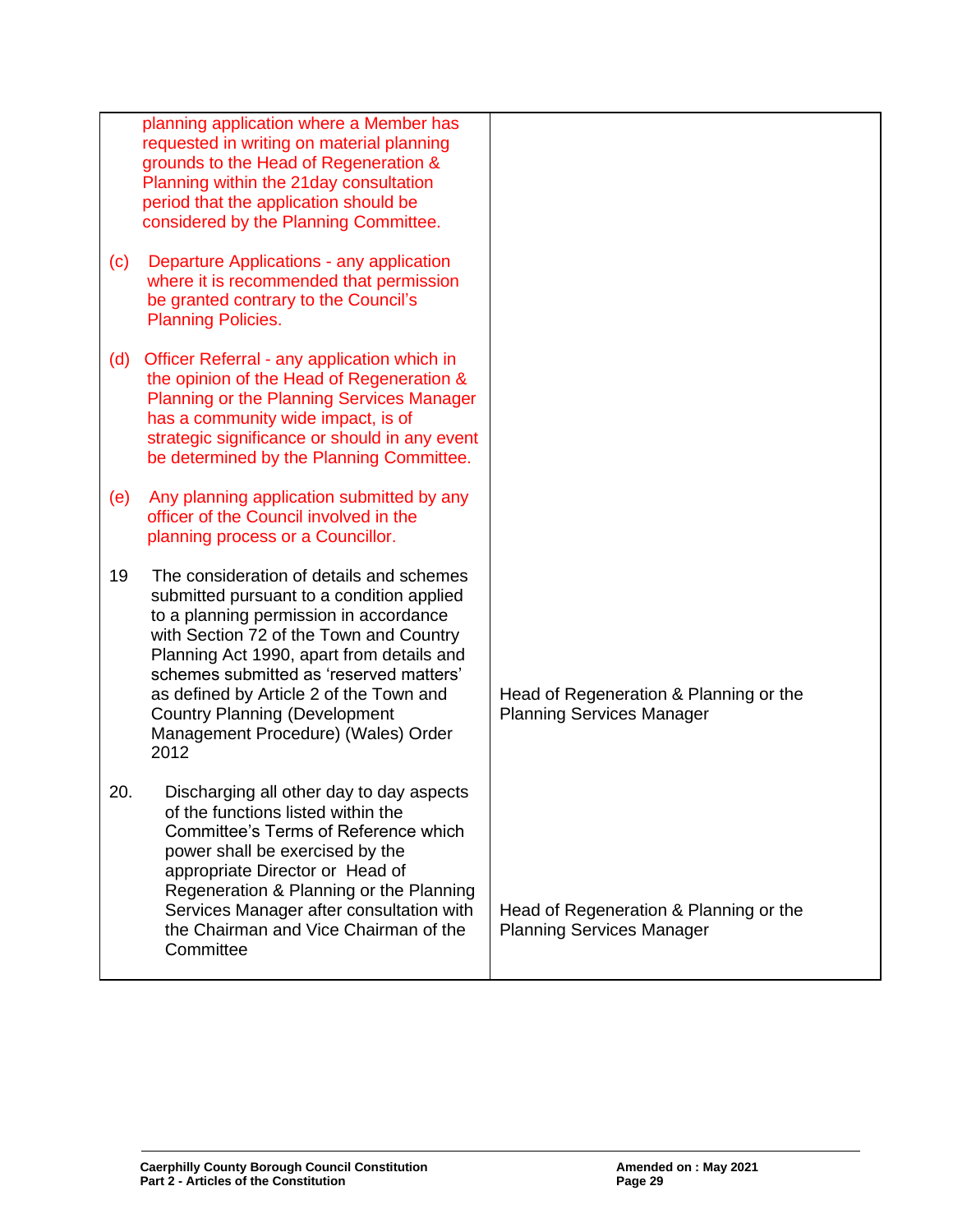Explanatory note for delegations under paragraph 18 above.

For the purposes of criteria (a) of the above proposed scheme of delegation a major planning application is as defined in the Town and Country Planning (Development Management Procedures) (Wales) Order 2012 (DMPWO) namely:

 $\Box$  a proposal to erect 10 or more dwellings

 $\Box$  where the number of dwellings is not known (outline applications), the application site exceeds 0.5 hectares

 $\Box$  where the application site exceeds 1 hectare

 $\Box$  where proposed buildings/extensions create a floor area exceeding 1000 square metres

□ winning and working of minerals

□ waste development

For the purposes of criteria (b) whilst the call-in procedure is a fundamental and important part of the democratic process, unnecessary 'call-ins' can lead to unreasonable delay. Therefore, where it is considered that a Member or Members is/are unreasonably calling in planning applications or otherwise potentially abusing the 'call-in' process, the Chair and Vice-chair, in consultation with relevant Ward Member(s), will have the authority to withdraw any "call-in" request. The decision of this panel is final.

For the purposes of criteria (e) an officer is involved in the planning process if they are a member of staff in planning services, or involved in enforcing planning matters, or give advice or support to Officers or Councillors involved in the planning process or could be perceived to be involved in the planning process.

## CHALLENGE PROCEDURE

- 1. This Procedure is only available in respect of development control and associated matters where this Committee has delegated powers.
- 2. This Procedure is only available to any member not a member of the Planning Committee who is unable to attend the meeting of the Planning Committee at which the particular matter the subject of the challenge is to be considered for the first time.
- 3. Any Challenge should wherever possible be submitted within 21 days of the appearance of the matter in the Council's weekly list of applications but in any event no later than 48 hours before the time appointed for the meeting at which the matter is to be considered.
- 4. The Challenge shall:
	- (a) be in writing and
	- (b) be sent to the Chief Executive to be received by him no later than 48 hours before the date fixed for the meeting and
	- (c) shall be in the following form:

*"I am of the opinion that permission should be granted/refused/granted subject to the following conditions: ....................for the following reason(s): ........................... If the*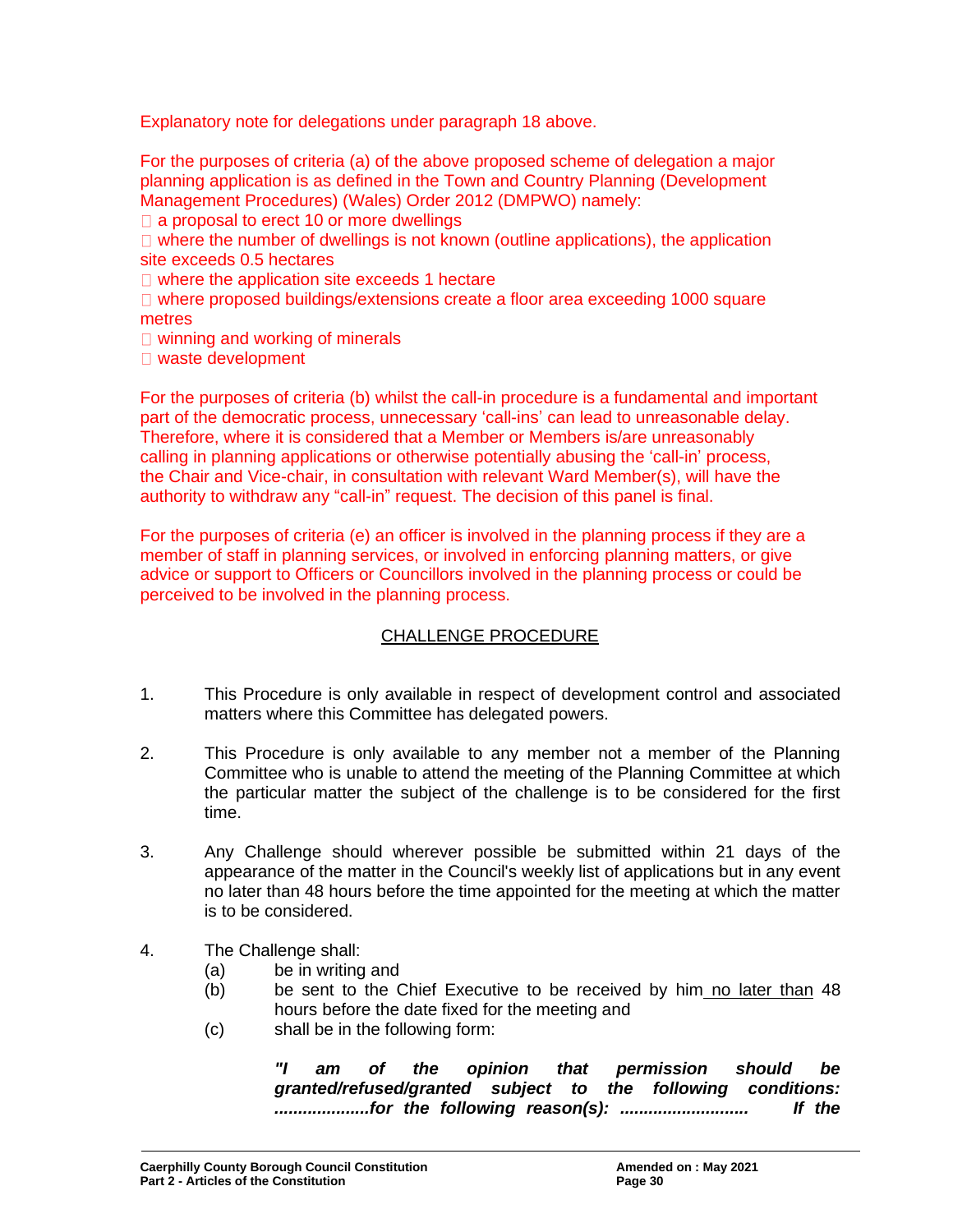*Planning Committee does not resolve accordingly, I require its decision to be deferred to the next meeting of the Planning Committee"*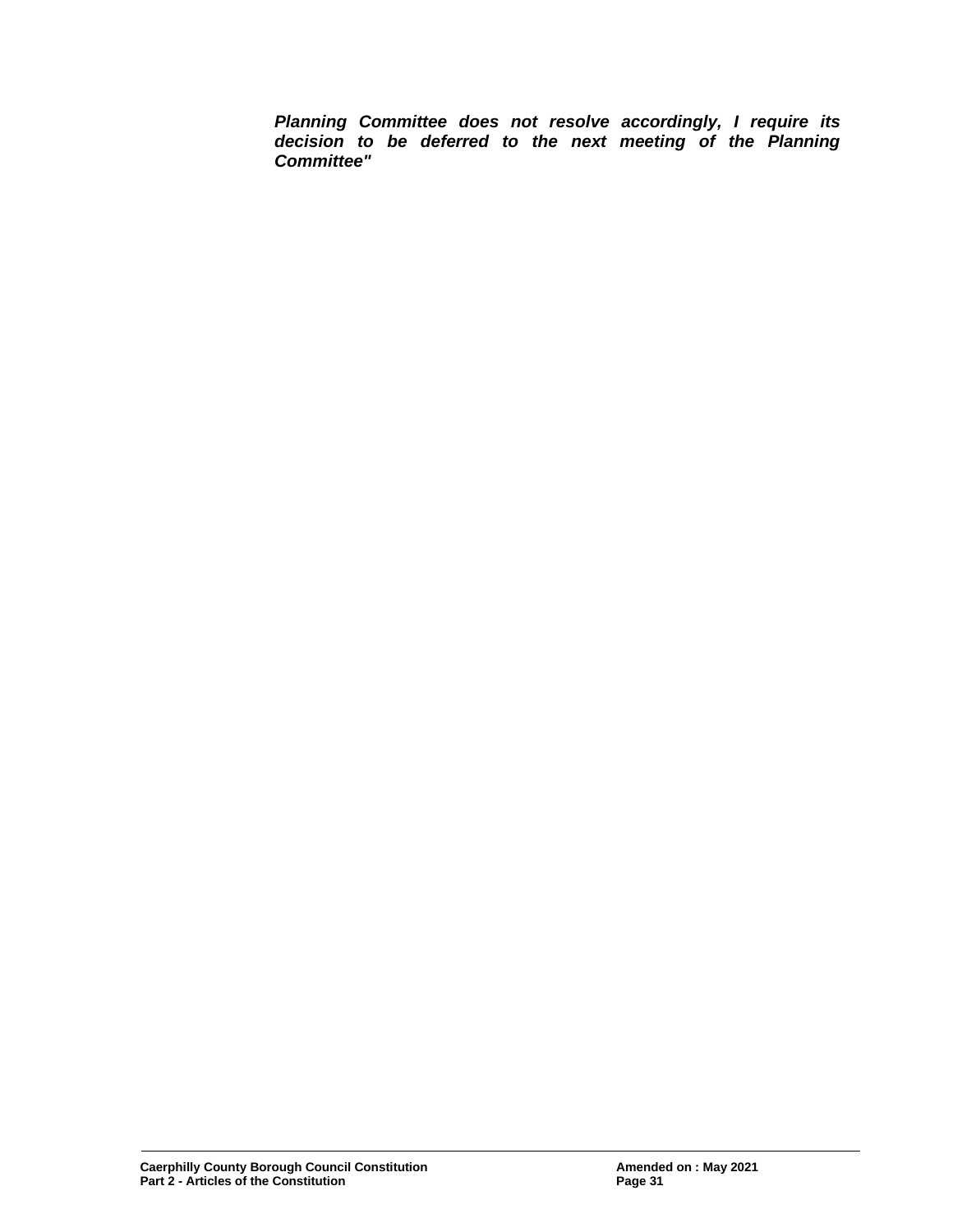## **GUIDELINES FOR SITE VISITS**

#### **Purpose of site inspections**

- 1 Site inspections are fact-finding exercises to allow members to make a more informed decision than would be possible from reading the officer's report and considering the views expressed at the Planning Committee meeting.
- 2 The sole purpose of site inspections is to allow the chairperson and vice-chairperson and other members to look at the site and its surroundings. In conducting the site visit, the members will not formally debate the application, express a prior opinion, lobby for any particular decision or come to any decision.

## **Requests for Committee site inspections**

- 3 If Members wish an application to be reported to Planning Committee and be the subject of a site visit, they should advise the case officer or in his/her absence any other officer of the Development Management Team in writing (including email) within 21 days of receiving the weekly list of planning applications.
- 4 Site visits should be allowed on the basis of a request from either the chairperson or vice-chairperson, or from any local member including an adjoining ward Councillor whether or not a member of the committee. It is expected that local members will already be familiar with the site. Members are encouraged to go to the sites themselves, discuss proposals with officers, and look at the presentation that officers now email to Planning Committee Members before Committee.
- 5 Site visits may also be arranged, at the behest of the Head of Planning and Regeneration or Development Control Manager when they consider that there are particular site issues that members should be aware of prior to the determination of the application.

## **Criteria for agreeing to hold site inspections**

- 6 Any request for a formal site visit will have to comply with the following criteria:-
	- Illustrative material is insufficient to convey the issues;
	- A judgement is required on visual impact;
	- The setting and surroundings are relevant to the determination of the application;
	- The site has not been visited recently by the Planning Committee in relation to another planning application.
- 7 Requests for formal site visits made at Planning Committee will only be allowed in exceptional circumstances, e.g. where a Councillor is incapable of notifying officers of the need for a site visit when the application for planning permission was first publicised.

Examples where a site visit would not normally be appropriate include where:

• The member simply disagrees with the conclusion reached in the report.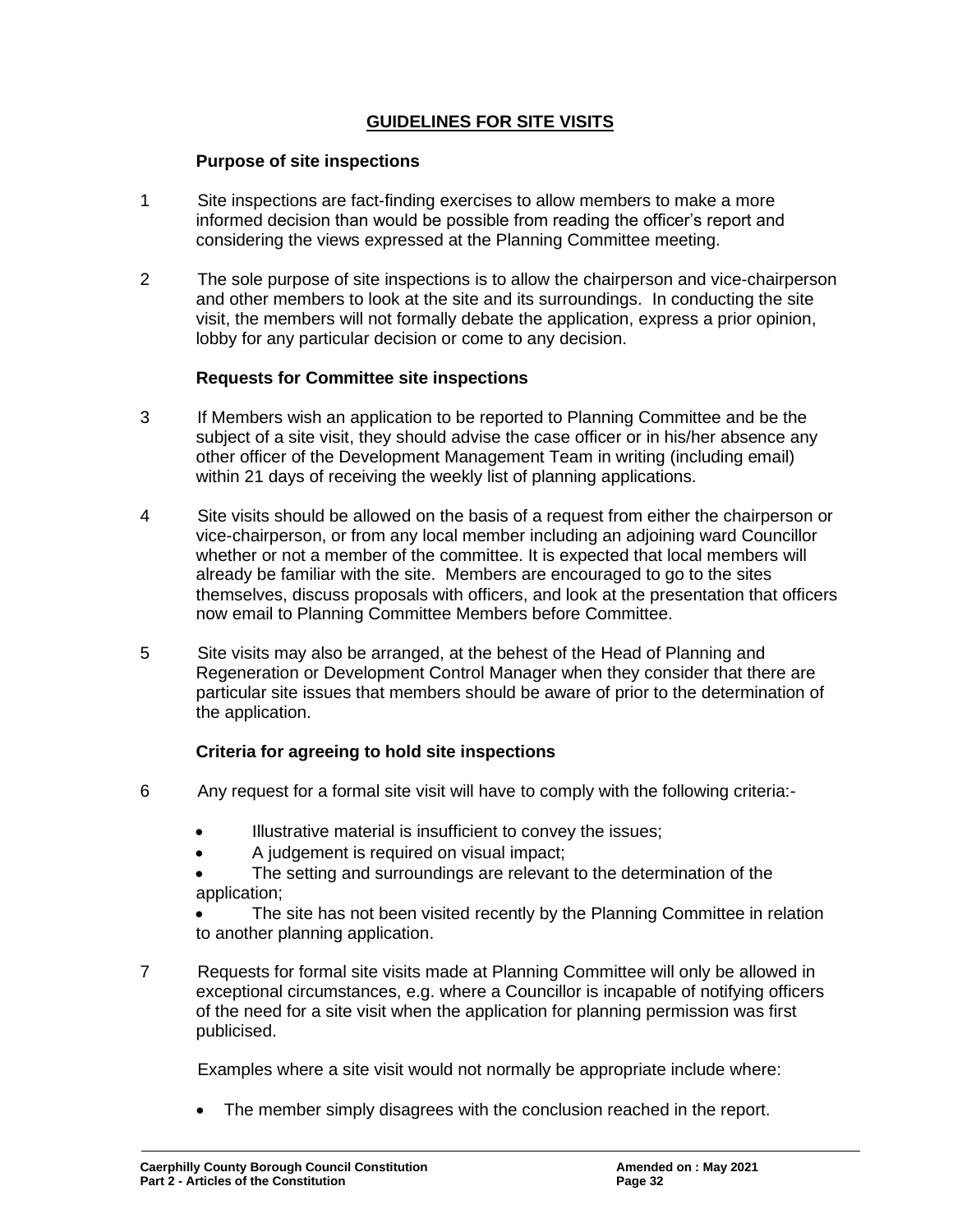- The member wishes to consider boundary or neighbour disputes.
- Loss of property values
- Any issues that are not material planning considerations.
- Where councillors have already visited the site within the last 12 months, except in exceptional circumstances.

Where there is any dispute about the need for a site visit, the final decision will be taken by the Chair and/or Vice-Chair of the Planning Committee in consultation with the Head of Planning and Regeneration and/or the Development Control Manager.

## **Notification of site visits**

8 All site visits will take place on the Monday before Planning Committee for applications being reported to that Committee. Where it is impractical to undertake all approved site visits on the Monday before the Planning Committee, the visit/s may take place on any day subject to the visit/s taking place before the Planning Committee to which the application/s is/are being reported. All Members (subject to declarations of interests) will be entitled to attend the site visits, and all Planning Committee Members will be encouraged to attend.

Committee Services will arrange the site visits, but will not attend to take minutes. A brief note will be prepared by Planning Officers and will be presented to the Planning Committee, confirming that a site visit has taken place and providing a summary of any additional information received or matters arising from the site visit.

## **Attendance At Site Inspections**

- 9 Site visits will normally be attended by the chairperson and vice-chairperson of Planning Committee, ward members and appropriate officers. All Members (subject to declarations of interest) will be encouraged to attend the site visits and all Planning Committee Members will be encouraged to attend.
- 10 Members may through the chairperson ask questions of officers to clarify factual matters relevant to the site inspection.
- 11 If a request is received from a third party to inspect the site from a different location, the members, as a group, should take the view whether to do so. Unless there are good reasons not to do so, such a request should normally be acceded to but only if all participants at the site inspection are extended the same invitation.
- 12 Members may only enter onto the site with the permission of the site owner who has the right of attendance at the site inspection.
- 13 The public does not have a right of access to a site but may attend and view the site by way of public vantage points or on site with the consent of the owner.
- 14 Applicants, their agents and members of the public, will not be allowed to speak at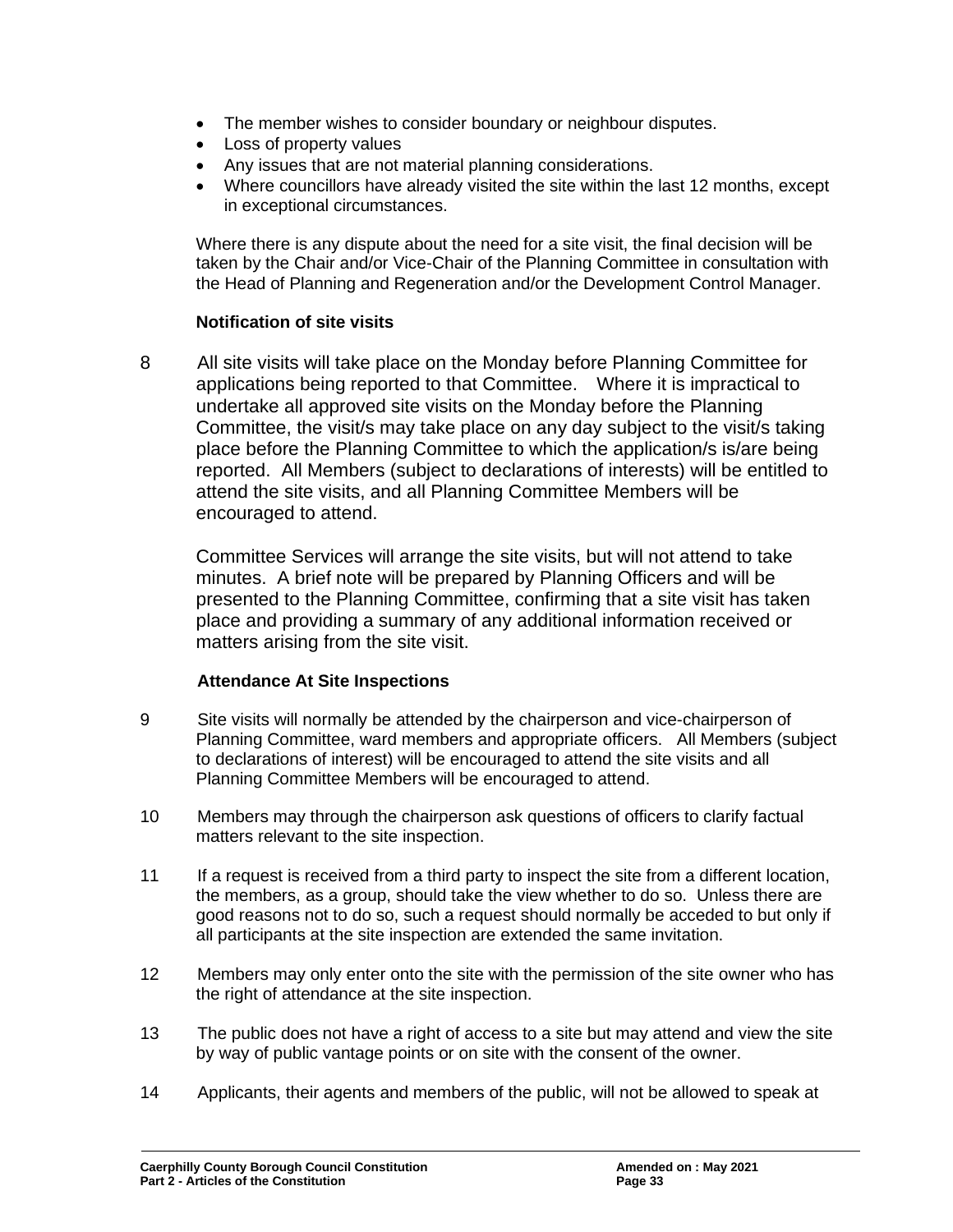the site visits apart from providing matters of information or clarification; the informal meeting with the public that has become the part of the customer practice of the Council will end so that the site visits are undertaken in a more formal manner.

- 15 If a member finds it necessary to visit a site alone, he or she shall view it from public vantage points only, seek to avoid discussion with interested parties and, if dialogue occurs, make it clear that a decision will be taken when the Planning Committee has discussed it after the site inspection.
- **16 Members are reminded that the rules of declarations of interest apply to site visits, and that if a member has an interest that would require the member to withdraw from a Planning Committee, the member is not entitled to attend the site meeting.**

#### **Conduct at site inspections**

- 17 The inspection will be chaired by the chairperson or vice chair of the Planning Committee who will ensure that it is conducted as a single meeting and in an orderly fashion.
- 18 The planning officer will give a brief summary of the application and the site inspection issues at the beginning of each site visit.
- 19 Members of the Planning Committee attending the site inspection shall not make comments that would create an impression that they have already formed a view on the merits of the application.
- 20 Members of the Planning Committee shall not discuss the application, other than to clarify issues of fact, and shall not make a decision while on site.
- 21 Non-Committee members may address their colleagues on issues of fact pertaining to the site context.

#### **LICENSING AND GAMBLING COMMITTEE**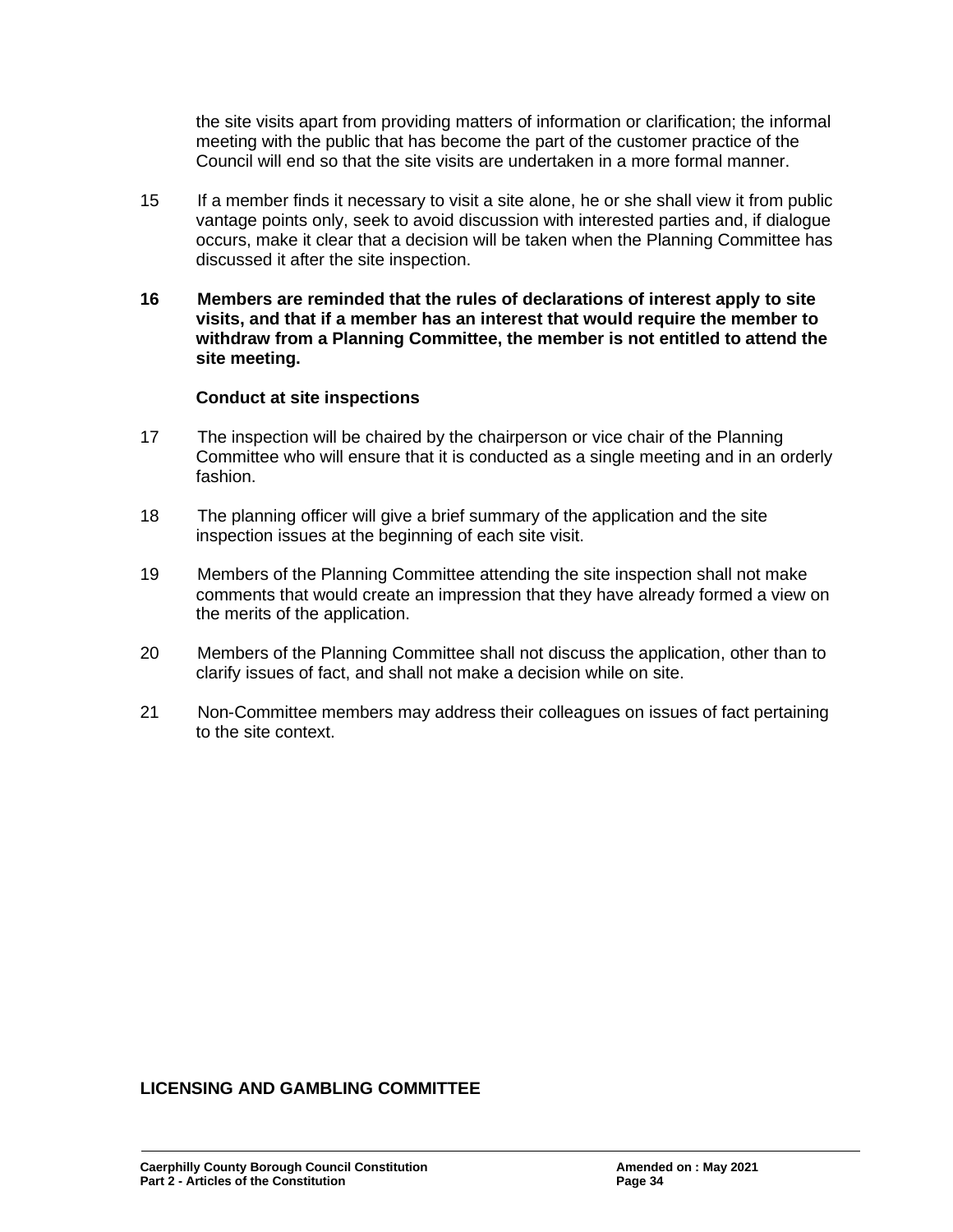## **Terms of Reference**

1. To discharge the functions of a licensing committee as required by the Licensing Act 2003 and the Gambling Act 2005 and to authorise, approve or determine any enforcement matters under the Acts;

### POWERS DELEGATED TO THE COMMITTEE

All those matters referred to in paragraph 1 above, including a power to delegate to a subcommittee the power to determine matters within the Committee's Terms of Reference.

| <b>POWER</b>                                                                                                                                                                                                                                                                                                                                                                                                                                                                   | <b>DELEGATED TO</b>                                                                                                                                                                                                                                                                                                                                                                                                                                                                                                                                                                                                                                                                                                                                                                                               |
|--------------------------------------------------------------------------------------------------------------------------------------------------------------------------------------------------------------------------------------------------------------------------------------------------------------------------------------------------------------------------------------------------------------------------------------------------------------------------------|-------------------------------------------------------------------------------------------------------------------------------------------------------------------------------------------------------------------------------------------------------------------------------------------------------------------------------------------------------------------------------------------------------------------------------------------------------------------------------------------------------------------------------------------------------------------------------------------------------------------------------------------------------------------------------------------------------------------------------------------------------------------------------------------------------------------|
| All matters arising from the exercise of the<br>Committee's terms of reference (to include<br>the power to issue licences and permits),<br>with the power to establish one or more sub-<br>committees in accordance with Section 9 of<br>the Licensing Act 2003, and powers under<br>the Gambling Act 2005 and power to<br>delegate its functions under the Licensing<br>Act 2003, and under the Gambling Act 2005<br>to a sub-committee or to an officer of the<br>authority. | The Chief Executive or a Director or a<br>relevant Head of Service or any of the<br>following officers:-<br>Licensing Manager & Assistant Licensing<br>Manager, Senior Licensing Administrator,<br><b>Licensing Administrator</b><br>Trading Standards, Licensing & Registrars<br>Manager<br><b>Environmental Health Manager</b><br>*Senior Trading Standards Officer<br>*Senior Environmental Health Officer<br><i><b>*Trading Standards Officer</b></i><br>*Senior Fair Trading Officer<br>* Environmental Health Officer<br>*Senior Commercial Safety Officer<br>*Commercial Safety Officer<br>*Fair Trading Officer<br>*Enforcement Officer (Officers marked *<br>where appropriate are appointed under<br>Section 19(1) of the Health and Safety at<br>Work Act 1974 or any statutory amendment<br>thereto)] |
| The following officers are designated as<br>authorised for the purposes of the Licensing<br>Act 2003, and of the Gambling Act 2005 and<br>are given delegated powers to act in that<br>capacity.                                                                                                                                                                                                                                                                               | <b>Head of Public Protection</b><br><b>Environmental Health Manager</b><br><b>Trading Standards Licensing &amp; Registrars</b><br><b>Manager Licensing Manager</b><br><b>Assistant Licensing Manager Senior</b><br><b>Environmental Health Officer</b><br><b>Environmental Health Officer</b><br><b>Senior Trading Standards Officer</b><br><b>Trading Standards Officer</b><br>Senior Fair Trading Officer<br><b>Fair Trading Officer</b><br><b>Scientific Officer</b>                                                                                                                                                                                                                                                                                                                                           |

## POWERS DELEGATED TO OFFICERS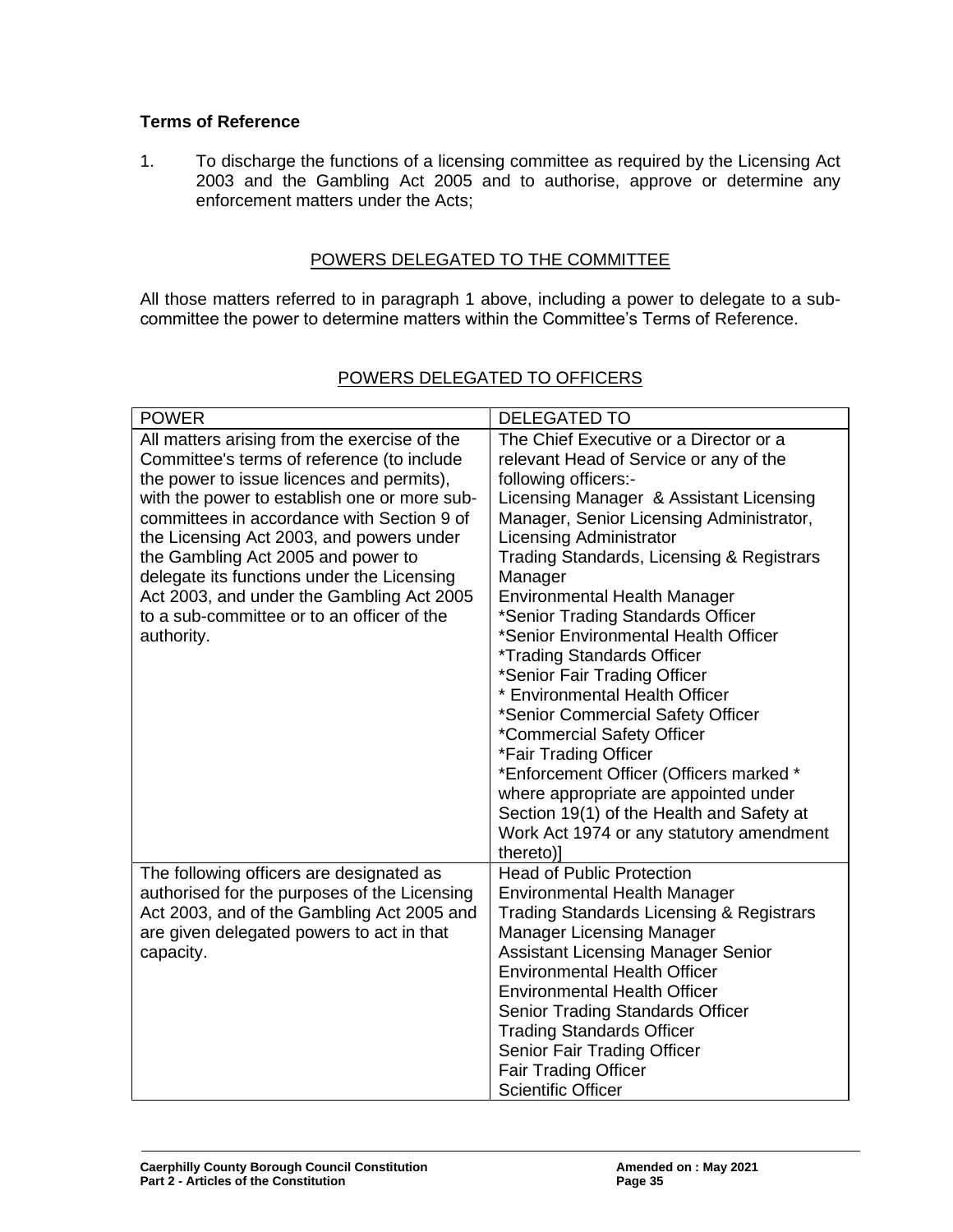| Senior Commercial Safety Officer |
|----------------------------------|
|                                  |
| Commercial Safety Officer        |
| Community Safety Wardens         |
|                                  |
| <b>Enforcement Officer</b>       |

The Council on the 24<sup>th</sup> January 2017 approved the following procedural matters in relation to the Licensing and Gambling Committee and the Licensing and Gambling sub-committee, including a procedural change to the Council's Standing Orders**,** as follows: -

- (a) the quorum for the Licensing and Gambling sub-committee is two. Every effort will be made to maintain the sub-committee at three members present when dealing with an application but there will inevitably be some circumstances where a member is unable to attend at the last minute and a substitute cannot be found or a member part way through needs to declare an interest and withdraw from the hearing. In accordance with our Standing Orders, the chairman will have a casting vote.
- (b) that members serving on the Licensing and Gambling sub-committee will be drawn in rotation from the whole of the Licensing and Gambling Committee. This will allow each member an equal opportunity to contribute to the work of the Committee and will hopefully ensure a fairness to members in the demands being made on them to sit;
- (c) that the chair and vice-chair of the Licensing and Gambling Committee are not automatically on the Licensing and Gambling sub-committee but will be part of the normal rotation;
- (d) that the current restriction within Standing Orders which prohibits a meeting sitting for longer than four hours be removed from applying to the Licensing and Gambling Committees or its sub-committee, subject to a requirement on the committee to take appropriate breaks so as to ensure the comfort of those participating in the meeting.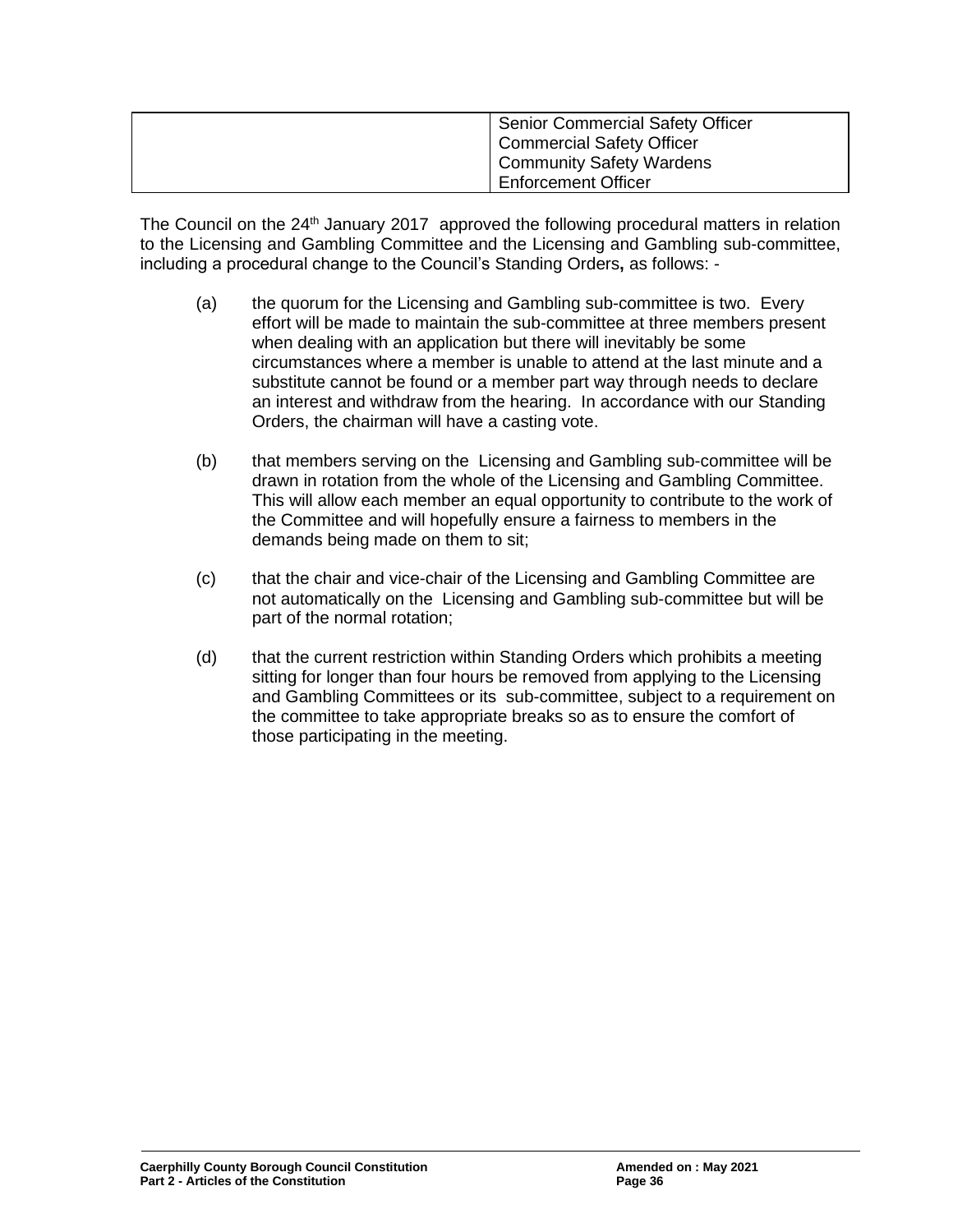## **TAXI AND GENERAL COMMITTEE**

#### **Terms of Reference**

- 1. To discharge on behalf of the Council all matters relating to the grant, refusal, issue, revocation, cancellation and suspension of licences or permits and without prejudice to the generality of the foregoing to discharge these functions in respect of:
	- a) Private Hire Operators.
	- b) Private Hire and Hackney Carriage Drivers.
	- c) Private Hire Vehicles.
	- d) Hackney Carriage
	- e) Hypnotism
	- f) Lottery Registrations
	- g) Street Collections.
	- h) House-to-House Collections.
	- i) Street Trading.
	- j) Sex Shops & Sexual Entertainment Venues.
	- k) Burials in Public Cemeteries.
	- l) Reservoirs.
	- m) Dangerous Wild Animals.
	- n) Animal Boarding Establishments.
	- o) Guard Dogs.
	- p) Acupuncture\Cosmetic\Piercing\Electrolysis\Tattooing\Semi Permanent Skin Colouring.
	- q) Performing Animals.
	- r) Pet Shops.
	- s) Zoos.
	- t) Camping Sites.
	- u) Caravan Sites.
	- v) Pleasure Boats.
	- w) Filling Materials.
	- x) Riding Establishments.
	- y) Charities for Disabled Persons and War Charities.
	- z) Explosives.
	- aa) Fireworks.
	- bb) Petroleum.
	- cc) Marriage & Civil Partnerships.
	- dd) Those matters set out in Part B of Schedule 1 of the Local Authorities Executive Arrangements (Functions and Responsibilities) (Wales) Regulations 2007 in so far as they are not governed by the Licensing Act 2003 and/or the Gambling Act 2005 or delegated separately under Part 3 of the Council's Constitution.
	- ee) Such other matters as may from time to time under statute or practice fall to be considered by the Council in a quasi-judicial manner, other than employment appeals or grievances in so far as they are not governed by the Licensing Act 2003 and/or the Gambling Act 2005 or delegated separately under Part 3 of the Council's Constitution.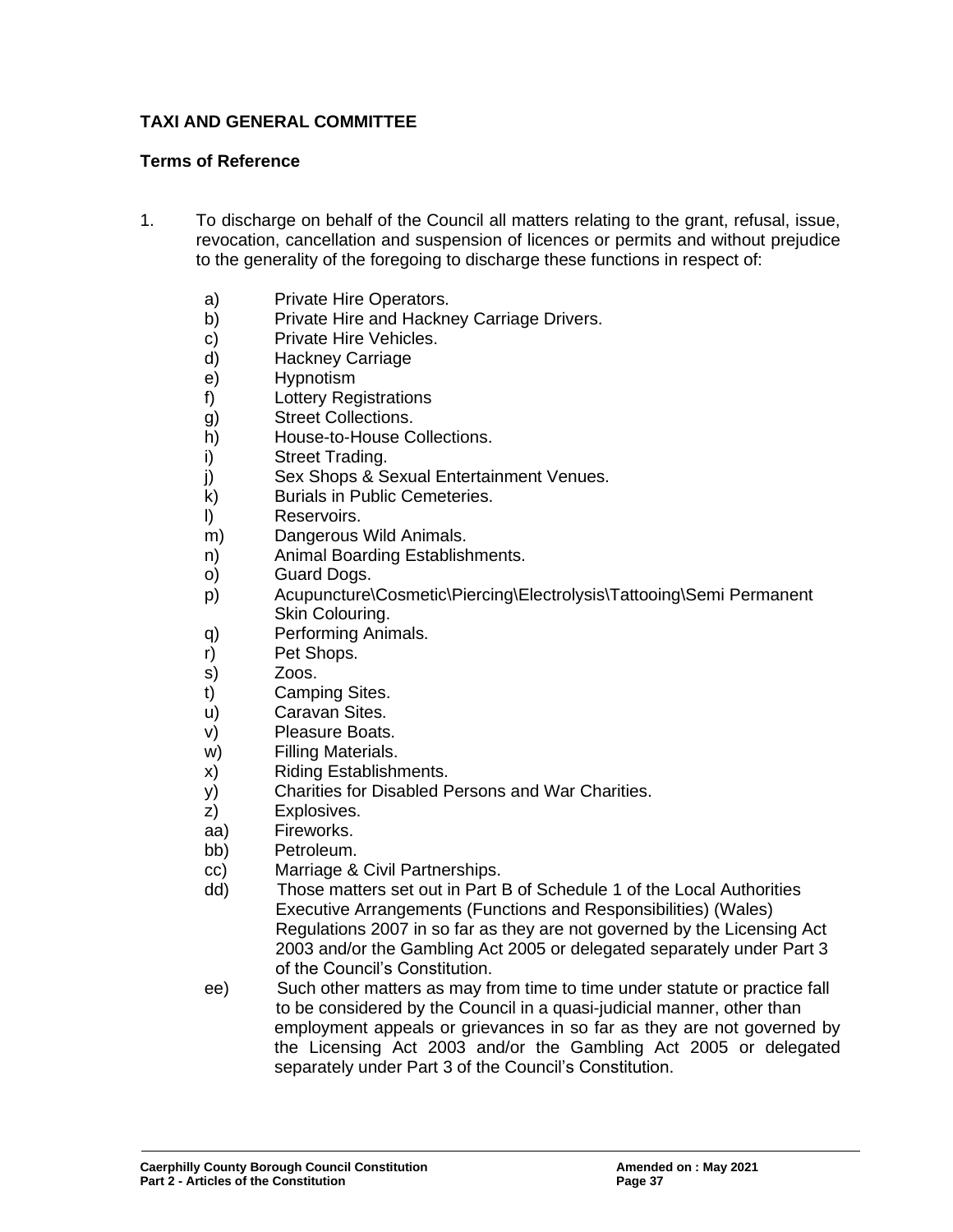## POWERS DELEGATED TO THE COMMITTEE

All those matters listed above, including a power to delegate to a sub-committee the power to determine matters within the Committee's Terms of Reference.

| <b>POWER</b>                                 | <b>DELEGATED TO</b>                                                 |
|----------------------------------------------|---------------------------------------------------------------------|
| All matters arising from the exercise of the | The Chief Executive or a Director or a                              |
| Committee's terms of reference (to include   | relevant Head of Service or any of the                              |
| the power to issue licences and permits),    | following officers:-                                                |
|                                              | Licensing Manager & Assistant Licensing                             |
|                                              | Manager, Senior Licensing Administrator,                            |
|                                              | <b>Licensing Administrator</b>                                      |
|                                              | Trading Standards, Licensing & Registrars                           |
|                                              | Manager                                                             |
|                                              | <b>Environmental Health Manager</b>                                 |
|                                              | *Senior Trading Standards Officer                                   |
|                                              | *Senior Environmental Health Officer                                |
|                                              | <i>*Trading Standards Officer</i>                                   |
|                                              | *Senior Fair Trading Officer                                        |
|                                              | * Environmental Health Officer                                      |
|                                              | *Senior Commercial Safety Officer                                   |
|                                              | *Commercial Safety Officer                                          |
|                                              | *Fair Trading Officer                                               |
|                                              | *Enforcement Officer                                                |
|                                              | <b>Acting Parks Manager</b>                                         |
|                                              | (Officers marked * where appropriate are                            |
|                                              | appointed under Section 19(1) of the Health                         |
|                                              | and Safety at Work Act 1974 or any statutory<br>amendment thereto)] |
|                                              |                                                                     |
|                                              |                                                                     |

## POWERS DELEGATED TO OFFICERS

The Council on the 24<sup>th</sup> January 2017 approved the following procedural matters in relation to the Taxi and General Committee and the Taxi and General sub-committee, including a procedural change to the Council's Standing Orders, as follows: -

- (a) the quorum for the Taxi and General sub-committee is two. Every effort will be made to maintain the sub-committee at three members present when dealing with an application but there will inevitably be some circumstances where a member is unable to attend at the last minute and a substitute cannot be found or a member part way through needs to declare an interest and withdraw from the hearing. In accordance with our Standing Orders, the chairman will have a casting vote.
- (b) that members serving on the Taxi and General sub-committee will be drawn in rotation from the whole of the Taxi and General Committee. This will allow each member an equal opportunity to contribute to the work of the Committee and will hopefully ensure a fairness to members in the demands being made on them to sit;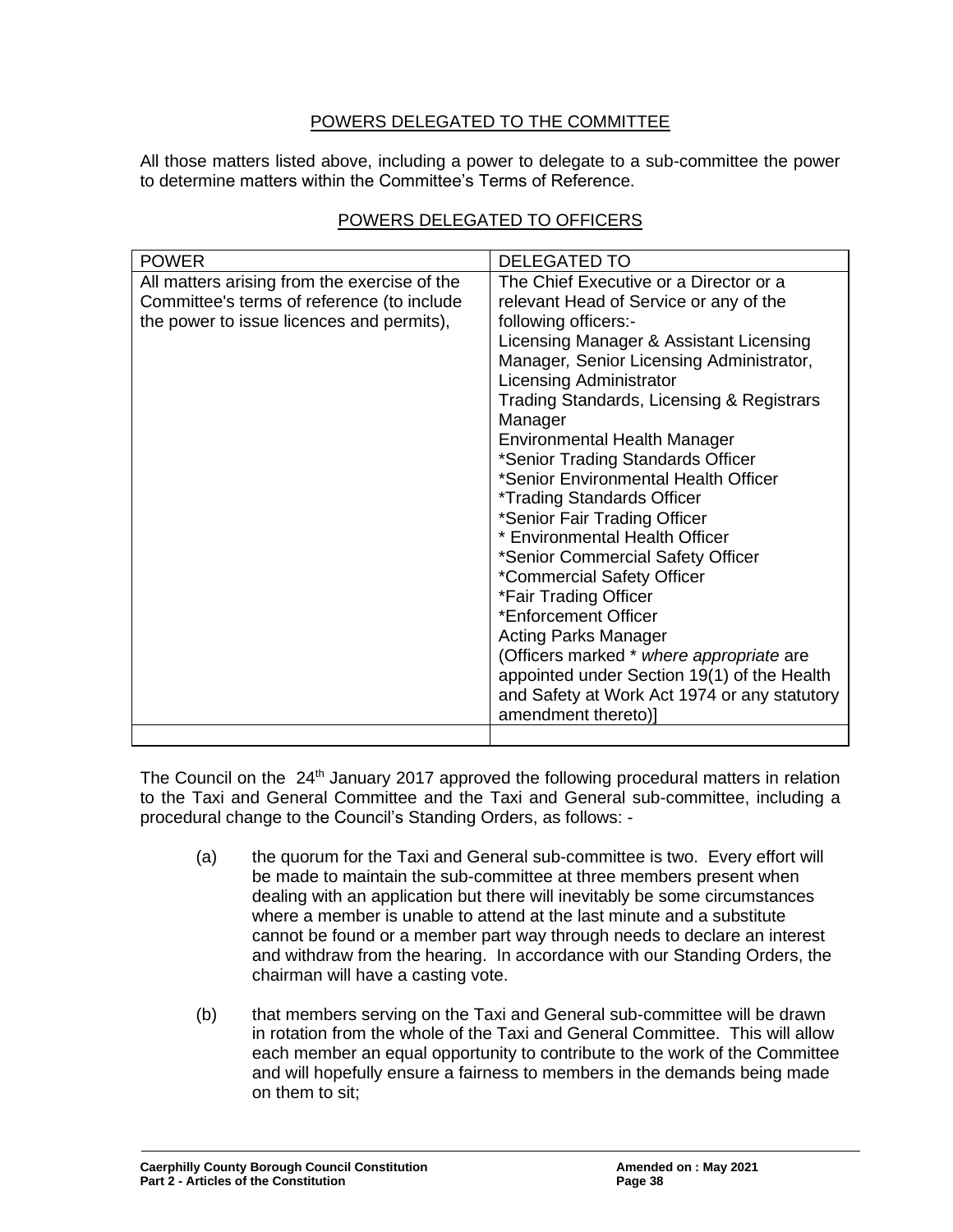- (c) that the chair and vice-chair of the Taxi and General Committee are not automatically on the Taxi and General sub-committee but will be part of the normal rotation;
- (d) that the current restriction within Standing Orders which prohibits a meeting sitting for longer than four hours be removed from applying to the Taxi and General Committee or its sub-committee, subject to a requirement on the committee to take appropriate breaks so as to ensure the comfort of those participating in the meeting.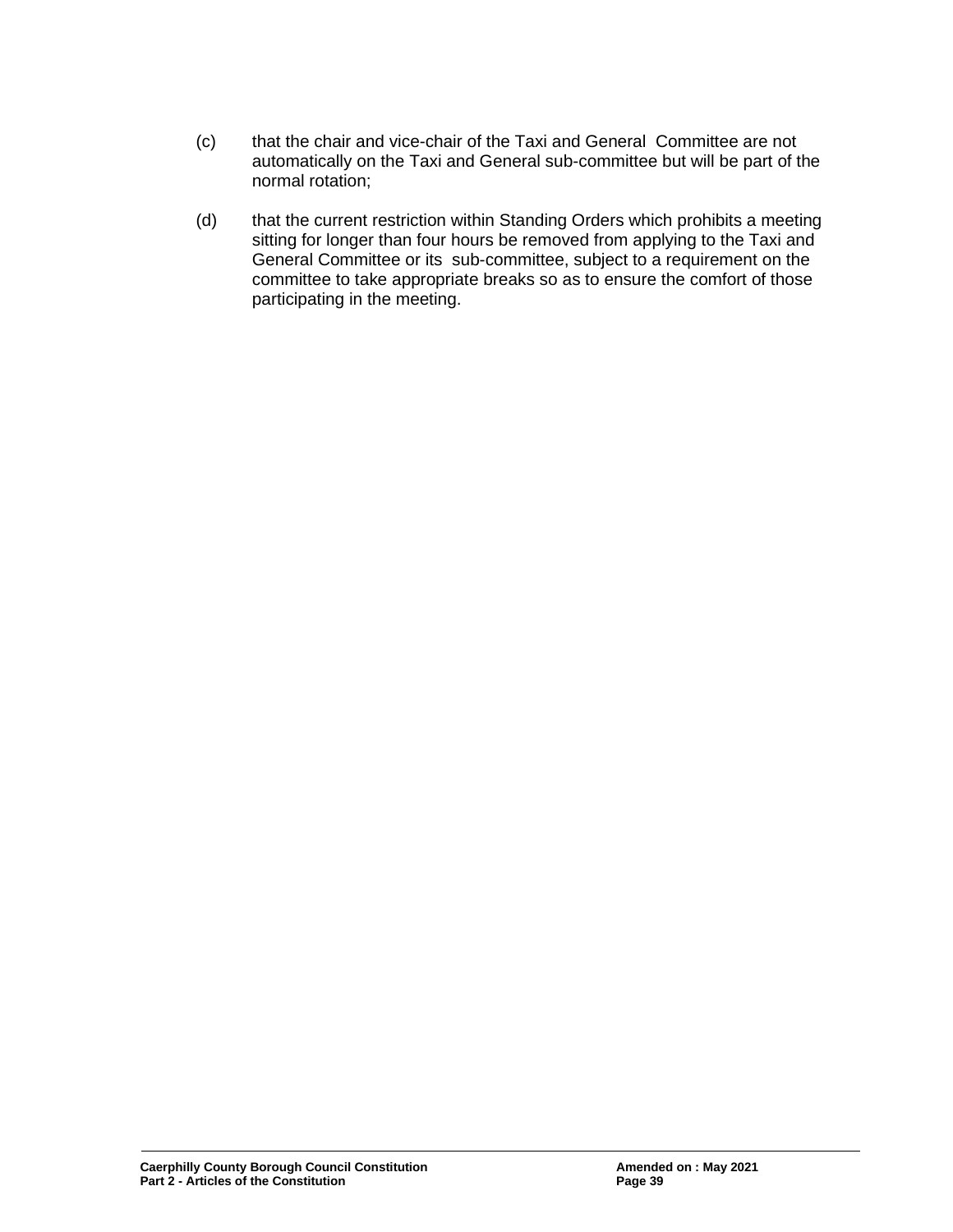## c**) RIGHTS OF WAY COMMITTEE**

**The functions of the (Council) Rights of Way Committee ceased to exist on the 16 February 2007 by virtue of changes in legislation. The function is now carried out by a committee of the Cabinet - see the entry in Part 3 of this Constitution.**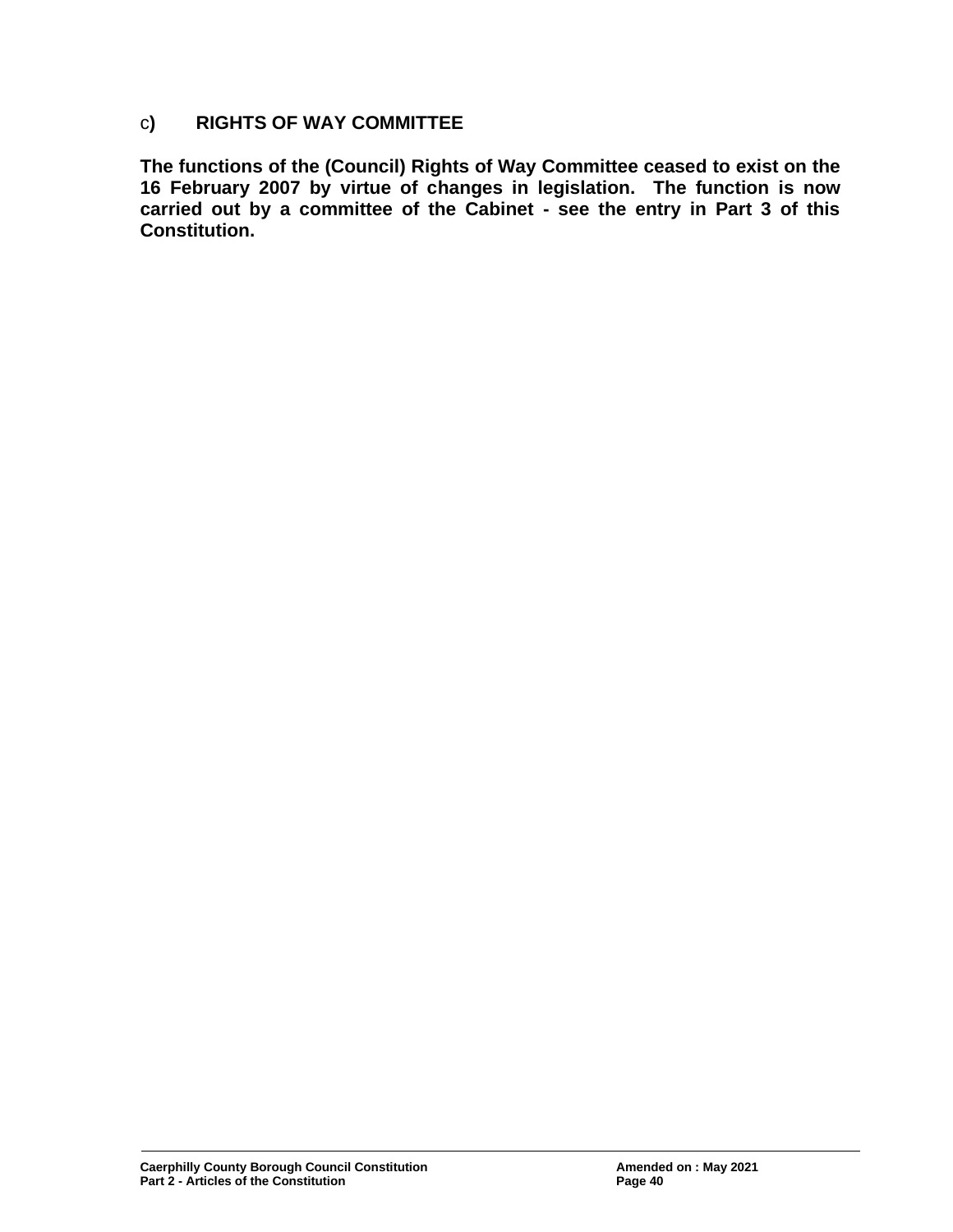## **d) AUDIT COMMITTEE**

## **Terms of Reference**

## **1. MEMBERSHIP**

- 1.1 The Audit Committee will have a membership of thirteen individuals, twelve shall be elected members being representative of all parties and independents and one lay co-opted member to be appointed by the Committee. Members of the executive will not be eligible to be members of this Committee.
- 1.2 The co-opted member, not being a member of the Council, to be recruited for skills appropriate to the Audit Committee's work, and shall be appointed by the Councillor members of the Audit Committee for a fixed term to be determined by them when the appointment is made.
- 1.3 As and when necessary the appointment of a lay member to the Committee shall be undertaken by an appointment panel consisting of three Audit Committee members, to include the Chairperson. The panel will be responsible for considering all applications for the vacancy, short listing and interviewing prospective candidates. The panel will report their recommendations to the Audit Committee for confirmation/ agreement prior to approval by Council.
- 1.4 The Audit Committee will appoint its chairperson who will not be a member of any of the groups represented on the Executive except when all groups are represented on the Executive (and could be a co-opted member).
- 1.5 All members of the Audit Committee shall have a vote.

## **2. MEETINGS**

- 2.1 The Committee will meet at least 4 times a year. Additional meetings may be convened as the chair deems necessary or when the Authority as a whole resolves that it should.
- 2.2 A quorum for the meeting will be one quarter of the whole membership.
- 2.3 The Committee shall be advised by the Director of Education and Corporate Services, the Section 151 Officer, the Head of Corporate Finance, the Head of Business Improvement and both the external and internal auditors. They may additionally, within an approved budget, seek independent advice from outside the authority
- 2.4 The Committee shall meet with the Council's external auditor on an informal basis as deemed necessary by the Committee to discuss and exchange information.
- 2.5 The Section 151 Officer, the Manager of Internal Audit and the representative of the External Auditor will have free and confidential access to the Chair of the Committee.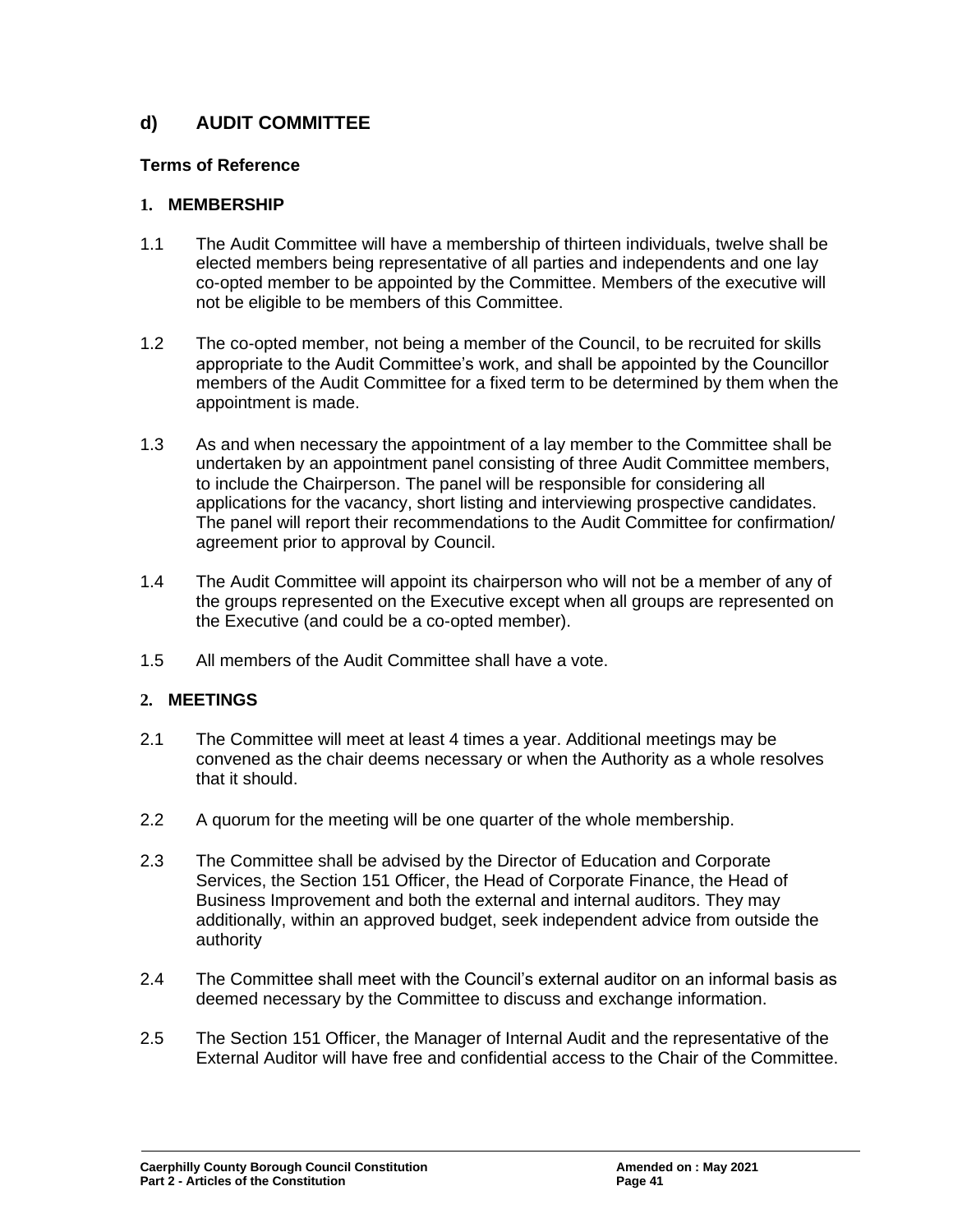- 2.6 The external and internal auditors of the council shall have the right to request the chair of the audit committee to consider any matter which the auditors believe should be brought to the attention of the council
- 2.7 The Committee may ask any other officers to attend to assist it with its discussions on any particular matter.

## **3. TERMS OF REFERENCE**

- 3.1 To review and scrutinise the Authority's financial affairs, to make reports and recommendations in relation to the Authority's financial affairs and to review and consider the financial statements prepared by the Authority or its external auditors.
	- 3.1.1 to review the authority's accounting policies and procedures with a view to appropriateness and compliance.
	- 3.1.2 to provide direction concerning accounting records and control systems as may be required by the Accounts and Audit Regulations (Wales) 2005.
	- 3.1.3 to consider the external auditors report to those charged with governance on issues arising from the audit of the financial statements.
	- 3.1.4 to review and consider the effectiveness on the Council's policy for the prevention of fraud and corruption.
- 3.2 Review and assess the risk management, internal control and corporate governance arrangements and to report and make recommendations on the adequacy and effectiveness of those arrangements:
	- 3.2.1 To ensure that the authority has a sound system of internal control which facilitates the effective exercise of functions and which includes arrangements for the management of risk and adequate and effective financial management. To review the effectiveness of internal control at least once a year and approve an annual governance statement for inclusion with the authority's statement of accounts.
	- 3.2.2 In reviewing corporate governance, risk management or internal control issues any member or officer of the authority may be required to attend before the committee to explain in relation to matters within their remit e.g. compliance or otherwise with council procedures, compliance or otherwise with established corporate governance standards and the degree to which risk has been considered and addressed.
	- 3.2.3 to oversee and monitor the compliance and assurance requirements and to satisfy itself as to the adequacy of the structures, processes and responsibilities for identifying and managing key risks facing the organisation.
	- 3.2.4 to review the councils corporate governance framework.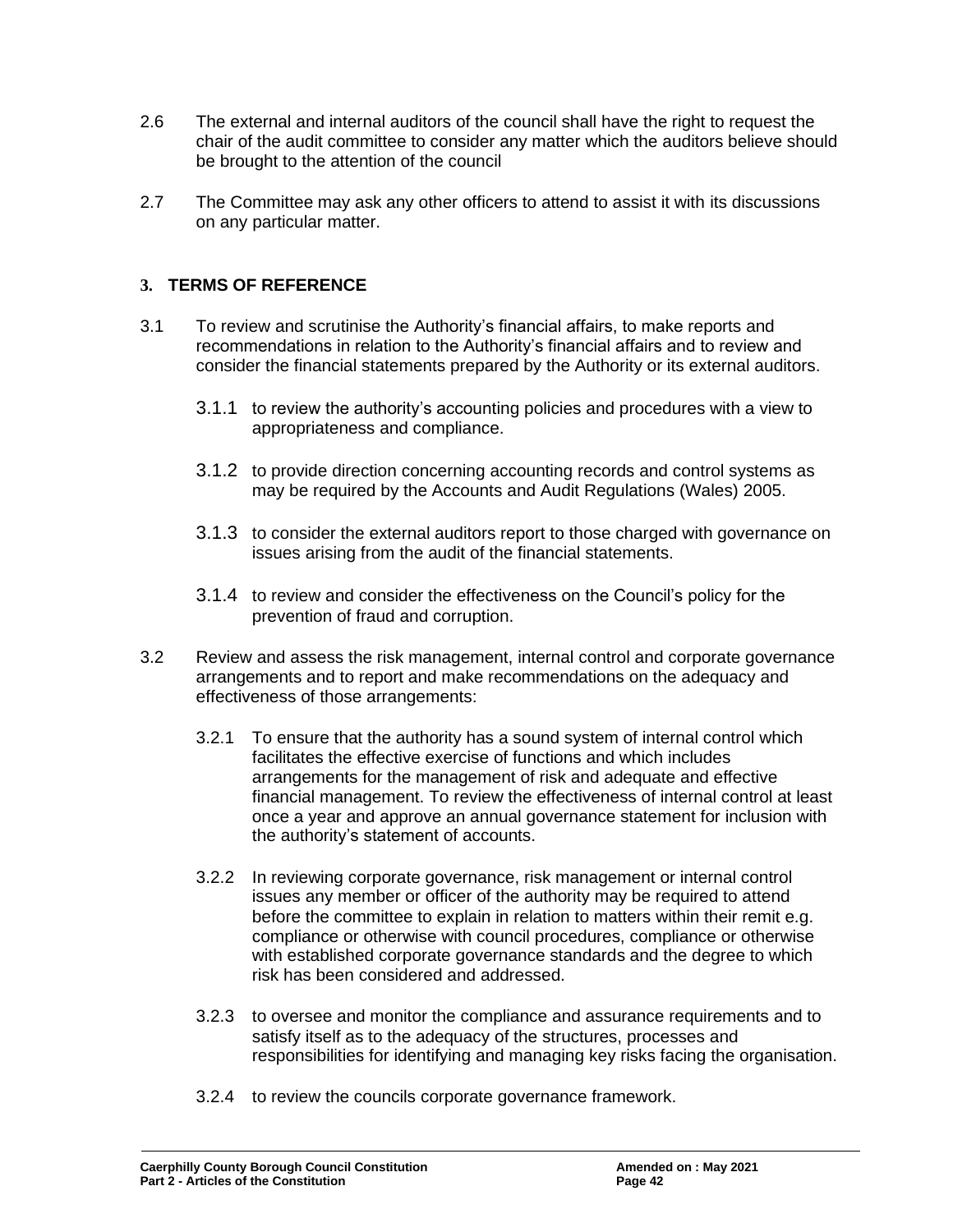- 3.2.5 to receive, review and approve the annual governance statement and the resultant action plans.
- 3.2.6 to develop and keep under review a risk management strategy for the council including methodology for assessing risks in all functions of the council.
- 3.2.7 to oversee and monitor Council activities that are subject to the RIPA regulations.
- 3.2.8 to oversee and monitor the outcomes of complaints received by the Authority under the Council's Corporate Complaints Policy and to review the policy on an annual basis and to make comments on the adequacy and effectiveness of the policy.
- 3.3 Oversee the internal and external audit arrangements of the Council
	- 3.3.1 to liaise with the Wales Audit Office over the appointment of external auditors
	- 3.3.2 to consider the external auditors proposed audit plan
	- 3.3.3 to consider the external auditors Annual letter
	- 3.3.4 to approve, on behalf of the Council, a statement of aims and objectives of the internal audit function
	- 3.3.5 to consider the annual audit plan as to the allocation of internal audit resources against different categories of work
	- 3.3.6 to ensure that the internal audit function is adequately resourced and has appropriate standing within the organisation
	- 3.3.7 to consider the Head of Internal audit's annual report and opinion, and a summary of internal audit activity (actual and proposed) and the level of assurance it can give over the council's internal control environment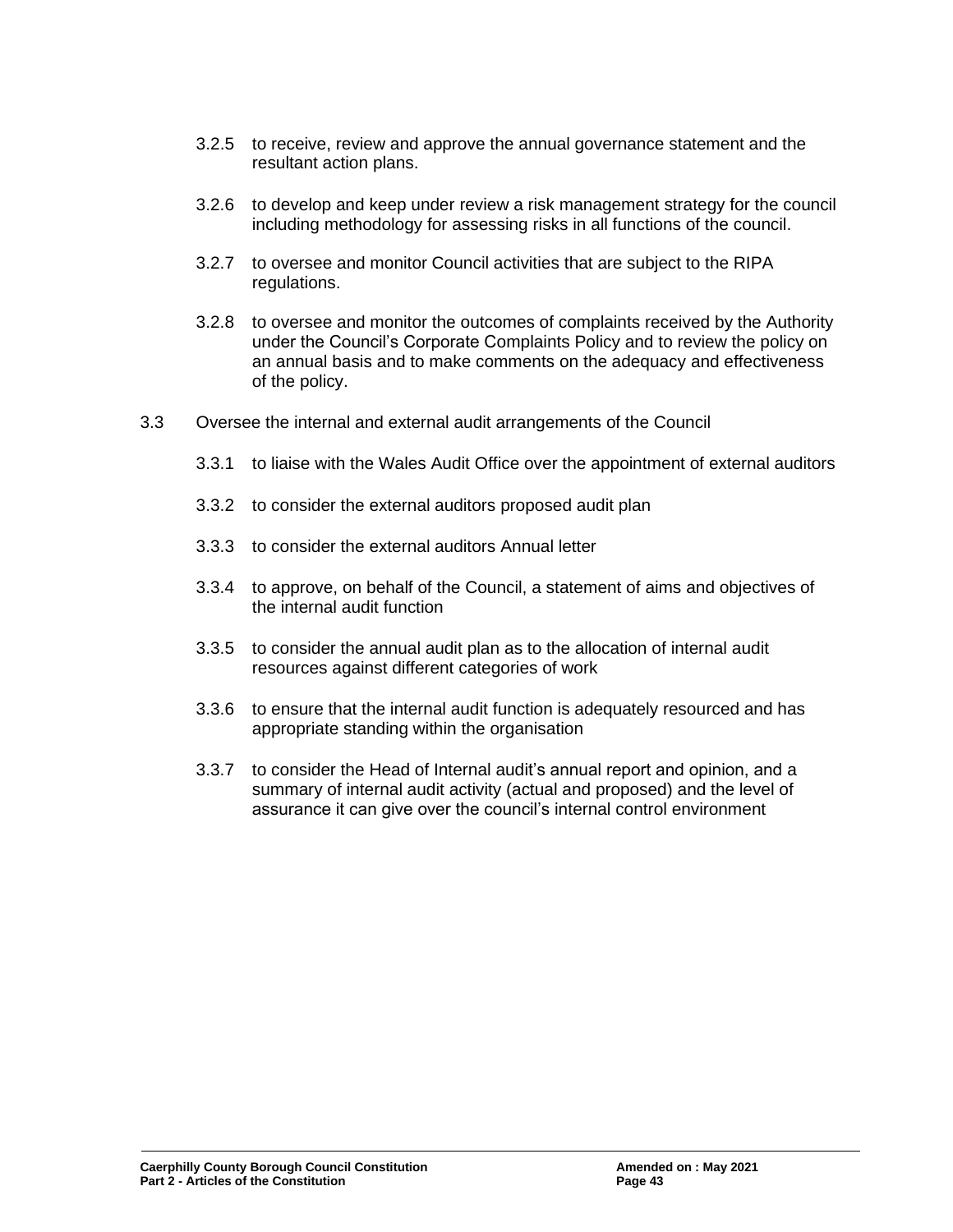## POWERS DELEGATED TO THE COMMITTEE

All those matters listed above within the Committee's terms of reference.

## POWERS DELEGATED TO OFFICERS

| <b>POWER</b>                                                                    | <b>DELEGATED TO</b>                                                                                                                                                                                                                                                                                                   |
|---------------------------------------------------------------------------------|-----------------------------------------------------------------------------------------------------------------------------------------------------------------------------------------------------------------------------------------------------------------------------------------------------------------------|
| All matters arising from the exercise of the<br>Committee's terms of reference. | The Chief Executive or a Director or the<br>Head of Corporate Finance after consultation<br>with the Chair or Vice Chair of the<br>Committee. Any officer mentioned above<br>may authorise in writing that any delegated<br>function given to him/her may be exercised<br>by any officer named in that authorisation. |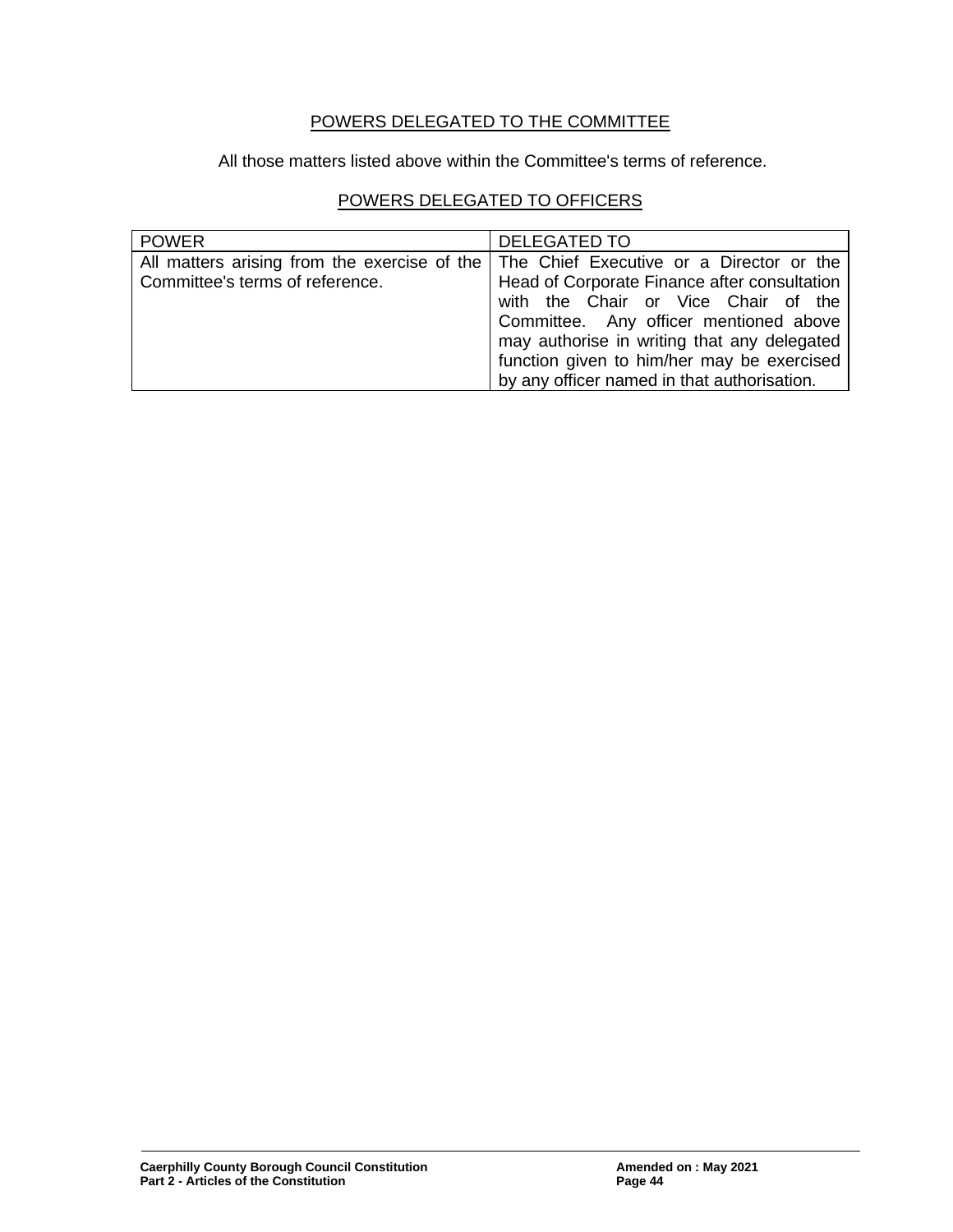## **(e) Democratic Services Committee Terms of Reference**

9.1 The Democratic Services Committee shall have the following requirements and functions:

(a)

(i) Each Member of the Democratic Services Committee shall be a Member of the Council; and

No more than one Member of the committee shall be a Member of the executive which executive member must not be the Leader.

- (ii) Each Member of the Democratic Services Committee shall be appointed by full Council.
- (iii) The Chair of the Democratic Services Committee shall be appointed by full Council.
- (b) The Democratic Services Committee is a body to which Section 15 of the Local Government and Housing Act 1989 (duty to allocate seats to political groups) applies.
- (c) The Chair of the Democratic Services Committee must not be a member of the 'Executive group'.
- (d) The Democratic Services Committee may appoint one or more sub-committees, and may arrange for the discharge of any of its functions by such a sub-committee.
- (e) Any sub-committee of the Democratic Services Committee may not discharge functions other than those conferred on it.
- (f) The Democratic Services Committee is to appoint the person who is to chair any sub-committee of such a Committee.
- (g) All Members of the Democratic Services Committee, or of a sub-committee of the committee, may vote on any question that falls to be decided by the Committee.
- (h) The Democratic Services Committee may require members and officers of the Council to attend before it to answer questions such members and officers having a duty to comply with but are not obliged to answer any questions which they would be entitled to refuse to answer in court proceedings in England and Wales. The Democratic Services Committee may invite other persons to attend meetings of the committee.
- (i) The Democratic Services Committee must meet at least once in every calendar year.
- (j) The Democratic Services Committee must meet if the Council resolves it should meet.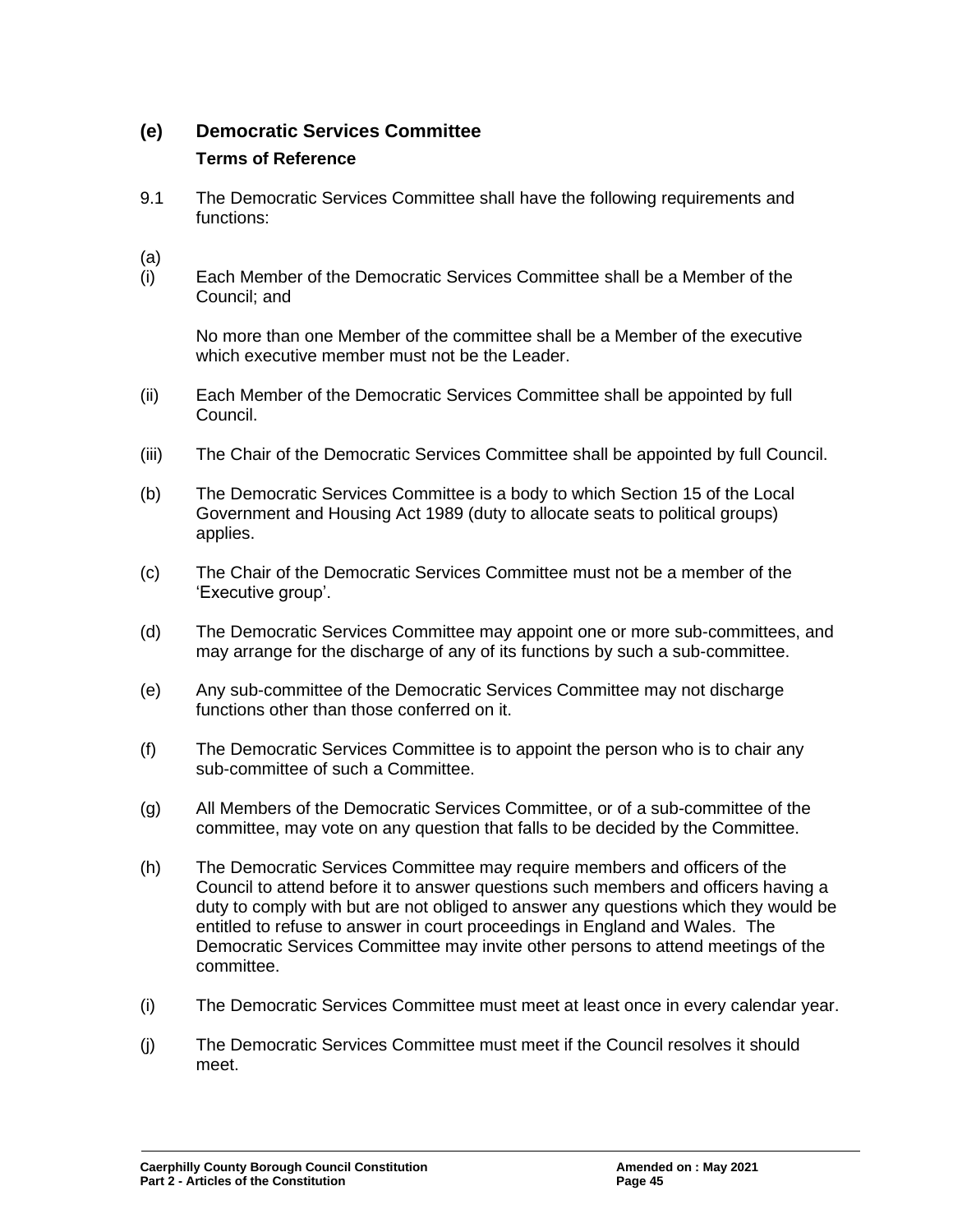- (k) At least one third of the members of the Democratic Services Committee may requisition a meeting by giving notice in writing to the chair of the committee.
- (l) The Chair of the Democratic Services Committee must secure that meetings are held in accordance with the requirements stated in paragraph (i) - (k) above.
- (m)
- (i) Designating one of the Council's Officers to be the Head of Democratic Services (who may not be the Head of Paid Service, Monitoring Officer or Chief Finance Officer (as defined in the Local Government and Housing Act 1989). The Head of Democratic Services shall exercise the functions as set out in Section 9(1) of the Measure;
- (ii) review the adequacy of provision by the Council of staff, accommodation and other resources to discharge Democratic Services functions; and
- (iii) make reports and recommendations to the Council in relation to such provision.
- $(n)$  To determine how it exercises its functions listed under paragraphs  $(m)(i)(ii)(iii)$ above and not exercise any functions other than those set out in these Terms of Reference.
- (o) To make reports and recommendations on Member induction activities following local elections.
- (p) To secure a programme of reasonable training and development opportunities for Councillors and co-opted members and make reports and recommendations to full Council as necessary.
- (q) To monitor the quality and value of Members' training and development.
- (r) To monitor the Council's membership of the WLGA Wales Charter for Member Support and Development.
- (s) To nominate a Member Development Champion from the Committee's membership.
- (t) To be consulted on reports published by the Independent Remuneration Panel for Wales (or other bodies) in respect of Member's salaries, expenses and allowances.
- (u) To make reports and recommendations on the support and advice provided for any other Member support service.
- (v) To assist the Council's Monitoring Officer to review and make recommendations about the Council's Constitution.
- (w) To review and make recommendations about Members role descriptions.
- (x) To review and make recommendations about Members Annual Reports.
- (y) To review and make recommendations about Webcasting and Remote Attendance.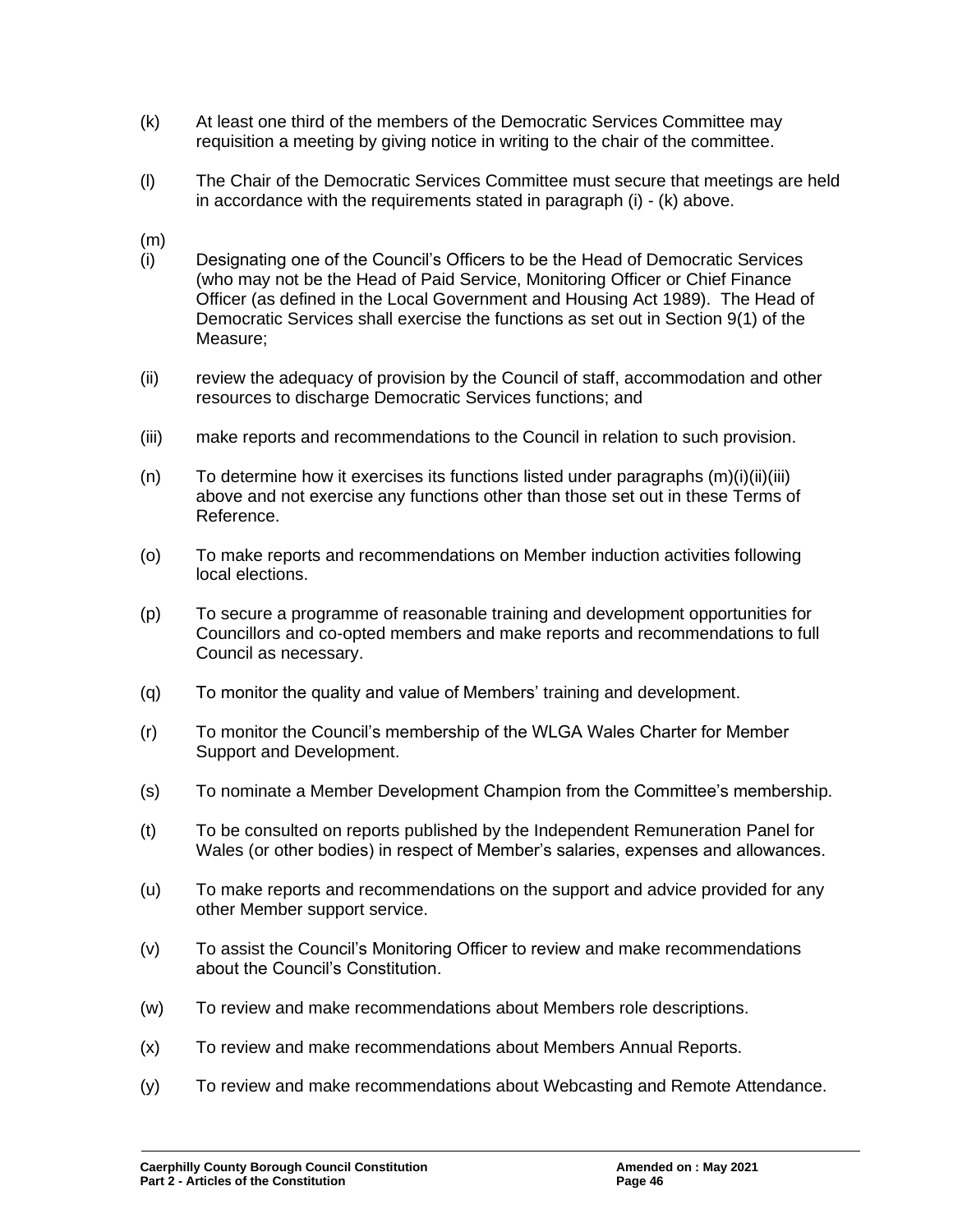- (z) To review and make recommendations about the Council's programme and timing of Council meetings.
- (aa) To review and make recommendations about the Council's Members' ICT Policy and provision.
- (bb) To review and make recommendations about Members Family absence policy.
- (cc) To review and make recommendations about the Youth Champion.
- (dd) To review and make recommendations to promote public engagement in Council business.
- (ee) To be consulted on reports published by the Welsh Government, Local Government Boundary Commission and Electoral Commission (or other bodies) in respect of ward boundaries, local authority boundaries and electoral arrangements.
- (ff) To consider any report or recommendation sent to its members prepared by the Head of Democratic Services under Section 9(1)(h) of the Measure at a meeting held not more than three months after copies of the report are first sent to members of the committee.
- (gg) As soon as practicable after it has prepared a report or made a recommendation under paragraph (ff) above arrange for a copy of it to be sent to each Member of the Council who is not a Member of the Committee.
- (hh) The Council must consider any report or recommendation at a meeting held not more than three months after copies of the report or recommendation are first sent to the Members of the Council.
- (ii) To have regard to formal guidance issued by The Welsh Ministers.
- (jj) An Executive Member sitting on the Democratic Services Committee should have within his/her portfolio Member Development and Training
- (kk) To oversee the Council's Constitution. POWERS DELEGATED TO THE COMMITTEE

All those matters listed above within the Committee's terms of reference.

## POWERS DELEGATED TO OFFICERS

| <b>POWER</b>                    | <b>DELEGATED TO</b>                                                                                                                                  |  |
|---------------------------------|------------------------------------------------------------------------------------------------------------------------------------------------------|--|
| Committee's terms of reference. | All matters arising from the exercise of the   The Head of Democratic Services in  <br>consultation with the Chair or Vice Chair of<br>the Committee |  |

## **Article 9 – The Standards Committee**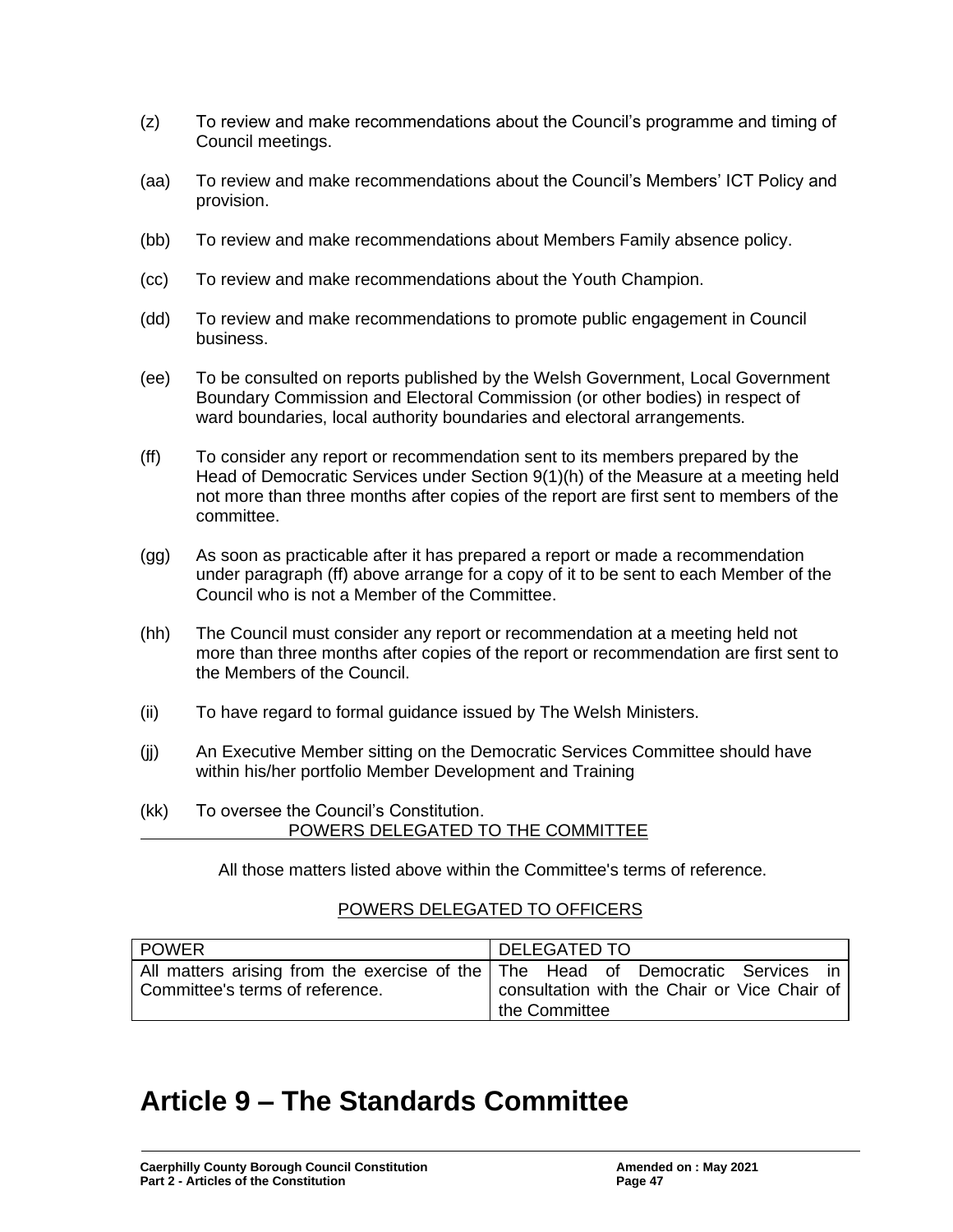## *References:*

*Sections 53-55 and Sections 81(5), Local Government Act 2000 The Standards Committees (Wales) Regulations 2001 as amended ("the Regulations") Local Government (Democracy) (Wales) Act 2013*

#### **9.01 Standards Committee**

- (a) The Council will establish a Standards Committee with the Terms of Reference and delegated powers to the Committee, and officers, as set out below:
- Note: Two or more Councils may establish a Joint Standards Committee.

### **9.02 Composition**

- **(a) Membership.** The Standards Committee will be composed of eight members. Its membership will include:
	- i. Five 'independent' members, who are not either a councillor or an officer or the spouse of a councillor or an officer of this council or any other relevant authority as defined by the Act, appointed in accordance with the procedure set out in the Standards Committees (Wales) Regulations 2001 (the Council's appointment criteria exclude someone who is an active member of a political party);
	- ii two councillors excluding any member of the Executive;
	- iii. one member of a community council wholly or mainly in the Council's area (a 'community council member').

#### **(b) Term of office.**

- i. Independent members are appointed for a period of not less four years and may be re-appointed for one further consecutive term of up to four years only.
- ii. Members of the local authority who are members of the standards committee will have a term of office of no longer than the period until the next ordinary Local Government Elections following the Members appointment to the Committee. They may be reappointed for one further consecutive term.
- iii. A Member of the Standards Committee who is a Community Council Member will have a term of office of no longer than the period until the next ordinary elections for the Community Council following his or her appointment to the Standards Committee. They may be reappointed for one further consecutive term.
- **(c) Quorum.** A meeting of the standards committee shall only be quorate when:
	- i. at least three members, including the chair, are present, and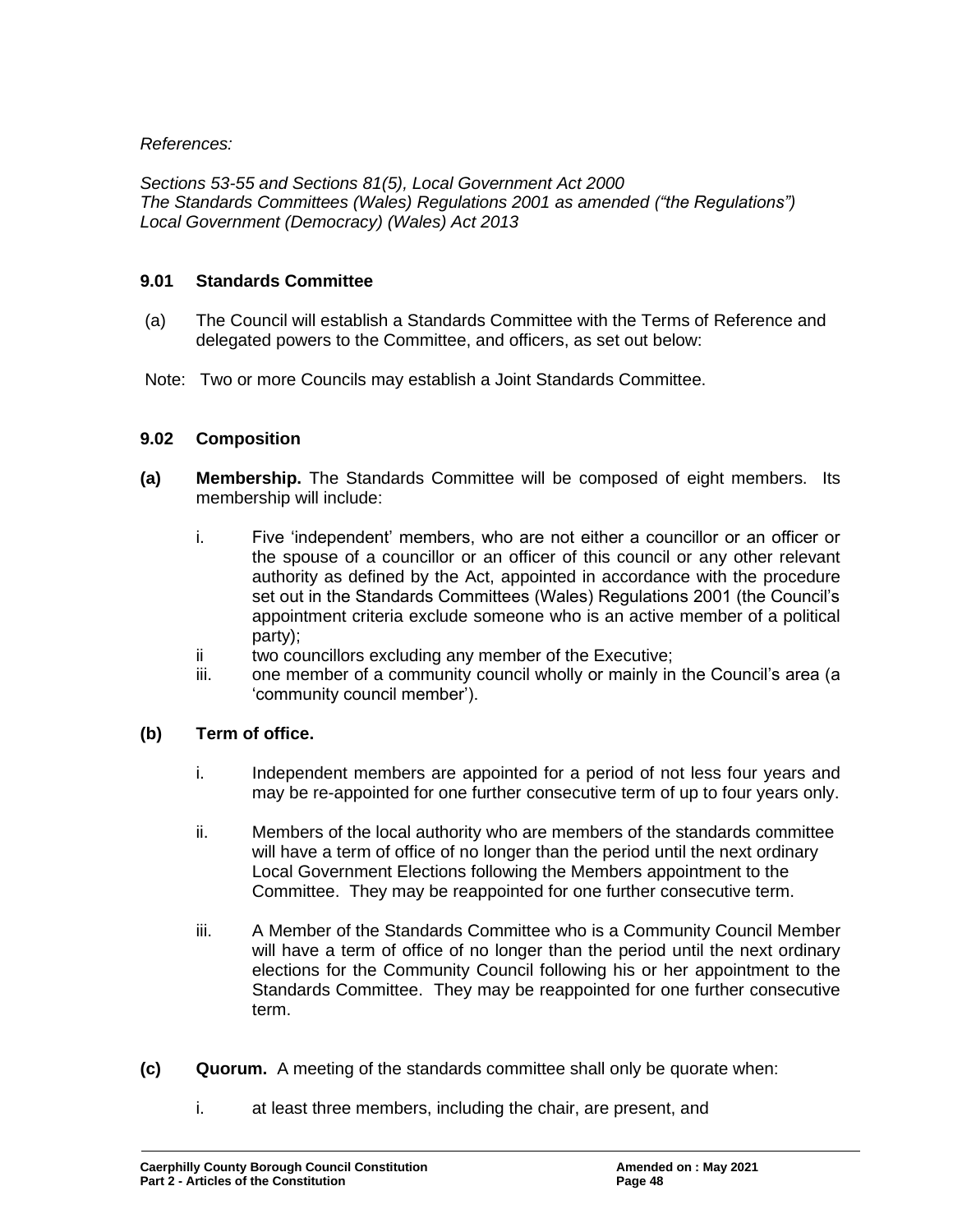ii. at least half the members present (including the chair) are independent members

(Note: See (f) below as to who can act as chair of the meeting)

- **(d) Voting.** Independent members and community council members will be entitled to vote at meetings;
- **(e) Community council members**. A community council member shall not take part in the proceedings of the standards committee when any matter relating to their community council is being considered;

## **(f) Chairing the Committee.**

- i. The Chair and Vice-Chair of the Standards Committee must be independent members
- ii. The Chair and Vice-Chair will be elected by the members of the Standards Committee for the duration of the period of that person's appointment as an independent member by the Council
- iii. For the purpose of deciding whether the committee is quorate, "the Chair" means the Chair of the Standards Committee or in the absence of that person the Vice-Chair and in the absence of both of those persons an independent member present at the meeting chosen by members of the committee present at the meeting to preside for that meeting.

### **9.03 Terms of Reference**

- 1. To promote and maintain high standards of conduct by the members and co-opted members of the authority.
- 2. To assist members and co-opted members of the authority to observe the authority's code of conduct.
- 3. To advise the Council on the adoption or revision of a code of conduct.
- 4. To monitor the operation of the Council's adopted Code of Conduct throughout the Authority.
- 5. To train councillors and advise on conduct matters generally.
- 6. Where statutes so permit, to arrange dispensation to speak and/or vote where a councillor has an interest.
- 7. To receive and implement advice from the Public Services Ombudsman For Wales or Standards Board or recommendation from the Adjudication Panel or case tribunals.
- 8. Where statute permits to receive reports and complaints in relation to councillors, to conduct or oversee appropriate investigations and to make appropriate recommendations to the Council.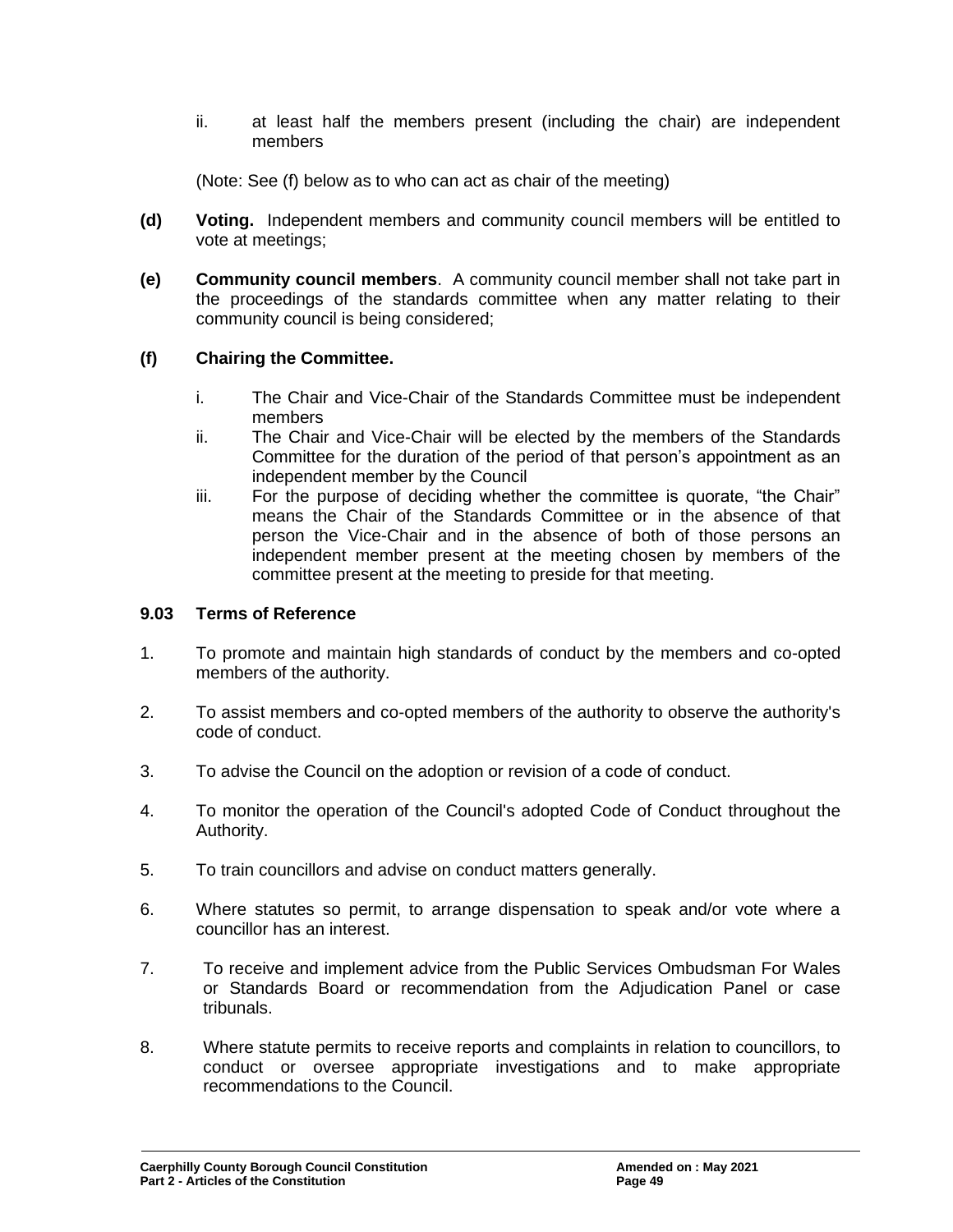- 9. To receive and hear complaints referred to the Committee under the Council's Local Resolution Protocol set out in Part 5 of the Council's Constitution.
- 10. To receive reports on the outcome of disciplinary matters.
- 11. To oversee the whistleblowing régime.
- 12. (a) To receive Public Services Ombudsman For Wales reports in relation to allegations of maladministration or allegations of breach of a code of conduct and make appropriate recommendations.

(b) To consider referring a report from the Public Services Ombudsman for Wales to the appropriate Scrutiny Committee, where in the opinion of the Standards Committee there has been a serious failure in service delivery that would benefit from further consideration by the appropriate Scrutiny Committee. A report setting out the reason for referral will be presented to the relevant Scrutiny Committee along with the report from the Ombudsman. The Chair of Standards Committee (or a nominee) will be invited to attend the respective Scrutiny Committee when the report is presented.

- 13. To exercise such powers or duties as may be given to or imposed on Standards Committees from time to time by legislation.
- 14. To exercise in relation to community councils and their members within the County Borough area such of the foregoing matters as are covered by Section 56 of the Local Government Act 2000.
- 15. To consider referrals by the Head of Democratic Services of member(s) who refuse to attend the mandatory training or do not have good reason for being unable to attend mandatory training as set out in the Member Training and Development Protocol set out in Part 5 of this Constitution.
- Note: Provision is made under the Regulations to enable the Standards Committee or a monitoring officer with the prior written agreement of the Chairperson of the Standards Committee to
- (a) refer a report of a misconduct investigation to another authority's Standards Committee for determination and/or
- (b) To refer a dispensation application to another authority's Standards Committee for determination.

## POWERS DELEGATED TO THE COMMITTEE

Delegated powers in relation to any matter within the terms of reference of the committee except where this involves expenditure where there is no approved budget.

## POWERS DELEGATED TO OFFICERS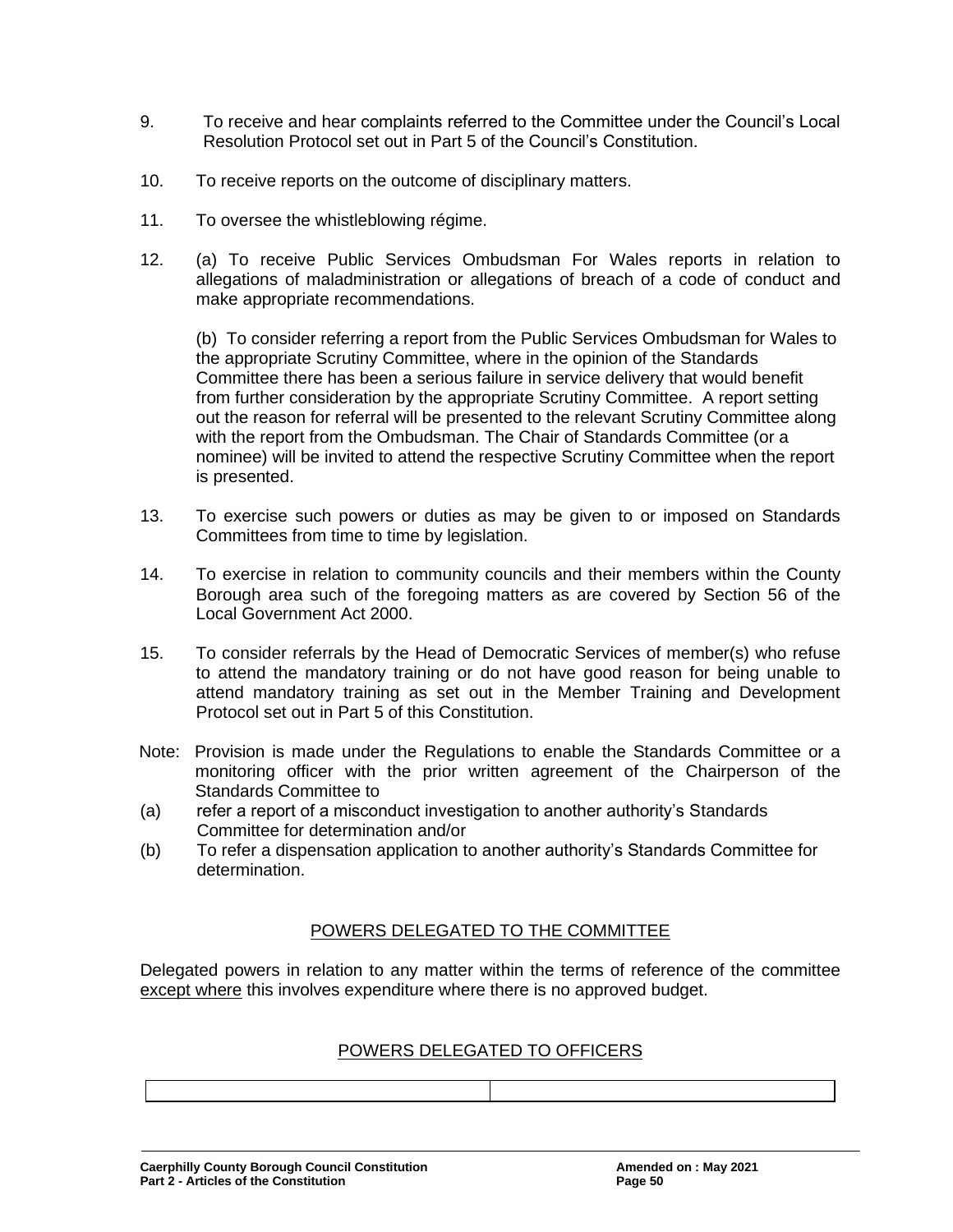| <b>POWER</b>                                                                           | <b>DELEGATED TO</b>                                                                                                                                                           |
|----------------------------------------------------------------------------------------|-------------------------------------------------------------------------------------------------------------------------------------------------------------------------------|
| All matters arising from the exercise of any<br>of the Committee's terms of reference. | The Monitoring Officer, Head of Legal<br>Services, Chief Executive, or any Director<br>or Head of Service after consultation with<br>the Chair or Vice-Chair of the Committee |

The following procedure shall apply

- (a) that applications for dispensation from county borough or community or town council members must be unless this is impracticable be made in writing and must state:-
	- (i) the name of the member;
	- (ii) the nature of the interest;
	- (iii) the grounds for application.
- (b) the Monitoring Officer will report the application to the Standards Committee or where this is not possible with the Chair or the Vice-Chair of the committee and with one other independent member and will determine the application under delegated powers taking account of comments made in that consultation and the result notified in writing to the councillor involved;
- (c) that all applications and their results determined under delegated powers be reported to the Standards Committee for information.

The statutory grounds on which a Standards Committee can grant dispensation are as follows:-

- (i) No fewer than half of the members of the relevant authority or of a committee of the authority (as the case may be) by which the business is to be considered has an interest which relates to that business;
- (ii) No fewer than half of the members of a leader and cabinet executive of the relevant authority by which the business is to be considered has an interest which relates to that business and either paragraph (iv) or (v) also applies;
- (iii) In the case of a county or county borough council, the inability of the member to participate would upset the political balance of the relevant authority or of the committee of the authority by which the business is to be considered to such an extent that the outcome would be likely to be affected;
- (iv) The nature of the member's interest is such that the member's participation in the business to which the interest relates would not damage public confidence in the conduct of the relevant authority's business;
- (v) The interest is common to the member and a significant proportion of the general public;
- (vi) The participation of the member in the business to which the interest relates is justified by the member's particular role or expertise;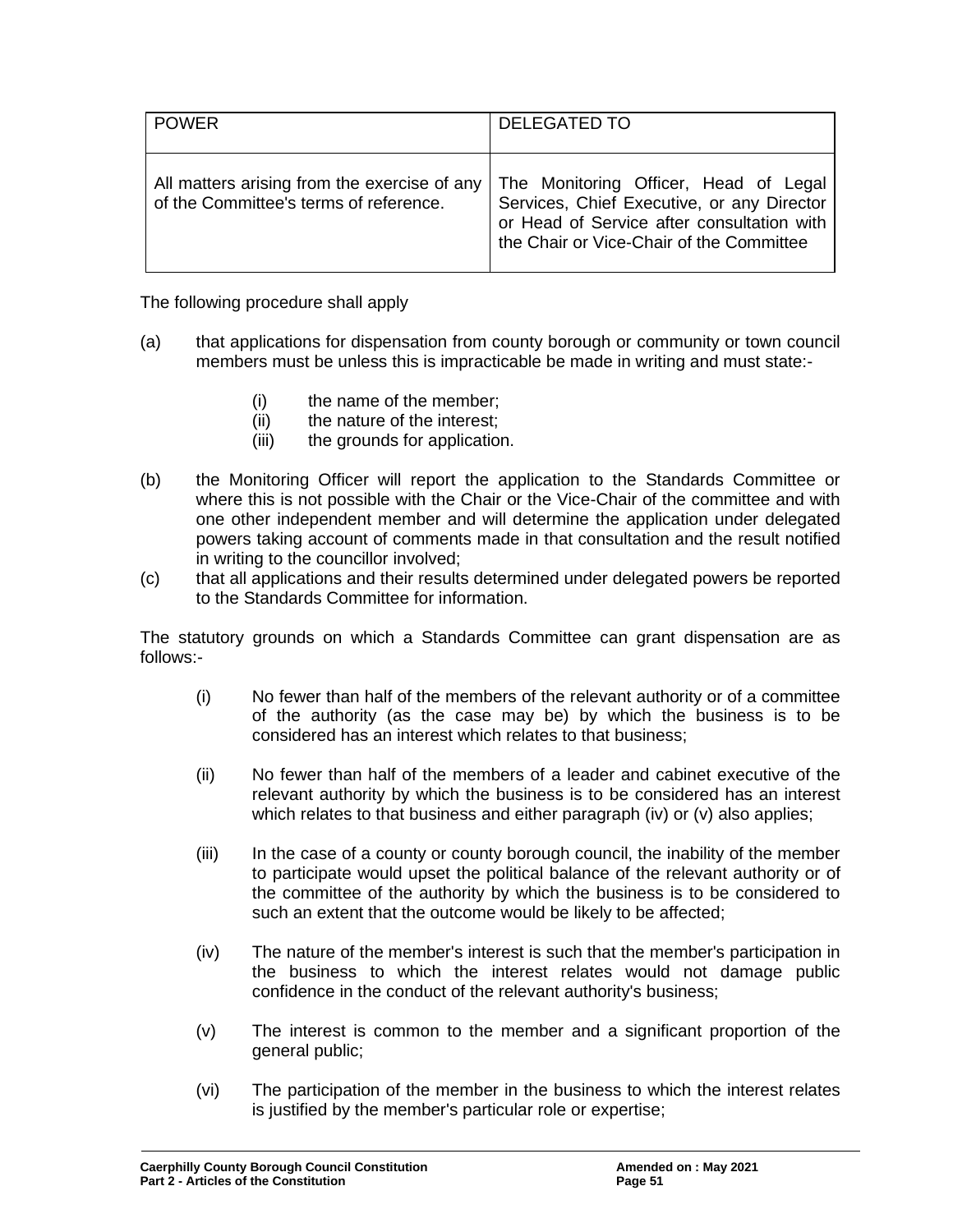- (vii) The business to which the interest relates is to be considered by an overview and scrutiny committee of the relevant authority and the member's interest is not a pecuniary interest;
- (viii) The business which is to be considered relates to the finances or property of a voluntary organisation of whose management committee or board the member is a member otherwise than as a representative of the relevant authority and the member has no other interest in that business provided that any dispensation shall not extend to participation in any vote with respect to that business; or
- $(ix)$  It appears to the committee to be in the interests of the inhabitants of the area of the relevant authority that the disability should be removed; or
- (x) It appears to the Committee to be otherwise appropriate to grant a dispensation.

Note: A dispensation granted by the Standards Committee on the grounds set out in paragraph (x) above and which remains in effect must be reviewed by the Standards Committee once in every 12 month period from the date on which the dispensation is first granted.

When considering a review the Standards Committee must determine whether the dispensation should continue to have effect.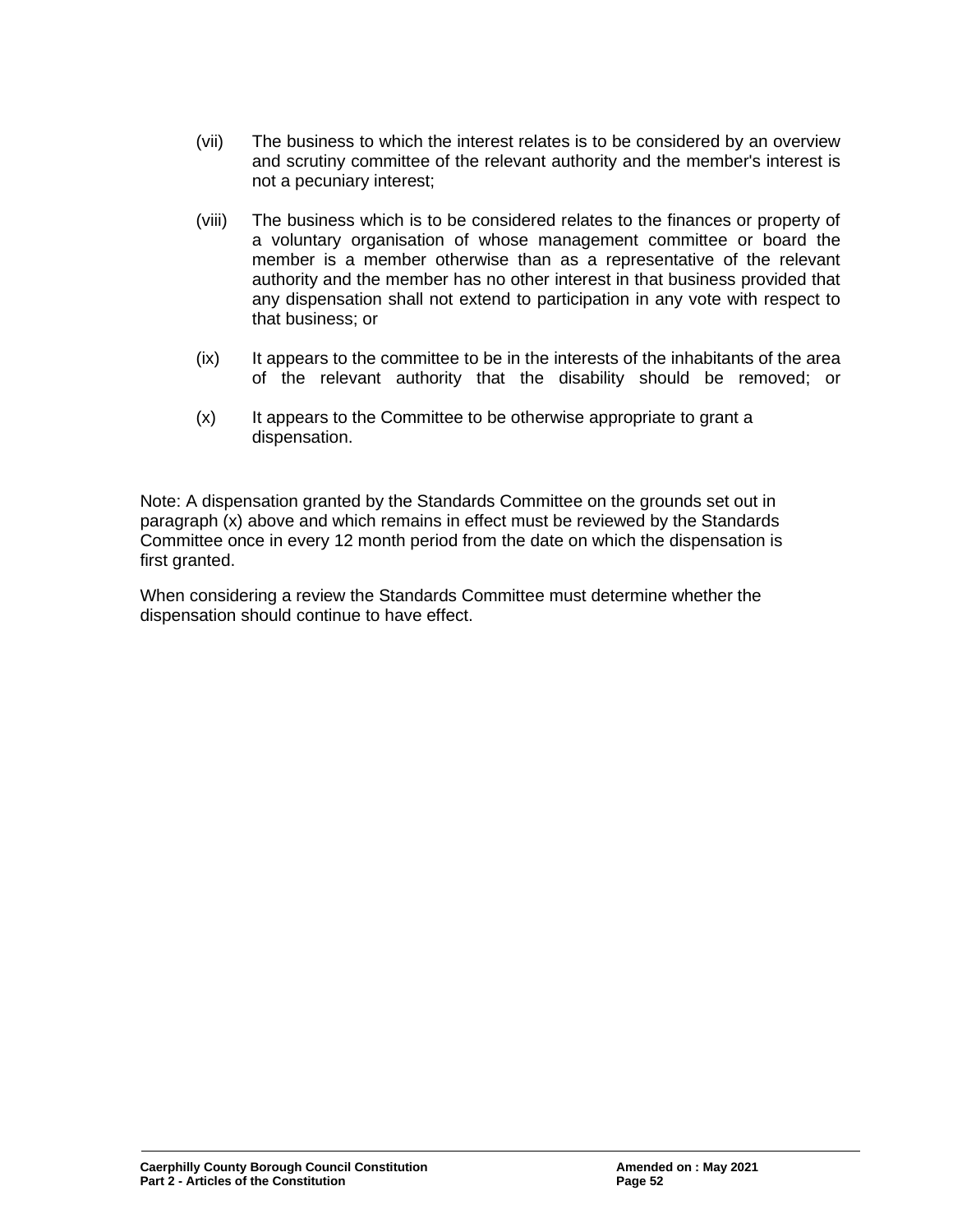## **Article 10 - Joint Arrangements**

*References:*

*Sections 2, 19, 20 Local Government Act 2000 The Local Authorities (Executive Arrangements) (Discharge of Functions) (Wales) Regulations 2001 (No. 2287)*

*The Local Authorities (Executive Arrangements) (Discharge of Functions) (Amendment) (Wales) Regulations 2002 (No. 2941)*

*The Local Authorities (Alternative Arrangements) (Wales) Regulations 2001 Chapter 4, The Local Government Act 2000 Part II: Guidance for County and County Borough Councils in Wales on Executive Arrangements, July 2001*

### **10.01 Joint arrangements**

- (a) The Council may establish joint arrangements with one or more local authorities and/or their executives to exercise functions which are not executive functions – in any of the participating authorities, or advise the Council. Such arrangements may involve the appointment of a joint committee with these other local authorities.
- (b) The executive may establish joint arrangements with one or more local authorities to exercise functions which are executive functions. Such arrangements may involve the appointment of joint committees with these other local authorities.
- (c) The executive may appoint executive or non-executive members to a joint committee and those members need not reflect the political composition of the local authority as a whole.
- (d) The executive may appoint members to a joint committee from outside the executive where the joint committee has functions for only part of the area of the authority, and that area is smaller than two-fifths of the authority by area or population. In such cases, the executive may appoint to the joint committee any councillor who is a member for an electoral division which is wholly or partly contained within the area. The political balance requirements do not apply to such appointments.
- (e) Details of any joint arrangements including any delegations to joint committees will be found in the Council's scheme of delegations in Part 3 of this Constitution.

## **10.02 Access to information**

- (a) The Access to Information Rules in Part 4 of this Constitution apply.
- (b) If all the members of a joint committee are members of the executive in each of the participating authorities then its access to information regime is the same as that applied to the executive.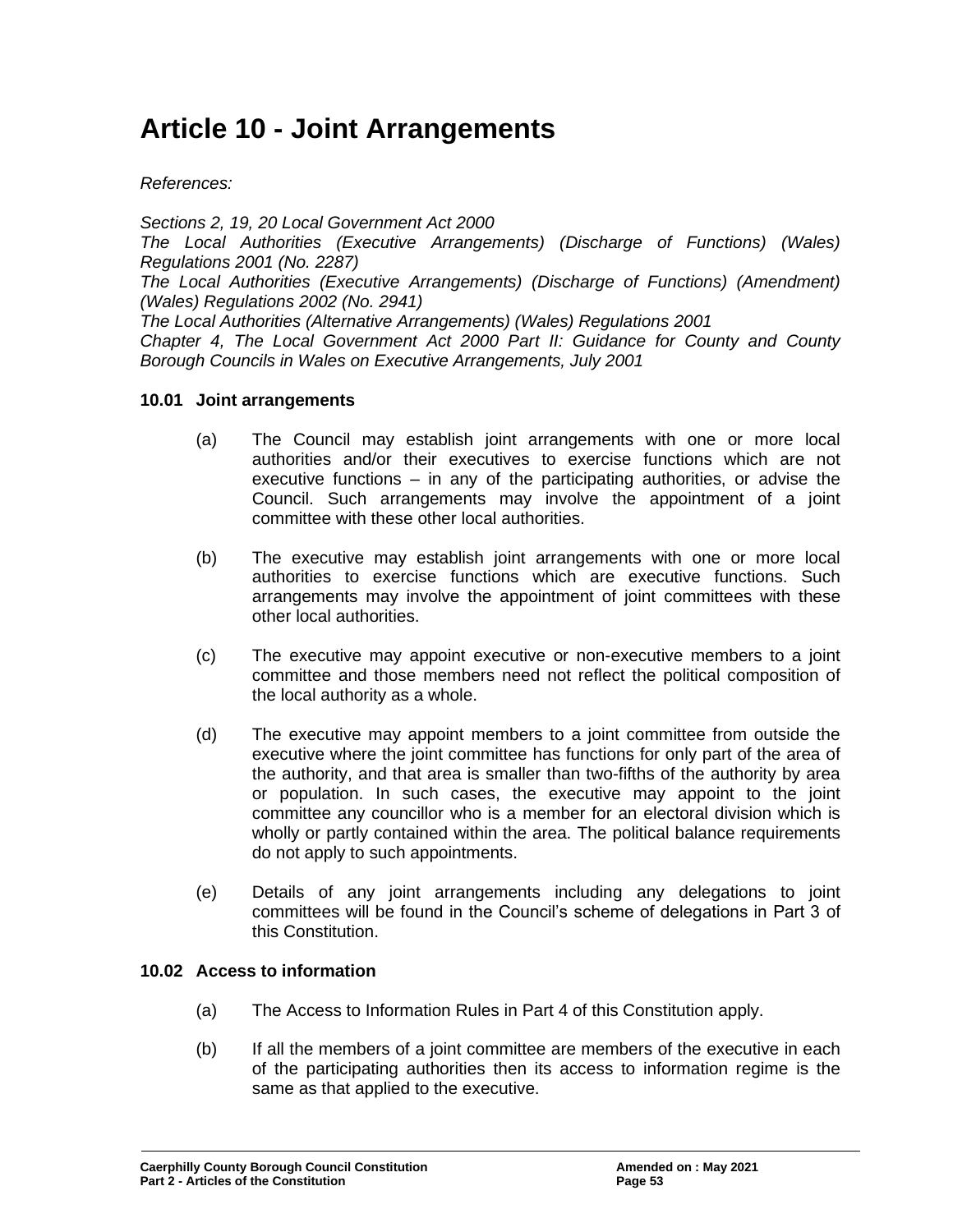(c) If the joint committee contains members who are not on the executive of any participating authority then the access to information rules in Part VA of the Local Government Act 1972 will apply.

## **10.03 Delegation to and from other local authorities**

- (a) The Council may delegate functions to another local authority or, in certain circumstances, the executive of another local authority.
- (b) The executive may delegate executive functions to another local authority or the executive of another local authority in certain circumstances.
- (c) The decision whether or not to accept a delegation from another local authority shall be reserved to the Council meeting.

### **10.04 Contracting out**

The Council may contract out to another body or organisation functions which may be exercised by an officer and which are subject to an order under section 70 of the Deregulation and Contracting Out Act 1994, or under contracting arrangements where the contractor acts as the Council's agent under usual contacting principles, provided there is no delegation of the Council's discretionary decision making.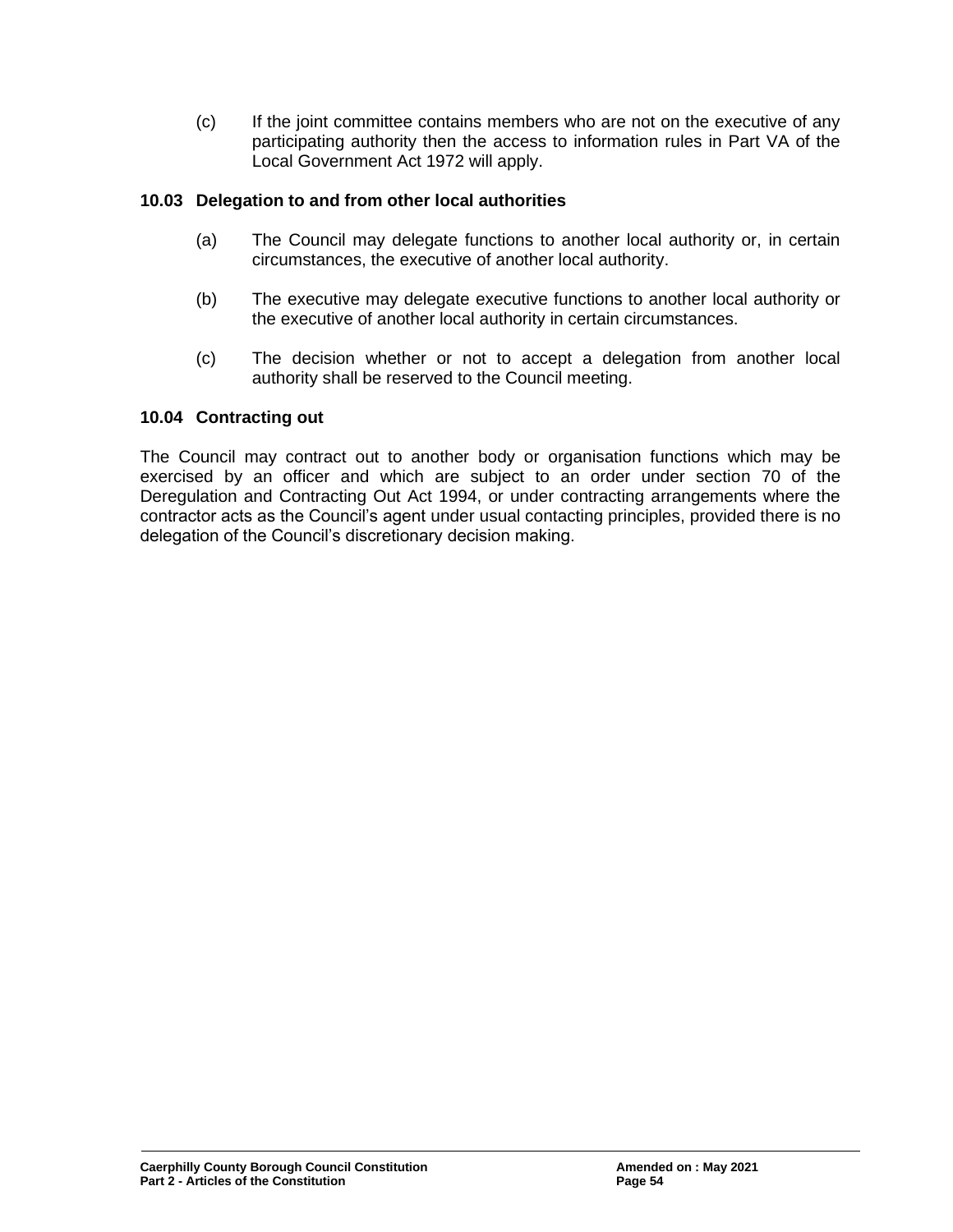# **Article 11 - Officers**

Contracts for all officers will be with the authority rather than, in executive constitutions, the executive. All officers will be subject to the same code of conduct as part of their conditions of service.

The use of the word "officers" means all employees and staff engaged by the council to carry out its functions. This word has also been used instead of "employees" to cover those engaged under short term, agency or other non employed situations.

### *References:*

*Chapter 2 and 4, The Local Government Act 2000 Part II: Guidance for County and County Borough Councils in Wales on Executive Arrangements, July 2001*

#### **11.01**

(a) **General.** The full Council may engage such staff (referred to as officers) as it considers necessary to carry out its functions. There are statutory obligations (e.g. Health & Safety) which apply to all of the Authority's officers.

| <b>Post</b>                                                                                                                                  | <b>Functions and areas of responsibility</b>                                                                                                                                                                                                                                                                                                                                                                                                                                                                                                                                                                                                                                                                                                        |  |
|----------------------------------------------------------------------------------------------------------------------------------------------|-----------------------------------------------------------------------------------------------------------------------------------------------------------------------------------------------------------------------------------------------------------------------------------------------------------------------------------------------------------------------------------------------------------------------------------------------------------------------------------------------------------------------------------------------------------------------------------------------------------------------------------------------------------------------------------------------------------------------------------------------------|--|
| <b>Chief Executive (and</b><br><b>Head of Paid</b><br>Service)<br>Including Director of<br>Environment<br>responsibilities<br>included below | Overall corporate management and operational<br>$\bullet$<br>responsibility (including overall management<br>responsibility for all officers);<br>The provision of professional and impartial<br>$\bullet$<br>advice to all parties in the decision making<br>process the executive, overview and scrutiny<br>the full<br>council<br>other<br>committees,<br>and<br>committees;<br>Together with the monitoring<br>officer.<br>$\bullet$<br>responsibility for a system of record keeping for<br>all the authority's decisions (executive or<br>otherwise);<br>Representing the authority on partnership and<br>external bodies (as required by statute or the<br>council); and<br>Service to the whole council, on a politically<br>neutral basis. |  |
| Deputy Chief<br><b>Executive &amp; Director</b><br>of Corporate<br><b>Services</b>                                                           | To support the Chief Executive and manage agreed<br>directorate services including Audit, Corporate<br>Finance, I.T., Legal, Personnel, Property Services,<br>Corporate Asset Management, Performance, oversight<br>of Policy & Central Services function, Monitoring<br>Officer and Procurement functions, Public and Private<br>Housing. To deputise for the Chief Executive in his<br>absence in respect of all directorate services/activities.                                                                                                                                                                                                                                                                                                 |  |
| Director of the                                                                                                                              | Highways, Transportation<br>Engineering,                                                                                                                                                                                                                                                                                                                                                                                                                                                                                                                                                                                                                                                                                                            |  |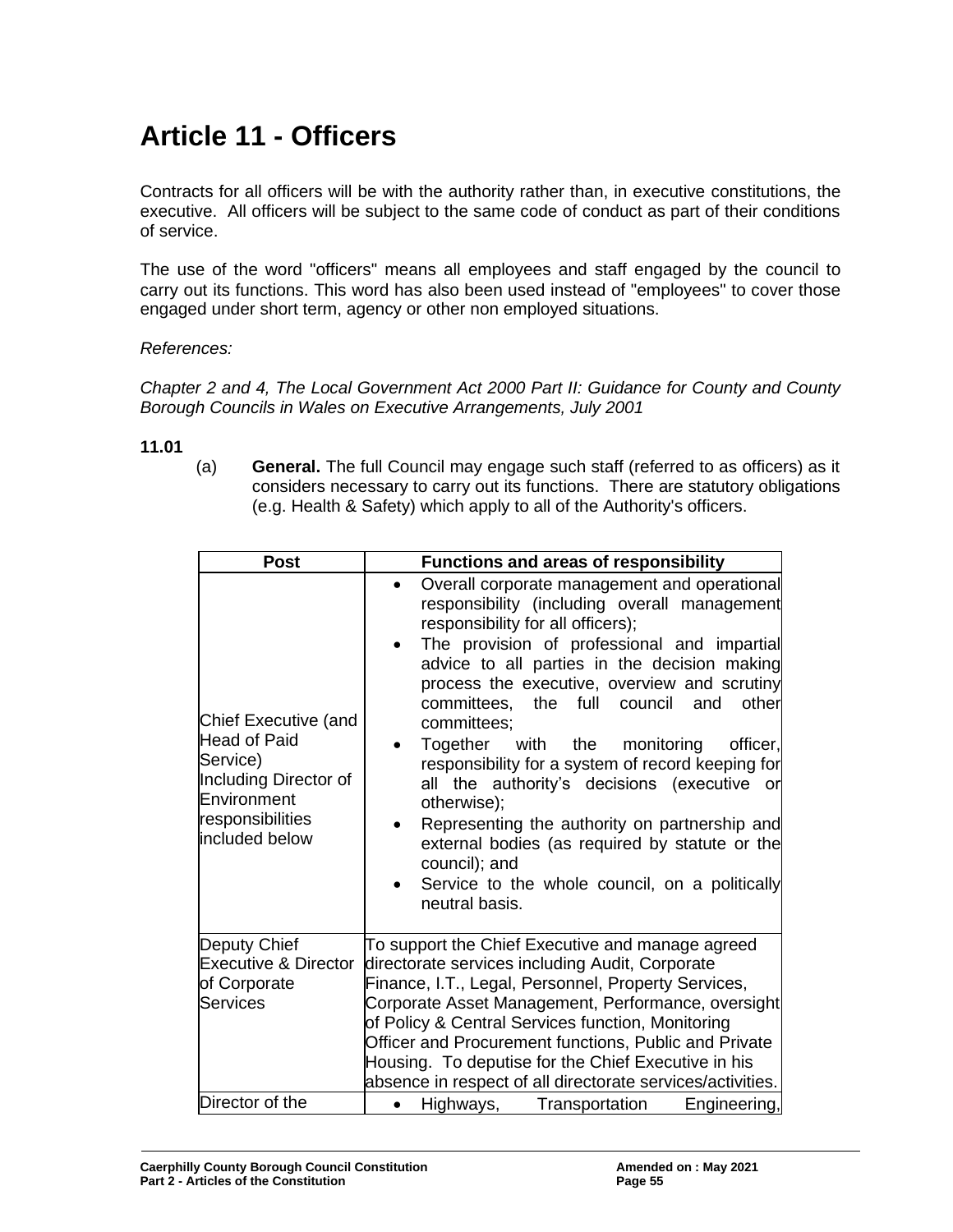| <b>Post</b>            | <b>Functions and areas of responsibility</b>                                                                                                                                                                                                                                                                                                                                                                                                                        |
|------------------------|---------------------------------------------------------------------------------------------------------------------------------------------------------------------------------------------------------------------------------------------------------------------------------------------------------------------------------------------------------------------------------------------------------------------------------------------------------------------|
| Environment            | Planning (management and strategic) Catering<br>& Cleaning<br>Registrars Births Deaths & Marriages & Civil<br>$\bullet$<br>Partnerships<br><b>Emergency Planning</b><br>$\bullet$<br><b>Burials Cemeteries &amp; Bereavement Services</b><br>• Environmental & Community Health & Trading<br><b>Standards</b><br>Licensing<br>$\bullet$<br><b>Community Safety</b><br>$\bullet$<br>Oversight of Economic Development<br>Leisure & Community Facilities<br>$\bullet$ |
| Corporate Director of  | Education, community education, and libraries,                                                                                                                                                                                                                                                                                                                                                                                                                      |
| Education & Lifelong   | $\bullet$                                                                                                                                                                                                                                                                                                                                                                                                                                                           |
| Learning               | <b>Youth Service &amp; Community Centres</b>                                                                                                                                                                                                                                                                                                                                                                                                                        |
| Corporate Director of  | Social and welfare services for children and                                                                                                                                                                                                                                                                                                                                                                                                                        |
| <b>Social Services</b> | adults.                                                                                                                                                                                                                                                                                                                                                                                                                                                             |

#### (b) **Head of paid service, monitoring officer and chief financial officer (S151 Officer)**. The Council will designate the following posts as shown:

| <b>Post</b>                 | <b>Designation</b>        |
|-----------------------------|---------------------------|
| <b>Chief Executive</b>      | Head of Paid Service      |
| <b>Monitoring Officer</b>   | <b>Monitoring Officer</b> |
| Head of Corporate Finance   | S151 Officer              |
| Head of Democratic Services | Deputy Monitoring Officer |

Such posts will have the functions described in Article 12.02–12.04 below.

(c) **Structure**. The head of paid service will determine and publicise a description of the overall departmental structure of the Council showing the management structure and deployment of officers. This is set out at Part 7 of this Constitution.

## **11.02 Functions of the head of paid service**

## *References:*

*Sections 4 and 5, Local Government and Housing Act 1989*

(a) **Discharge of functions by the Council**. The head of paid service will report to full Council on the manner in which the discharge of the Council's functions is co-ordinated, the number and grade of officers required for the discharge of functions and the organisation of officers.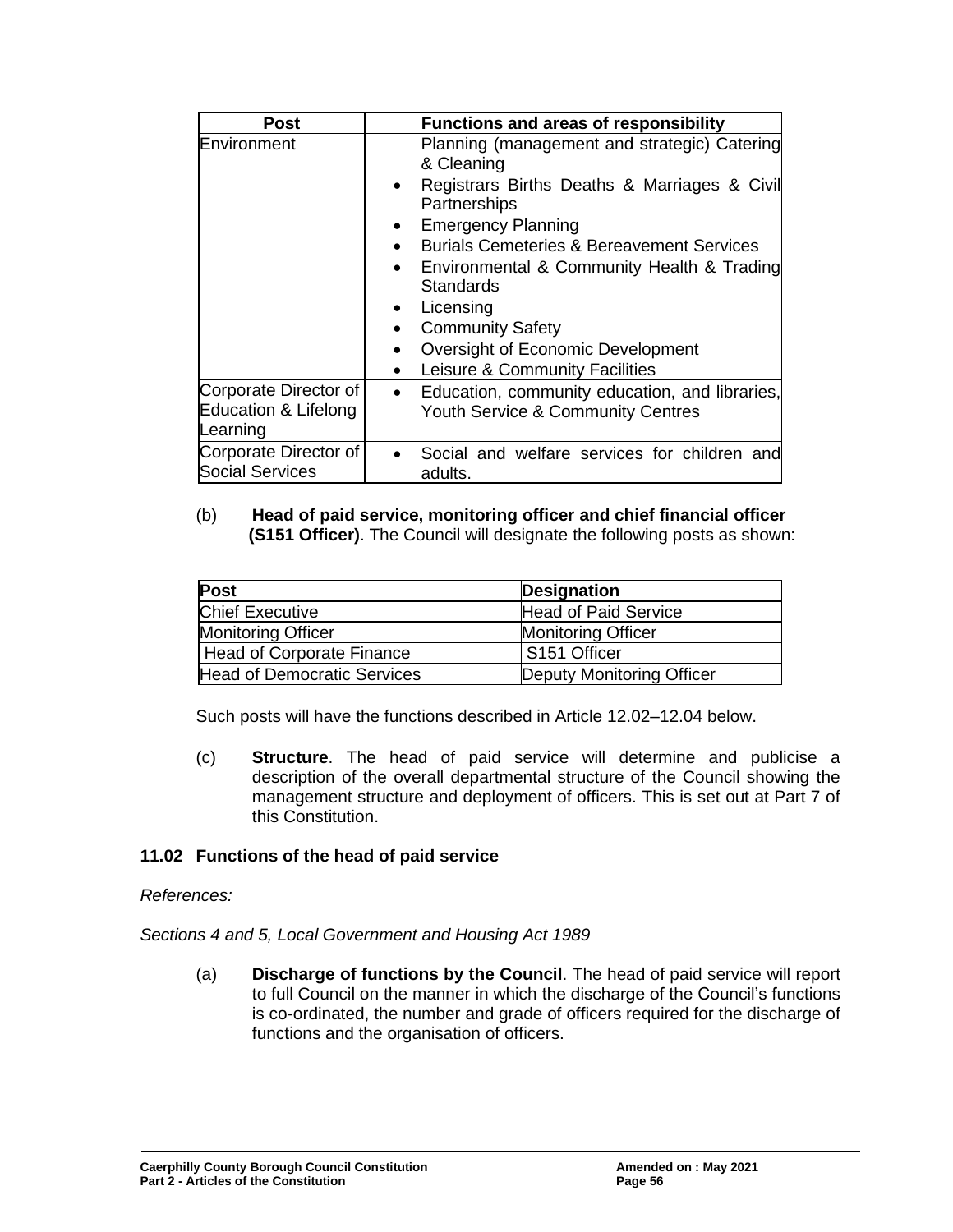(b) **Restrictions on functions**. The head of paid service may not be the monitoring officer but may hold the post of chief finance officer if a qualified accountant.

## **11.03 Functions of the monitoring officer**

*References:*

*Section 5, Local Government and Housing Act 1989 Sections 68 – 73; 78 - 80, Local Government Act 2000 Chapter 2, The Local Government Act 2000 Part II: Guidance for County and County Borough Councils in Wales on Executive Arrangements, July 2001*

- (a) **Maintaining the Constitution.** The monitoring officer will maintain an up-todate version of the Constitution and will ensure that it is widely available for consultation by members, staff and the public.
- (b) **Ensuring lawfulness and fairness of decision making.** After consulting with the head of paid service and chief finance officer, the monitoring officer will report to the full Council [or to the executive in relation to an executive function] if he or she considers that any proposal, decision or omission would give rise to unlawfulness or if any decision or omission has given rise to maladministration. Such a report will have the effect of stopping the proposal or decision being implemented until the report has been considered.
- (c) **Supporting the Standards Committee.** The monitoring officer will contribute to the promotion and maintenance of high standards of conduct through provision of support to the Standards Committee.
- (d) **Receiving reports.** The monitoring officer will receive and act on reports made by the Ombudsman and decisions of the case tribunals.
- (e) **Conducting investigations.** The monitoring officer will conduct investigations into matters referred by the Ombudsman and make reports or recommendations in respect of them to the Standards Committee.
- (f) **Proper officer for access to information.** The monitoring officer will ensure that executive decisions, together with the reasons for those decisions and relevant officer reports and background papers are made publicly available as soon as possible.
- (g) **Advising whether decisions of the executive are within the budget and policy framework**. The monitoring officer will advise whether decisions of the executive are in accordance with the budget and policy framework.
- (h) **Providing advice.** The monitoring officer will provide advice on the scope of powers and authority to take decisions, maladministration, financial impropriety, probity and budget and policy framework issues to all councillors.
- (i) **Restrictions on posts.** The monitoring officer cannot be the chief finance officer or the head of paid service.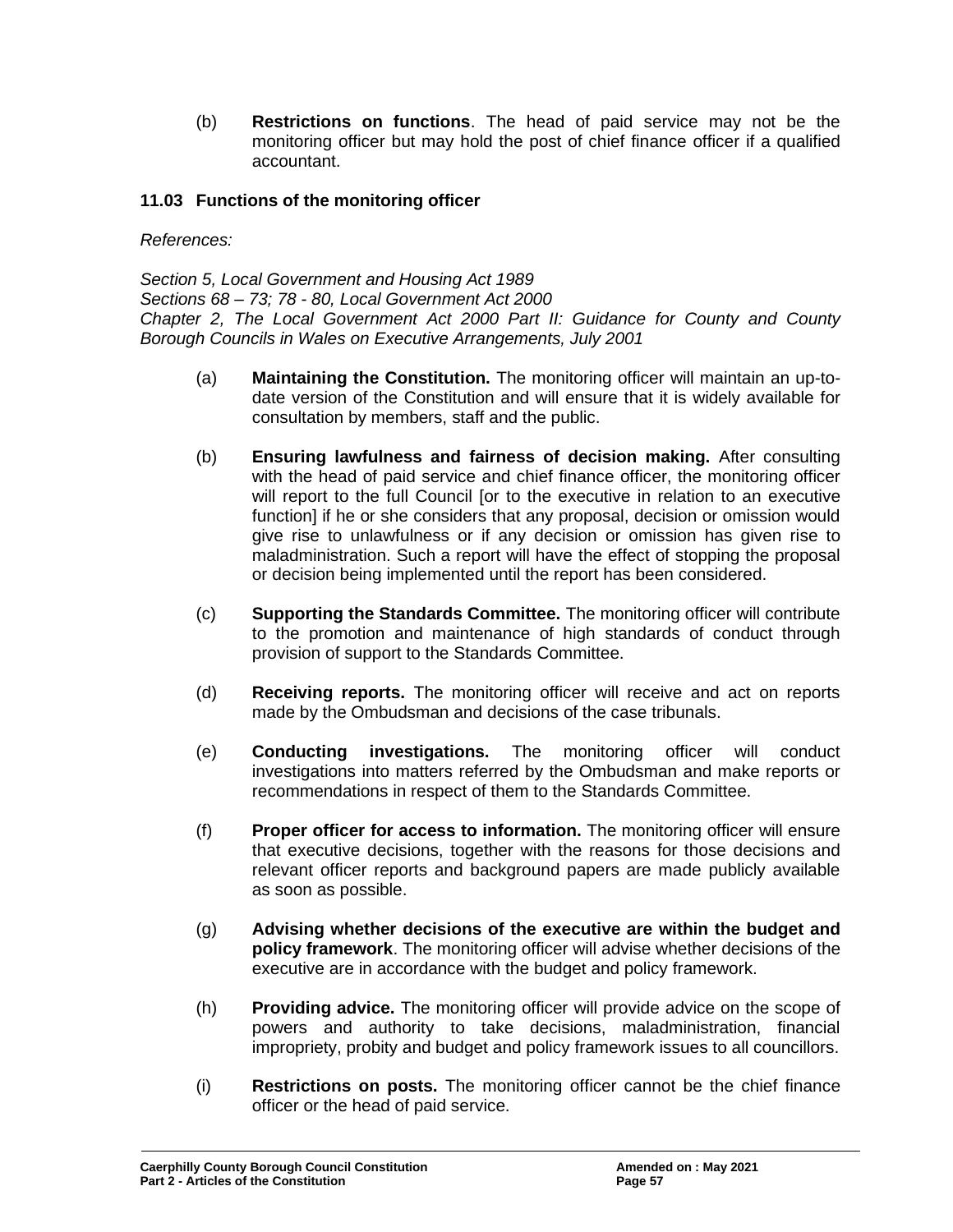## **11.04 Functions of the chief finance officer (S151 Officer)**

### *Reference:*

- *S.151 Local Government Act 1972.*
	- (a) **Ensuring lawfulness and financial prudence of decision making.** After consulting with the head of paid service and the monitoring officer, the chief finance officer will report to the full Council or to the executive in relation to an executive function and the Council's external auditor if he or she considers that any proposal, decision or course of action will involve incurring unlawful expenditure, or is unlawful and is likely to cause a loss or deficiency or if the Council is about to enter an item of account unlawfully.
	- (b) **Administration of financial affairs.** The chief finance officer will have responsibility for the administration of the financial affairs of the Council.
	- (c) **Contributing to corporate management.** The chief finance officer will contribute to the corporate management of the Council, in particular through the provision of professional financial advice.
	- (d) **Providing advice.** The chief finance officer will provide advice on the scope of powers and authority to take decisions, maladministration, financial impropriety, probity and budget and policy framework issues to all councillors and officers in their respective roles.
	- (e) **Give financial information.** The chief finance officer will provide financial information to the media, members of the public and the community.

#### **11.05 Duty to provide sufficient resources to the monitoring officer and chief finance officer**

The Council will provide the monitoring officer and chief finance officer with such officers, accommodation and other resources as are in their opinion sufficient to allow their duties to be performed.

#### **11.06 Functions of the Head of Democratic Services**

- (a) To discharge the responsibilities contained in Section 9 of the Local Government (Wales) Measure 2011.
- (b) To review the adequacy of provision by the Authority of staff, accommodation and other resources to discharge democratic services functions.
- (c) To make reports and recommendations to the Authority in relation to such provision.
- (d) To carry out duties as required under the Family Absence For Members of Local Authorities (Wales) Regulations 2013.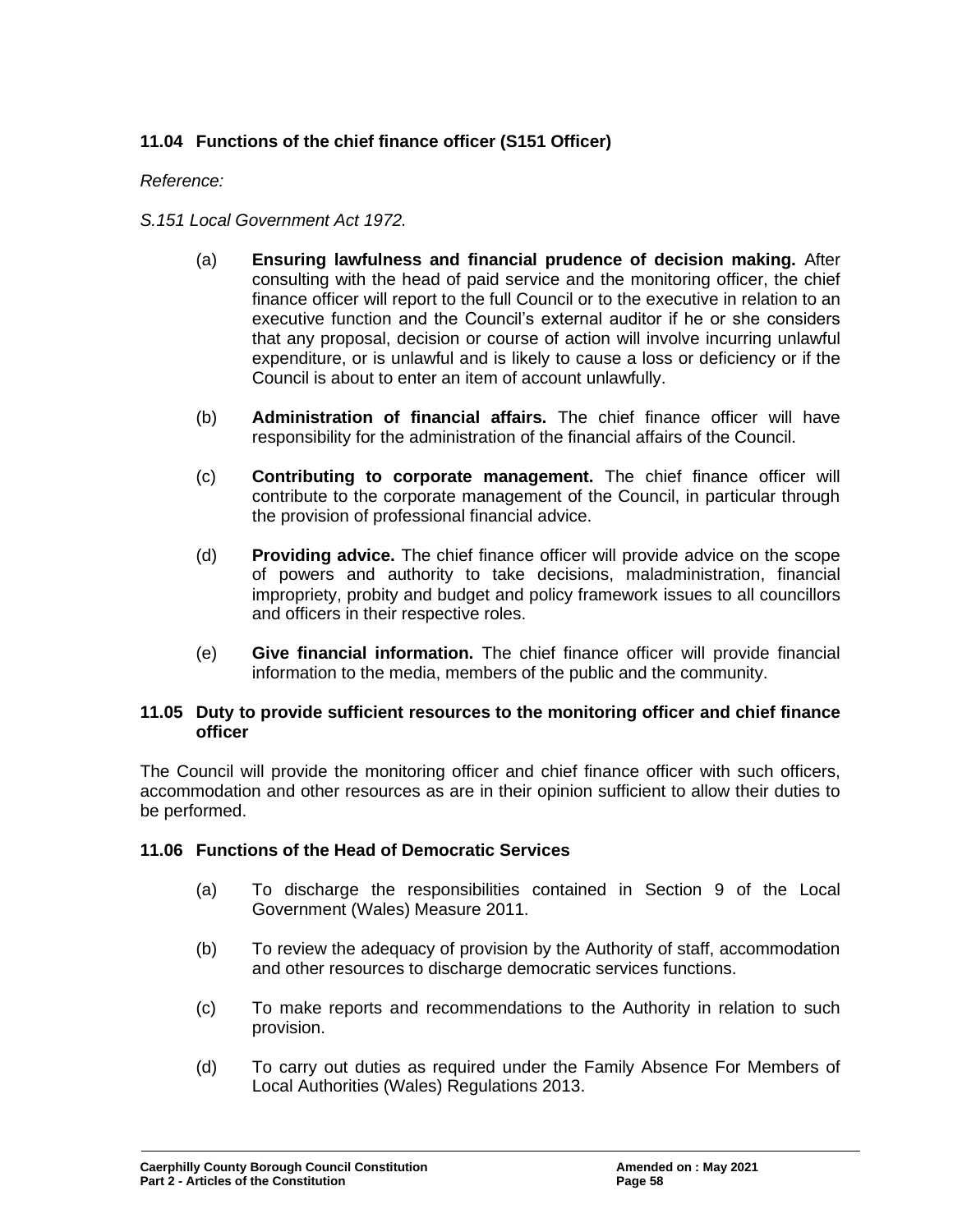The Head of Democratic Services must not be:

(a) the Head of the Authority's Paid Service, the Monitoring Officer or the Chief Finance Officer.

## **11.07 Conduct**

All Officers will comply with the Officers' Code of Conduct and the Protocol on Officer/Member Relations set out in Part 5 of this Constitution.

## **11.08 Employment**

The recruitment, selection and dismissal of officers will comply with the Officer Employment Rules set out in Part 4 of this Constitution.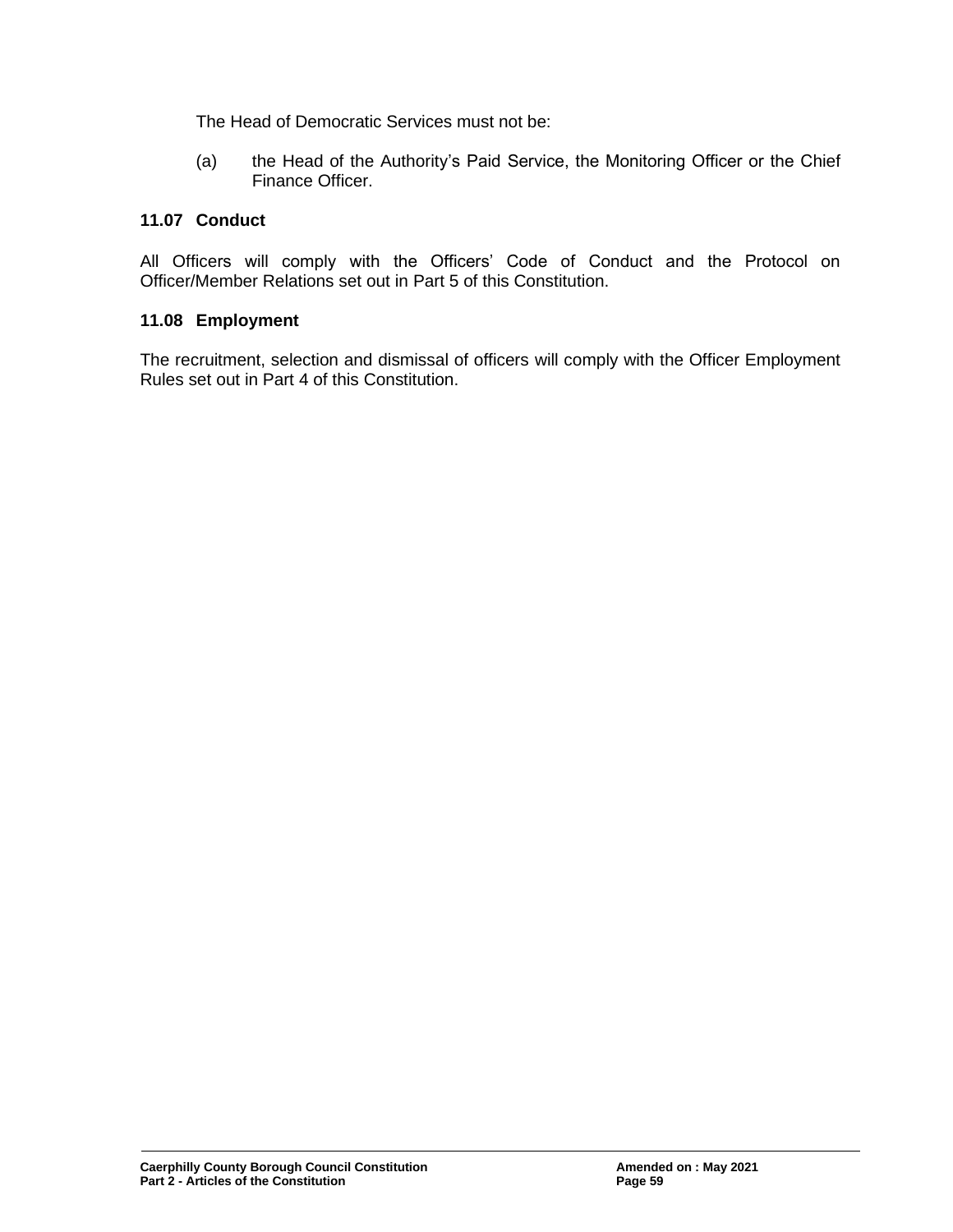# **Article 12 - Decision Making**

New constitutions established under the Local Government Act 2000 change the basis of decision making in local authorities fundamentally. They require the Council to record and keep up to date details of who has responsibility for which decisions, and to make this available to the public. They also change the way in which information about forthcoming decisions are publicised and the ways in which decisions of the executive are recorded.

### **12.01 Responsibility for decision-making**

The Council will issue and keep up to date a record of what part of the Council or individual has responsibility for particular types of decisions or decisions relating to particular areas or functions. This record is set out in Part 3 of this Constitution.

#### **12.02 Principles of decision-making**

All decisions of the Council will be made in accordance with the following principles:

- (a) proportionality (i.e. the action must be proportionate to the desired outcome);
- (b) due consultation and the taking of professional advice from officers;
- (c) respect for human rights;
- (d) a presumption in favour of openness;
- (e) clarity of aims and desired outcomes; and
- (f) decisions are made in accordance with the policy framework, particularly with respect to *s*ustainable *d*evelopment and *equality*.

#### **12.03 Decisions reserved to full Council**

Decisions relating to the functions listed in Article 4.02 will be made by the full Council and not delegated.

#### **12.04 Decision making by the full Council**

Subject to Article 13.07, the Council meeting will follow the Council Procedures Rules set out in Part 4 of this Constitution when considering any matter.

#### **12.05 Decision making by the executive**

Subject to Article 13.07, the executive will follow the Executive Procedures Rules set out in Part 4 of this Constitution when considering any matter.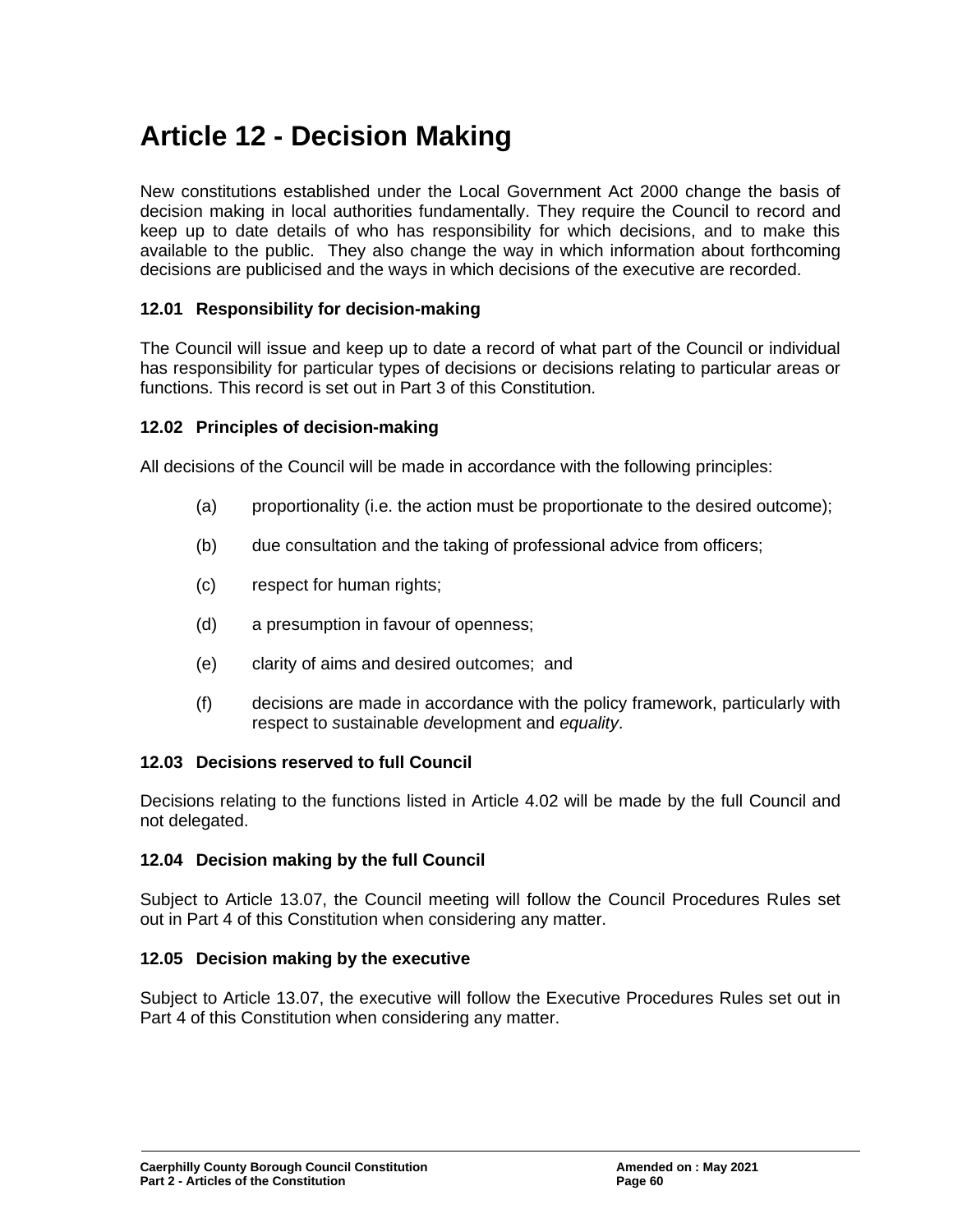## **12.0***6* **Decision making by Council bodies acting as tribunals**

Many of the licensing and enforcement functions of ordinary committees will entail them acting in a "quasi judicial" capacity.

The Council, a councillor or an officer acting as a tribunal or in a quasi judicial manner or determining/considering (other than for the purposes of giving advice) the civil rights and obligations or the criminal responsibility of any person will follow a proper procedure which accords with the requirements of natural justice and the right to a fair trial contained in Article 6 of the European Convention on Human Rights.

Note: The principles set out above also apply where the powers are exercised by officers under their delegated powers.

### **12.0***7* **Scrutiny of officer delegated power decisions**

Decisions taken under an officer's delegated powers in the following categories will be recorded in writing and notified to members by way of an Information Bulletin. These may be subject to scrutiny in accordance with Article 6.

- (a) Matters which are not within approved budgets or within the Council's approved policies;
- (b) Matters relating to the development of policy or budgets for the Authority;
- (c) Something which materially impacts upon the delivery of a service in respect of which a decision has been taken.
- (d) Matters which on consultation have produced responses which are contrary to the decision taken by the officer;
- (e) The sale, purchase or lease or other disposal of land or property which the Protocol for Disposal of Property requires a report.

Matters falling within categories *(a) to* (e) will be reported on the Information Bulletin and may be brought before a Scrutiny Committee in accordance with Article 6.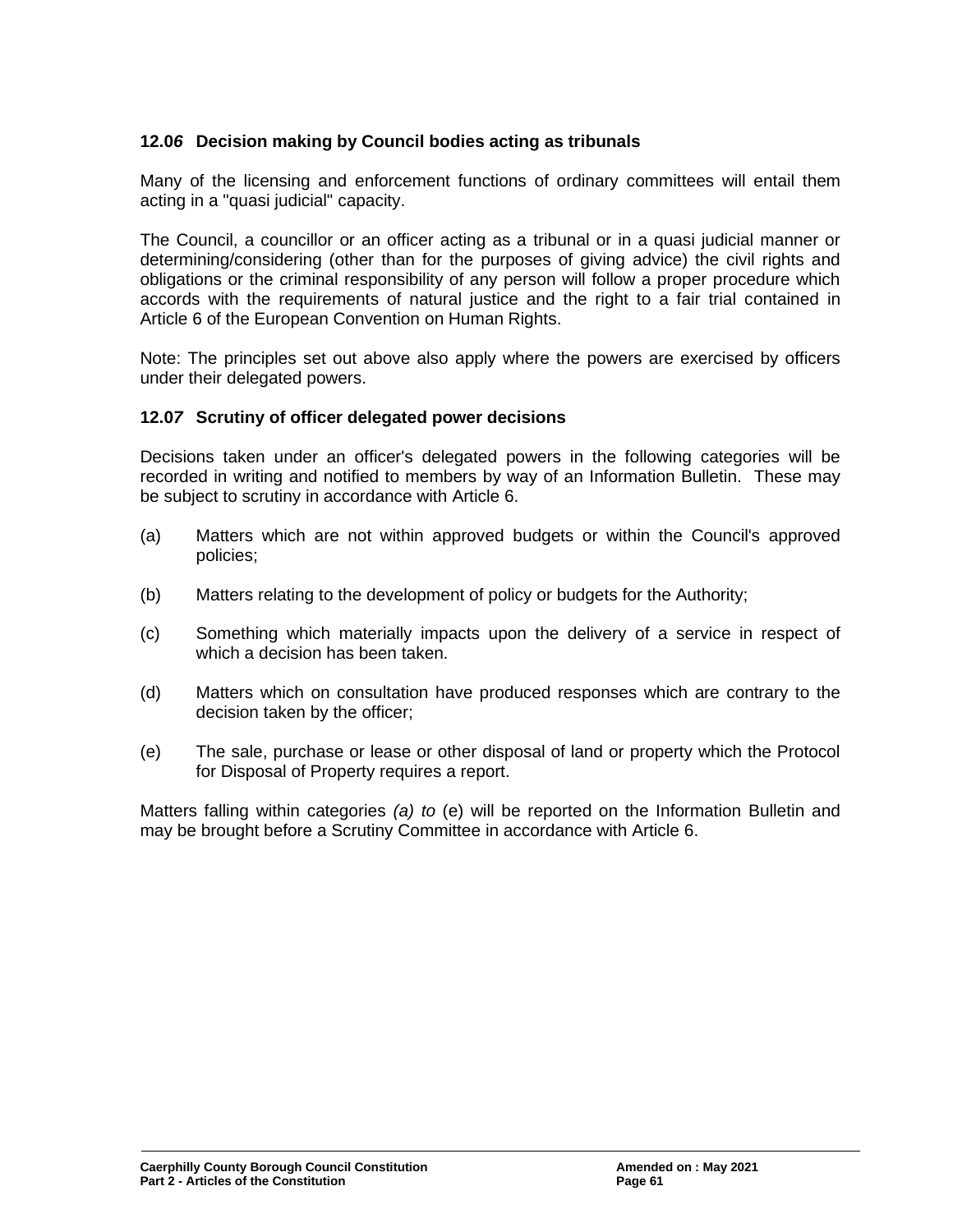# **Article 13 - Finance, Contracts And Legal Matters**

*References:*

*Sections 135, 151, 223 & 234, Local Government Act 1972 Part VIII, Local Government Finance Act 1988*

#### **13.01 Financial management**

The management of the Council's financial affairs will be conducted in accordance with the financial rules set out in Part 4 of this Constitution.

#### **13.02 Contracts**

Every contract made by the Council will comply with the Contracts Procedure Rules set out in Part 4 of this Constitution.

#### **13.03 Legal proceedings**

The Head of Legal Services is authorised to institute, defend or participate in any legal proceedings in any case where such action is necessary to give effect to decisions of the Council or in any case where the Head of Legal Services considers that such action is necessary to protect the Council's interests.

#### **13.04 Authentication of documents**

Where any document is necessary to any legal procedure or proceedings on behalf of the Council, it will be signed by the Head of Legal Services or other person authorised by him/her, unless any enactment otherwise authorises or requires, or the Council has given requisite authority to some other person.

#### **13.05 Common Seal of the Council**

The Common Seal of the Council will be kept in a safe place in the custody of the Head of Legal Services. A decision of the Council, or of any part of it, will be sufficient authority for sealing any document necessary to give effect to the decision. The Common Seal will be affixed to those documents which in the opinion of the Head of Legal Services should be sealed. The affixing of the Common Seal will be attested by the Head of Legal Services or the Chief Executive or some other person authorised by the Council.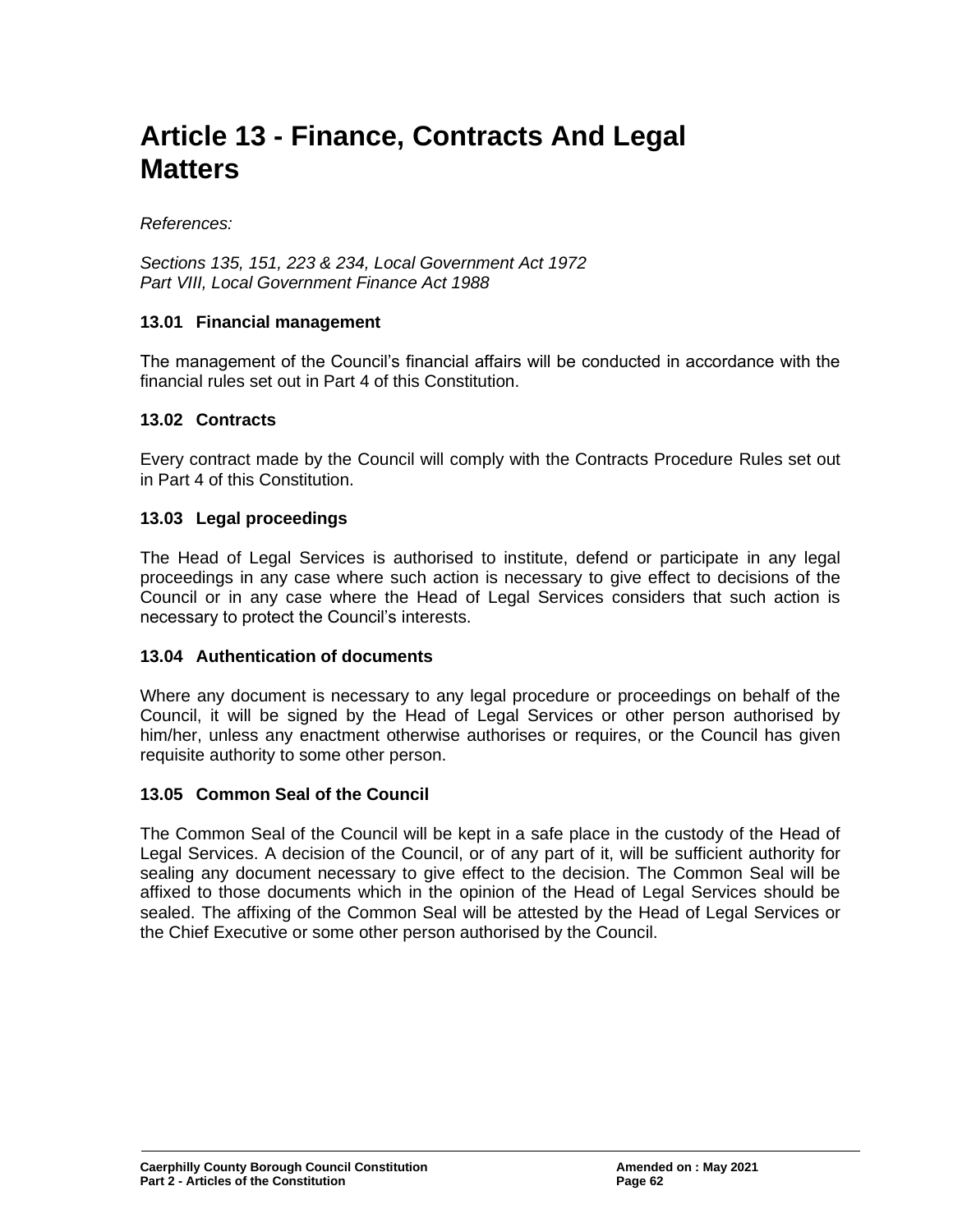# **Article 14 - Review And Revision Of The Constitution**

*References:*

*Sections 30 and 37, Local Government Act 2000*

Chapter 7 and 8, The Local Government Act 2000 Part II: Guidance for County and County Borough Councils in Wales on Executive Arrangements, July 2001

#### **14.01 Duty to monitor and review the constitution**

The Monitoring Officer will monitor and review the operation of the Constitution to ensure that the aims and principles of the Constitution are given full effect.

#### **14.02 Protocol for monitoring and review of constitution by monitoring officer**

A key role for the monitoring officer is to be aware of the strengths and weaknesses of the Constitution adopted by the Council, and to make recommendations for ways in which it could be amended in order better to achieve the purposes set out in Article 1. In undertaking this task the monitoring officer may:

- (a) observe meetings of different parts of the member and officer structure;
- (b) undertake an audit trail of a sample of decisions;
- (c) record and analyse issues raised with him/her by members, officers, the public and other relevant stakeholders; and
- (d) compare practices in this authority with those in other comparable authorities, or national examples of good practice.

#### **14.03 Change where there is a Cabinet form of Executive**.

Changes to the constitution will only be approved by the full Council after consideration of the proposal by the Monitoring Officer.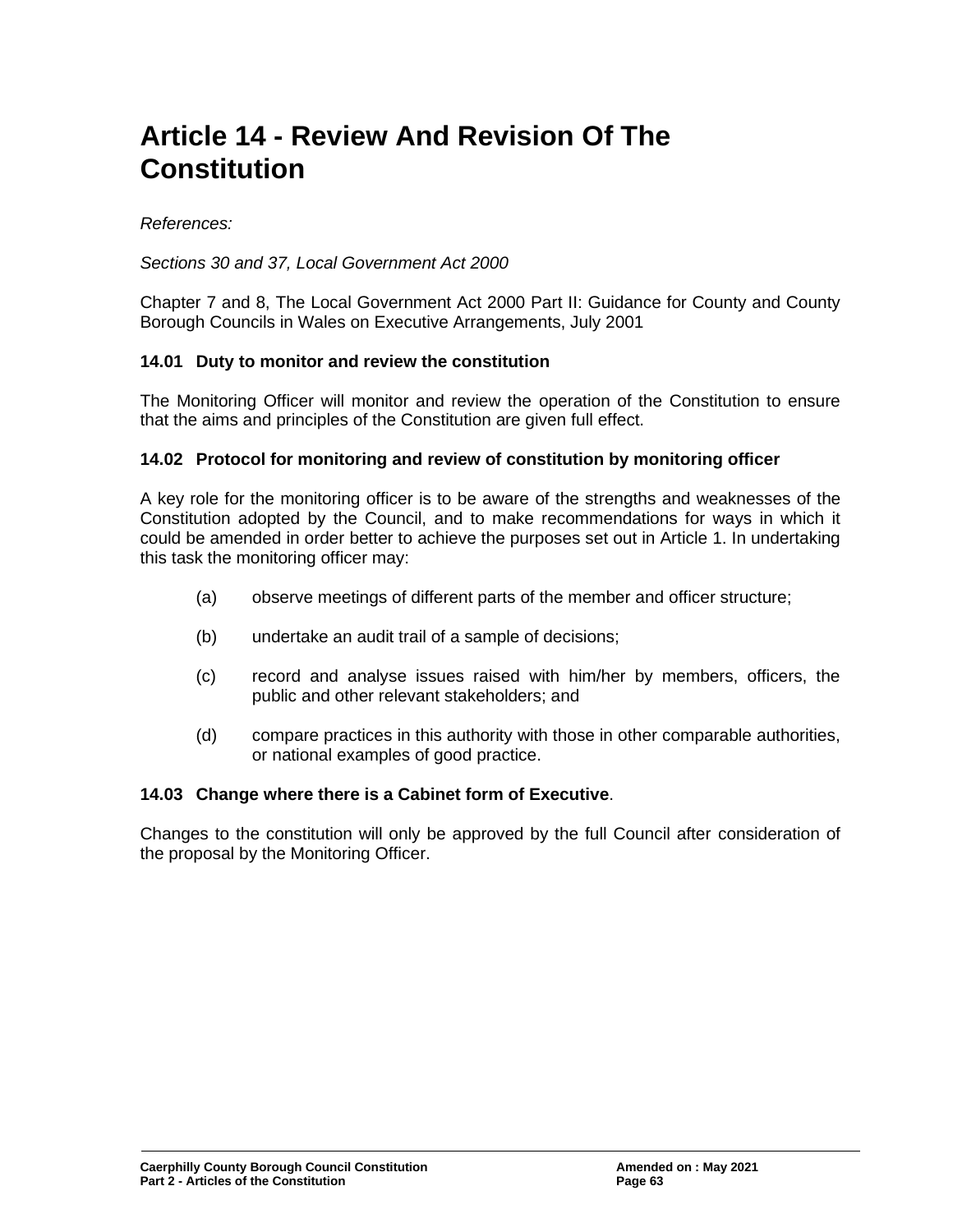## **Article 15 – Suspension, Interpretation and Publication of the Constitution**

## **15.01 Suspension of the Constitution**

This Article ensures that the articles of the Constitution may not be suspended. This provides certainty and stability to the fundamental aspects of the Council's governance. However, it does provide for rules of procedure to be suspended provided this is to achieve an effect consistent with the purposes of the Constitution set out in Article 1. This might apply, for example, to rules of debate in Council where particular circumstances arise.

(a) **Limit to suspension**. The Articles of this Constitution may not be suspended. The Rules of Procedure may be suspended by the full Council to the extent permitted within those Rules and the law.

(b) **Procedure to suspend.** This is set out in the Council's Procedure rules in Part 4.

### **15.02 Interpretation**

The ruling of the Chairman of the council as to the construction or application of this Constitution or as to any proceedings of the Council shall not be challenged at any meeting of the Council. Such interpretation will have regard to the purposes of this Constitution contained in Article 1.

## **15.03 Publication**

- (a) The Chief Executive will provide an electronic version of this Constitution to each member of the authority upon delivery to him/her of that individual's declaration of acceptance of office on the member first being elected to the Council.
- (b) The Chief Executive will ensure that copies are available for inspection at council offices, libraries and other appropriate locations, and can be purchased by members of the local press and the public on payment of a reasonable fee.
- (c) The Monitoring Officer will ensure that the summary of the Constitution is made widely available within the area and is updated as necessary.